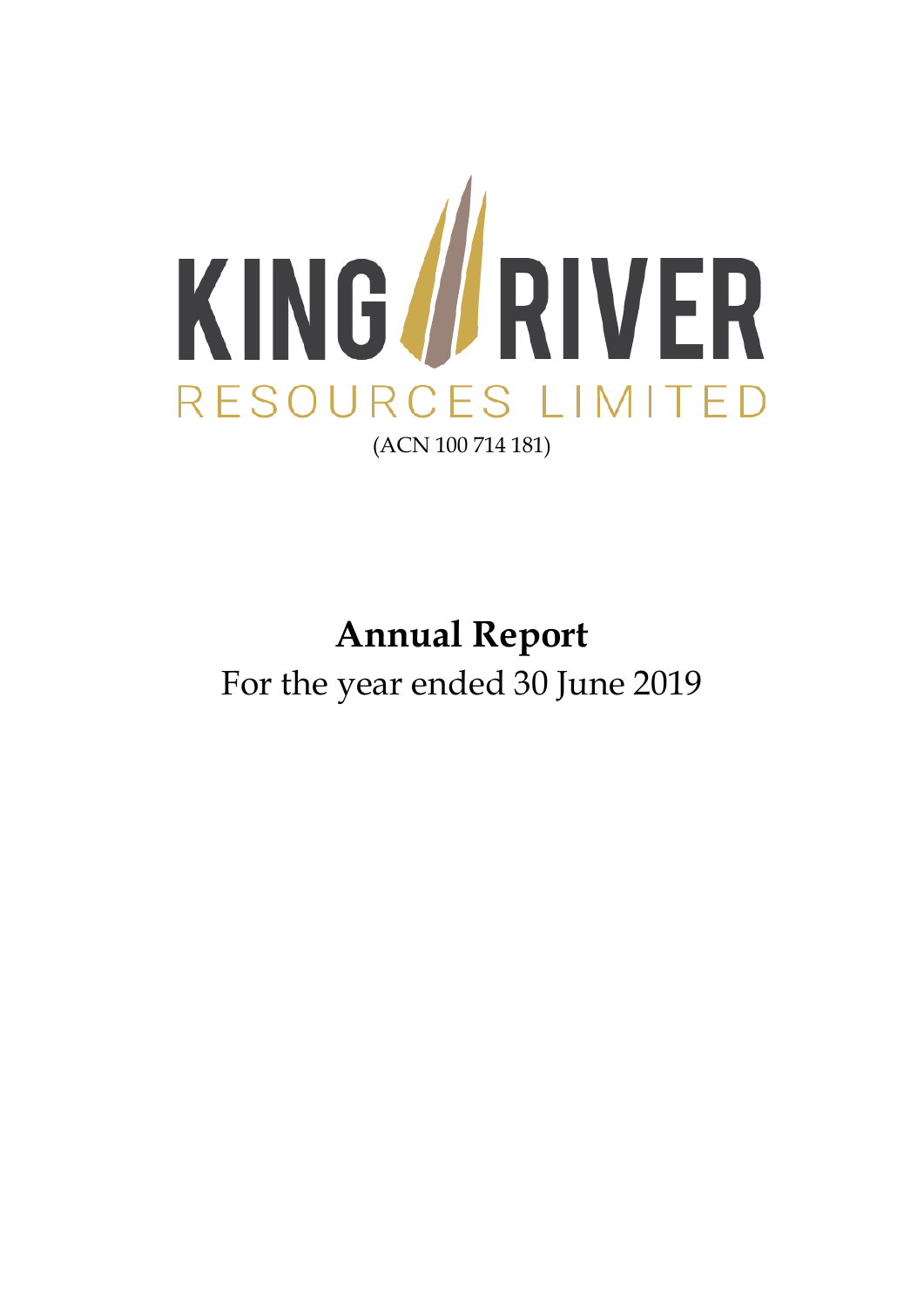# **Contents**



|                                                | Page           |
|------------------------------------------------|----------------|
| Corporate Directory                            | 3              |
| Directors' Report                              | $\overline{4}$ |
| Auditor's Independence Report                  | 13             |
| Directors Declaration                          | 14             |
| Statement of Comprehensive Income              | 15             |
| Statement of Financial Position                | 16             |
| <b>Statement of Cash Flows</b>                 | 17             |
| Statement of Changes in Equity                 | 18             |
| Notes to the Consolidated Financial Statements | 19             |
| Independent Audit Report                       | 39             |
| ASX Additional Information                     | 43             |
| Corporate Governance Statement                 | 46             |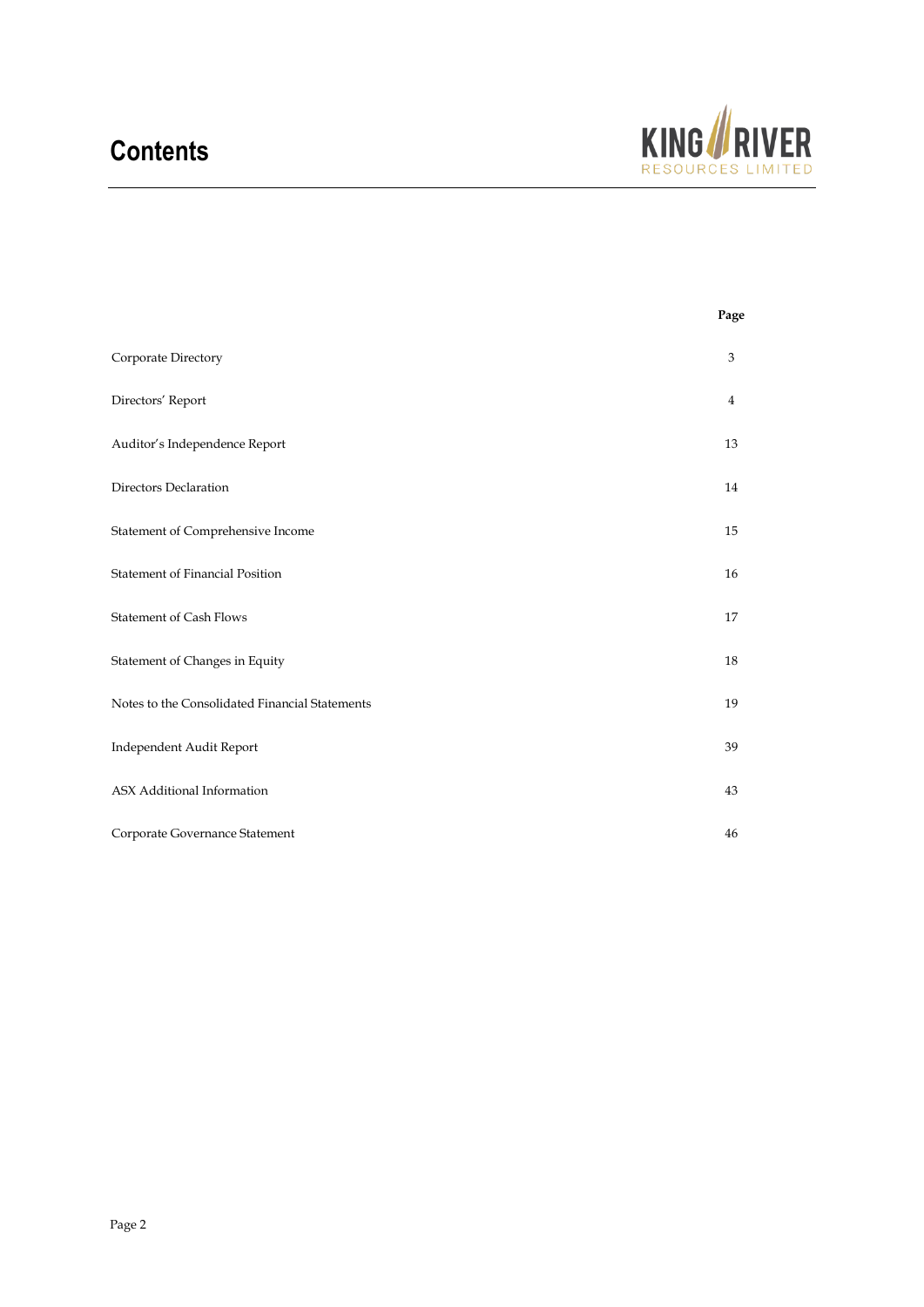# **Corporate Directory**



# **ACN: 100 714 181**

# **ASX Code: KRR**

King River Resources Limited shares are listed on the Australian Stock Exchange (ASX)

#### **DIRECTORS**

| Anthony Barton   | (Chairman) |
|------------------|------------|
| Leonid Charuckyj | (Director) |
| Greg MacMillan   | (Director) |

#### **COMPANY SECRETARY**

Greg MacMillan Kathrin Gerstmayr

#### **REGISTERED OFFICE**

254 Adelaide Tce Perth WA 6000 Tel: (08) 9221 8055 Fax: (08) 9325 8088 Email[: info@kingriverresources.com.au](mailto:info@kingriverresources.com.au)

#### **SOLICITORS**

Fairweather Corporate Lawyers 595 Stirling Highway Cottesloe WA 6011

#### **BANKERS**

ANZ Banking Corporation 1275 Hay Street West Perth WA 6005

# **SHARE REGISTER**

Security Transfer Registrars Pty Ltd 770 Canning Highway Applecross WA 6153

### **AUDITORS**

Ernst and Young 11 Mounts Bay Road Perth WA 6000

#### **INTERNET ADDRESS**

www.kingriverresources.com.au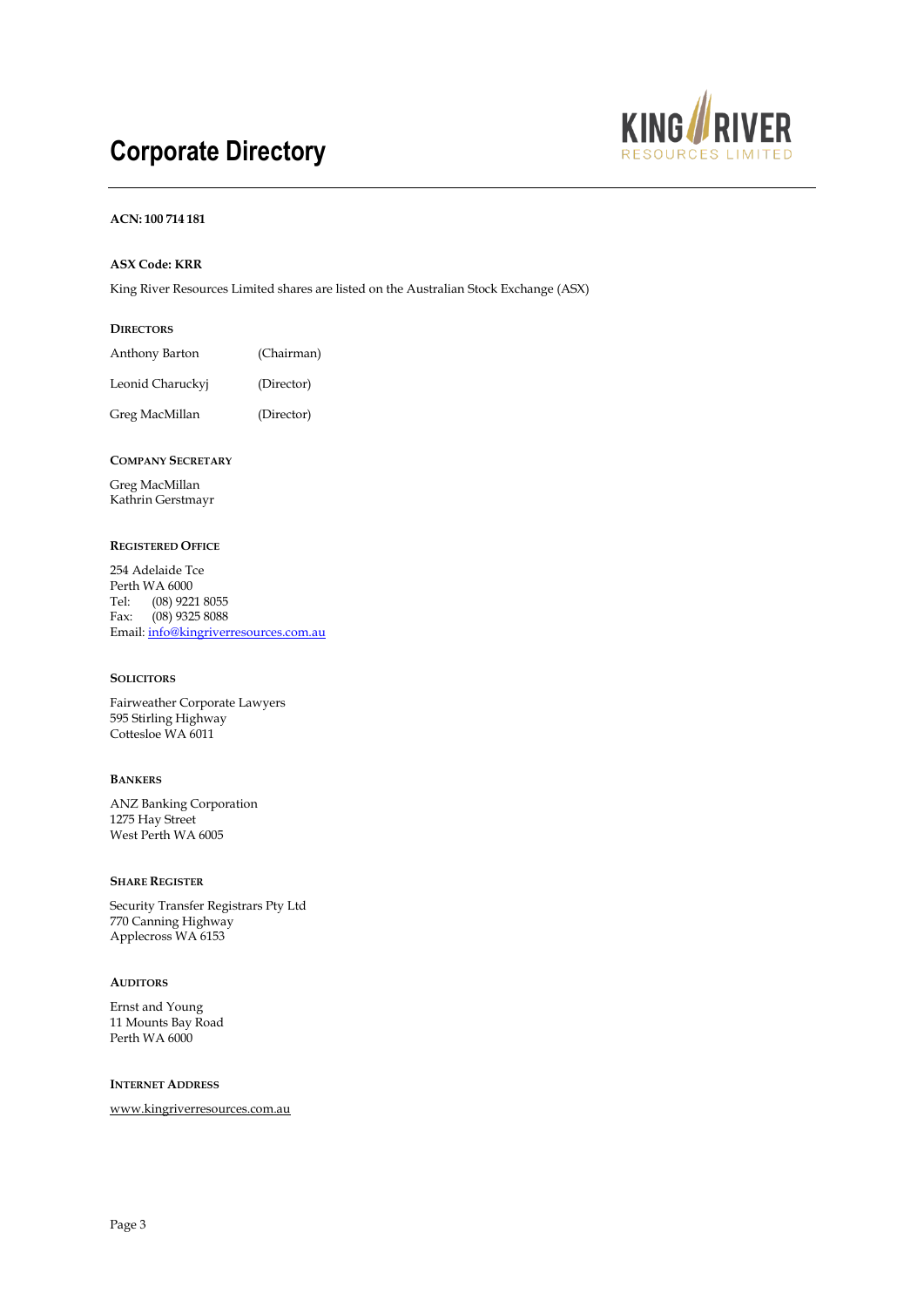

The directors submit their report for King River Resources Limited ("King River" or "the Company") and its controlled entities for the year ended 30 June 2019.

#### **DIRECTORS**

The names and details of the Company's directors in office during the financial year and until the date of this report are as follows. The directors were in office for the entire period unless otherwise stated. No director has served as a director of any other ASX Listed Companies in the past 3 years unless mentioned below.

#### **Anthony Barton**

### **Chairman**

#### **Appointed 21st May 2007**

Mr Barton has been involved in founding and growing a number of successful listed public companies. He has extensive experience in capital markets, corporate finance, funds management and venture capital and has had advisory roles in the incorporation and listing of many Australian based resource companies.

Mr Barton is the founding Executive Chairman of the boutique investment bank Australian Heritage Group. He is a graduate of the Royal Melbourne Institute of Technology with a Bachelor of Business (Accountancy) degree and has in excess of 40 years of commercial experience having also acted in senior executive and director capacities for two leading Australian stockbroking firms. Mr Barton was a non-executive director of ASX listed Spectrum Resources Limited from 6 April 2011 to 8 March 2017.

# **Leonid Charuckyj**

#### **Director**

#### **Appointed 13th December 2011**

Mr. Charuckyj (B.E. and M.Eng-Sc. Melbourne University) has had extensive experience over a broad range of technical, engineering, management and corporate roles including senior positions in government, public and private industry both in Australia and overseas. Focus has been on the environmental, pollution control and waste management industries and on the energy and mining industries amongst others.

This has included such diverse roles as representing Australia as an expert engineering advisor in the Middle East, developing and commercialising new technologies (both in the public company arena and for major international groups), and managing all aspects of an industrial minerals development from mine and processing to product development and marketing. Mr Charuckyj was a non-executive director of ASX listed Spectrum Resources Limited from 22 December 2011 to 9 March 2018.

#### **Gregory MacMillan**

# **Director - Appointed 2 nd July 2014**

#### **Company Secretary - Appointed 9th August 2012**

Mr. MacMillan has wide ranging corporate, financial, capital markets and commercial experience over the last 30 years. Greg has held the positions of director, company secretary, chief financial officer, and corporate finance executive in numerous companies across the finance, mining and commercial sectors. Greg holds a Bachelor of Business degree, is a Certified Practicing Accountant and a Chartered Company Secretary.

# **COMPANY SECRETARY Kathrin Gerstmayr Joint Company Secretary Appointed 4 th April 2019**

Ms. Gerstmayr is a qualified accountant and worked for a Chartered Accounting practice for a number of years before moving into senior finance roles in a variety of industries. She holds a Bachelor of Commerce degree, majoring in professional accounting and marketing management. She is a Certified Practicing Accountant and a Certificated Member of Governance Institute of Australia .

#### **NATURE OF OPERATIONS AND PRINCIPAL ACTIVITIES**

King River has established a portfolio of 100% owned tenements covering approximately 2,534 square kilometres, and has applications pending for 878 square kilometres, in the East Kimberley region in Western Australia. The principal activities of the entities within the Group during the year were focusing on exploration and development of the tenements in the East Kimberley region of Western Australia. King River has also established a portfolio of 100% owned tenements covering approximately 6,618.9 square kilometres, in the Tennant Creek region of the Northern Territory.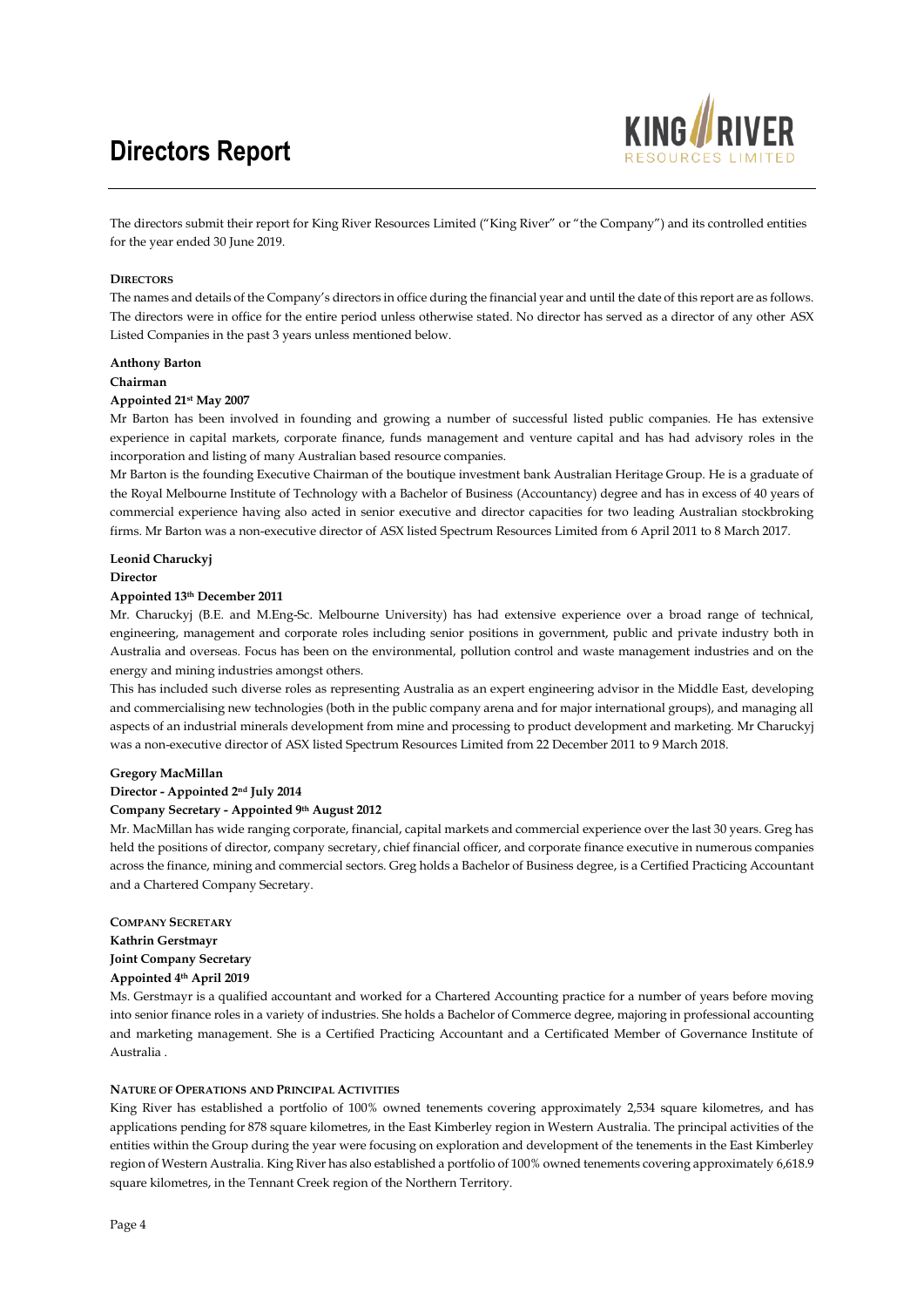

# **OPERATIONS REPORT**

The primary focus of King River Resources during the 2019 financial year was the advancement of metallurgical studies on the Company's Specialty Metals project located on the Speewah Dome, in the Eastern Kimberley. The company's main objective is to design the optimal process route to produce high purity alumina, vanadium, titanium, magnesium and iron. The Company has also enjoyed further success with high grade gold exploration at Mt Remarkable, located some 120 kilometres South of Speewah.

# **INTERESTS IN THE SHARES AND OPTIONS OF THE COMPANY**

As at the date of this report, the interests of the directors in the shares of the Company were

|                  |          | <b>Ordinary Shares</b>  | <b>Options Over Ordinary Shares</b> |
|------------------|----------|-------------------------|-------------------------------------|
| Anthony Barton   | Chairman | 100,114,7021            | 38,371,5711                         |
| Leonid Charuckyj | Director | 16,362,121 <sup>2</sup> | 1,990,152 <sup>2</sup>              |
| Greg MacMillan   | Director | 33.649.9283             | 11.216.6443                         |
| Total            |          | 150,126,751             | 51,578,367                          |

<sup>1</sup> 38,959,876 of the shares and 12,986,627 options are held by Mr AP Barton and Mrs CH Barton as trustee for the Barton Family Superannuation Fund of which Mr Barton is a director and a beneficiary, 20,613,153 of the shares and 6,871,051 options are held by Barton & Barton Pty Ltd of which Mr Barton is a director and shareholder, 34,583,147 of the shares and 16,527,717 options are held by Universal Oil (Australia) Pty Ltd of which Mr Barton is a director and a shareholder, and 5,958,526 of the shares and 1,986,176 options are held by Harvey Springs Estate Pty Ltd of which Mr Barton is a director and a shareholder.

**<sup>2</sup>** 150,699 shares and 50,233 options are held in Mr L Charuckyj's personal name, 4,939,754 of the shares and 1,646,585 options are held by Mr L Charuckyj & Mrs CM Charuckyj as trustee for the ZETA Super Fund of which Mr Charuckyj is a trustee and beneficiary, 11,271,668 of the shares and 293,334 options are held by Temtor Pty Ltd of which Mr Charuckyj is a director and shareholder.

<sup>3</sup> 33,649,928 shares and 11,216,644 of the options are held by GDM Services Pty Ltd as trustee for the GDM Services Trust and GDM Services Superannuation Fund of which Mr MacMillan is a director and beneficiary.

# **CORPORATE STRUCTURE**

King River is a company limited by shares that is incorporated and domiciled in Australia. King River has fully owned subsidiaries:

- Speewah Mining Pty Ltd
- Treasure Creek Pty Ltd
- Kimberley Gold Pty Ltd
- Whitewater Minerals Pty Ltd

The Group has prepared a consolidated financial report incorporating the entities (being 100% owned subsidiaries) that it controlled during the financial year.

# **REVIEW OF CONSOLIDATED FINANCIAL CONDITION**

The consolidated entity recorded an operating loss after income tax of \$804,862 (2018: \$871,803 loss). There was no dividend declared or paid during the year.

# **CAPITAL STRUCTURE**

As at the date of this report the Company had 1,248,638,553 fully paid ordinary shares. There were also 412,867,511 listed options over ordinary shares on issue and 11,500,000 unlisted options over ordinary shares on issue (2018: 8,800,000). Details of the terms of the unlisted options are outlined in Note 16 of the consolidated financial statements.

# **CASH FROM OPERATIONS**

The net cash outflow used in operations was \$986,541 (2018: \$392,123). The cash balance at year end was \$2,966,940.

| <b>LOSS PER SHARE</b>                    | 2019   | 2018   | 2017   | 2016   | 2015   |
|------------------------------------------|--------|--------|--------|--------|--------|
| Basic and diluted loss per share (cents) | (0.06) | (0.09) | (0.07) | (0.04) | (0.10) |
| Share price (cents)                      | 0.028  | በ 097  | 0.007  | 0.007  | 0.029  |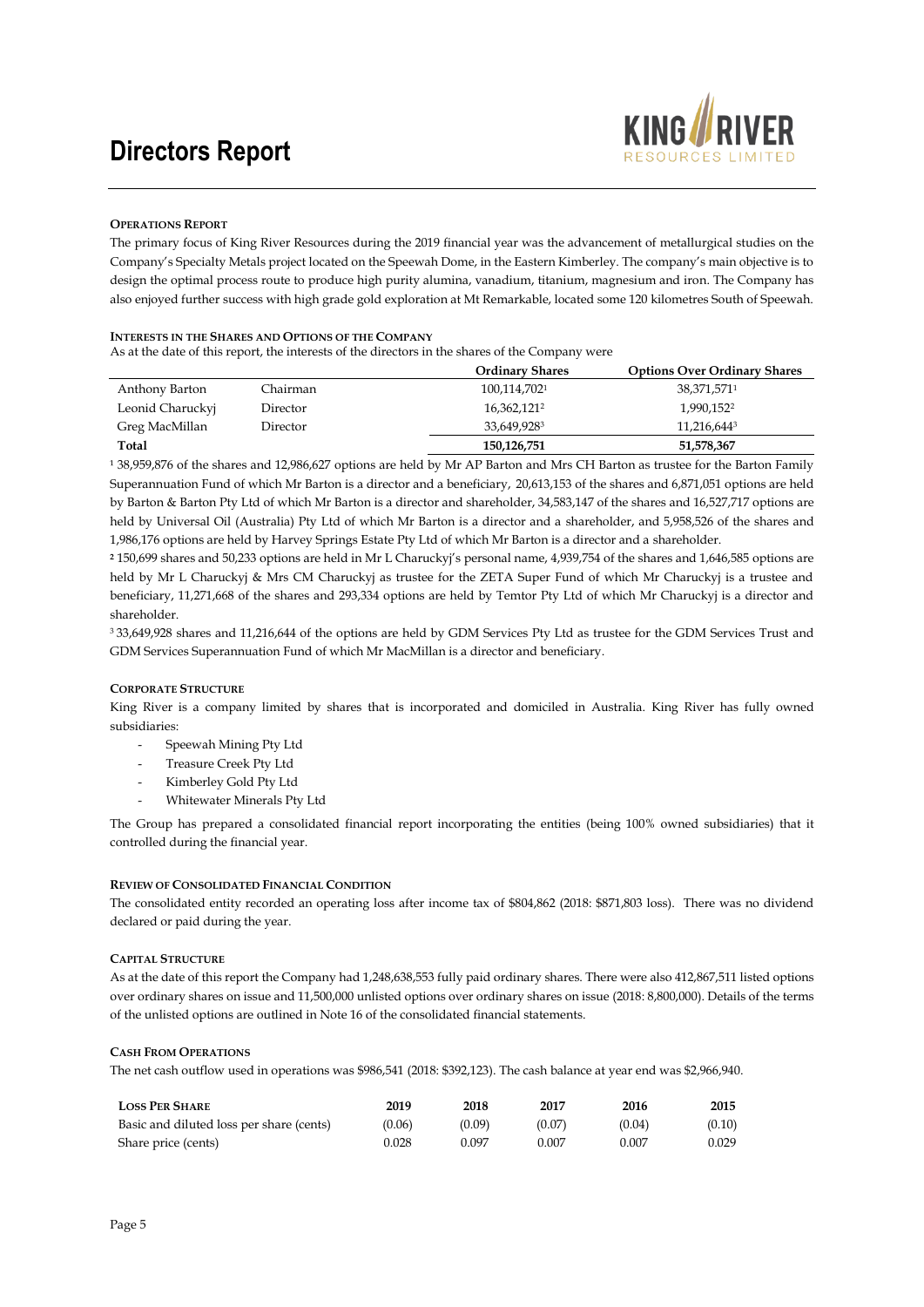

# **SIGNIFICANT CHANGES IN THE STATE OF AFFAIRS**

- During the financial year the following significant changes were made to the Company's equity:
- On the 3rd July 2018, the Company issued 896,117 ordinary shares for options exercised at \$0.10;
- On the 4th July 2018, the Company issued 515,000 ordinary shares for options exercised at \$0.10;
- On the 5th July 2018, the Company issued 26,605 ordinary shares for options exercised at \$0.10;
- On the 19<sup>th</sup> July 2018, the Company issued 412,877,897 free bonus options to eligible shareholders, exercisable at \$0.12 each with an expiry date of 31 July 2020;
- On the 3<sup>rd</sup> August 2018, the Company issued 1,666 ordinary shares for bonus options exercised at \$0.12; and
- On the 22nd August 2018, the Company issued 8,720 ordinary shares for bonus options exercised at \$0.12.

# **SIGNIFICANT EVENTS AFTER THE BALANCE DATE**

On 14 August 2019 the Company issued 10,000,000 shares to Ken Rogers at the market price of 3.2 cents per share, the shares have been issued in light of past services and contribution to the Company. The shares will be subject to trading restrictions and 5,000,000 of the shares will be voluntary escrowed until the completion of the prefeasibility study and 5,000,000 of the shares will be voluntary escrowed until the completion of a bankable feasibility study. The shares have been funded by a limited recourse loan from the Company with a 4 year term and zero interest rate, the loan is repayable at the end of the term or from the proceeds of any shares sold after escrow release.

On 14 August 2019 the Company issued 5,000,000 options to Andrew Chapman with and exercise price of 6 cents per share and an expiry date of 14 August 2022, the options have been issued in light of past services and contribution for the successful development of the Mt Remarkable and Tennent Creek projects. The options will be subject to exercise restrictions and will vest upon defining a minimum Inferred resource (at either the Tennant Creek Project or the Mt Remarkable Region) of no less than 250,000 ounces of Au at an average grade of no less than 6 grams per tonne.

On 14 August 2019 the Company issued 2,000,000 options to Kathrin Gerstmayr with and exercise price of 6 cents per share and an expiry date of 14 August 2022, the options have been issued in light of past services.

# **LIKELY DEVELOPMENTS AND EXPECTED RESULTS**

The consolidated entity's primary focus is on the completion of a pre-feasibility study on the Company's Specialty Metals project located on the Speewah Dome, expected around December 2019.

# **ENVIRONMENTAL REGULATION AND PERFORMANCE**

The consolidated entity's environmental obligations are regulated under both State and Federal law. All environmental performance obligations are monitored by the Board and subjected from time to time to Government agency audits and site inspections. The consolidated entity has a policy of at least complying with, but in most cases exceeding, it's statutory environmental performance obligations. No environmental breaches have occurred or have been notified by any Government agencies during the year ended 30 June 2019.

# **SHARES UNDER OPTION**

As at the date of this report, there were 417,367,511 unissued ordinary shares under granted options.

| Date Options Granted | <b>Expiry Date</b> | <b>Issue Price of Shares</b> | Number Under Option |
|----------------------|--------------------|------------------------------|---------------------|
| 18- January- 2018    | 30-June-2020       | \$0.10                       | 4,500,000           |
| 18-July-2018         | 31-July-2020       | \$0.12                       | 412,867,511         |
|                      |                    |                              | 417,367,511         |

#### **SHARES ISSUED ON EXERCISE OF OPTIONS**

During or since the end of the financial year, there were 10,386 shares issued on options exercised and 4,300,000 options expired. Refer to Note 14 of the consolidated financial statements for further details of the options. Option holders do not have any right, by virtue of the option, to participate in any issue of the Company or any related body corporate.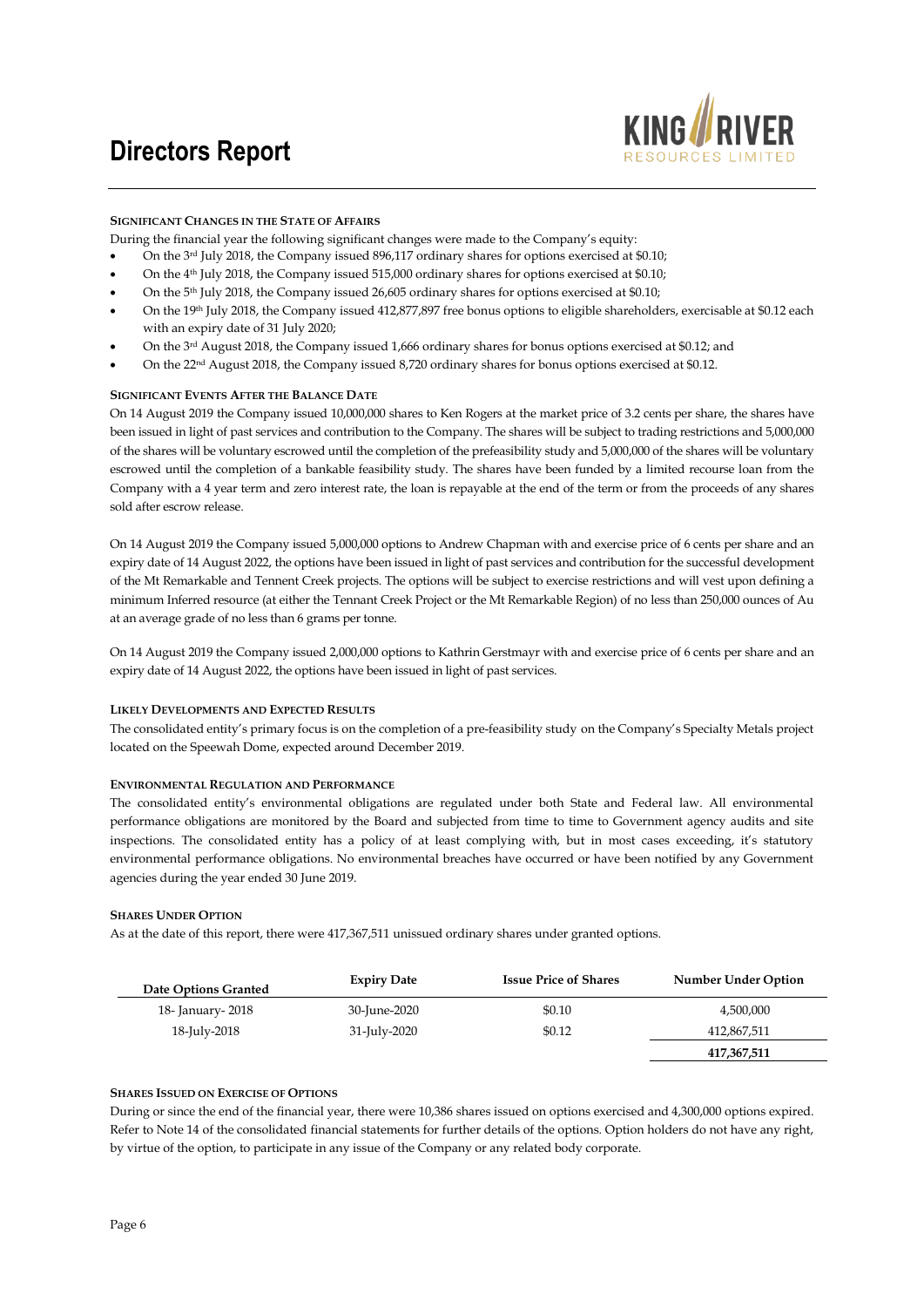

# **INDEMNIFICATION AND INSURANCE OF DIRECTORS AND OFFICERS**

The Company has entered into Director and Officer Protection Deeds ("D&O Deed") with each Director and the Company Secretary ("Officers"). Under the D&O Deed, the Company indemnifies the Officers to the maximum extent permitted by law and the Constitution against legal proceedings, damage, loss, liability, cost, charge, expense, outgoing or payment (including legal expenses on a solicitor/client basis) suffered, paid or incurred by the officers in connection with the Officers being an officer of the Company, the employment of the officer with the Company or a breach by the Company of its obligations under the D&O Deed.

Also pursuant to the D&O Deed, the Company must insure the Officers against liability and provide access to all board papers relevant to defending any claim brought against the Officers in their capacity as officers of the Company. The Company has paid insurance premiums of \$27,435 (2018: \$6,400) in respect of liability for any current and future directors, Company secretary, executives and employees of the Company. This amount is payable in total and no specific amount is included in the directors' remuneration. Please also note Directors' Liability insurance premiums was paid in the 2020 financial year.

# **ROUNDING**

The amounts contained in this report and in the financial report have been rounded to the nearest dollar.

#### **REMUNERATION REPORT (AUDITED)**

This report details the nature and amount of remuneration for each director of King River Resources Limited, and for the executives in accordance with the requirements of the Corporations Act 2001 and its Regulations. For the purposes of this report, key management personnel (KMP) of the Company and the Group are defined as those persons having authority and responsibility for planning, directing and controlling the major activities of the Company and the Group, directly or indirectly, including any director (whether executive or otherwise) and includes two executives in the group.

For the purposes of this report, the term "executive" encompasses the chief executive and senior executives of the Company.

Details of key management personnel

| (i) | Directors                |                              |
|-----|--------------------------|------------------------------|
|     | A Barton                 | Chairman                     |
|     | L Charuckyj              | Director                     |
|     | G MacMillan              | Director / Company Secretary |
|     | ( <i>ii</i> ) Executives |                              |
|     | K Rogers                 | Chief Geologist              |
|     | A Chapman                | Project Geologist            |
|     |                          |                              |

Other than as detailed above there are no other Executives of the Company.

#### **1. Remuneration Committee**

The Remuneration Committee of the Board of Directors of King River is responsible for determining and reviewing compensation arrangements for the directors and executives. The Remuneration Committee assesses the appropriateness of the nature and amount of emoluments of such officers on a periodic basis by reference to relevant employment market conditions with the overall objective of ensuring maximum stakeholder benefit from the retention of a high quality board and executive team. Such officers are given the opportunity to receive their base emolument in a variety of forms including cash and fringe benefits such as motor vehicles and expense payment plans. It is intended that the manner of payment chosen will be optimal for the recipient without creating undue cost for the Company.

#### **2. Use of Independent Remuneration Consultants**

During the year ended 30 June 2019 no external remuneration consultants were engaged to assist the Group in any capacity.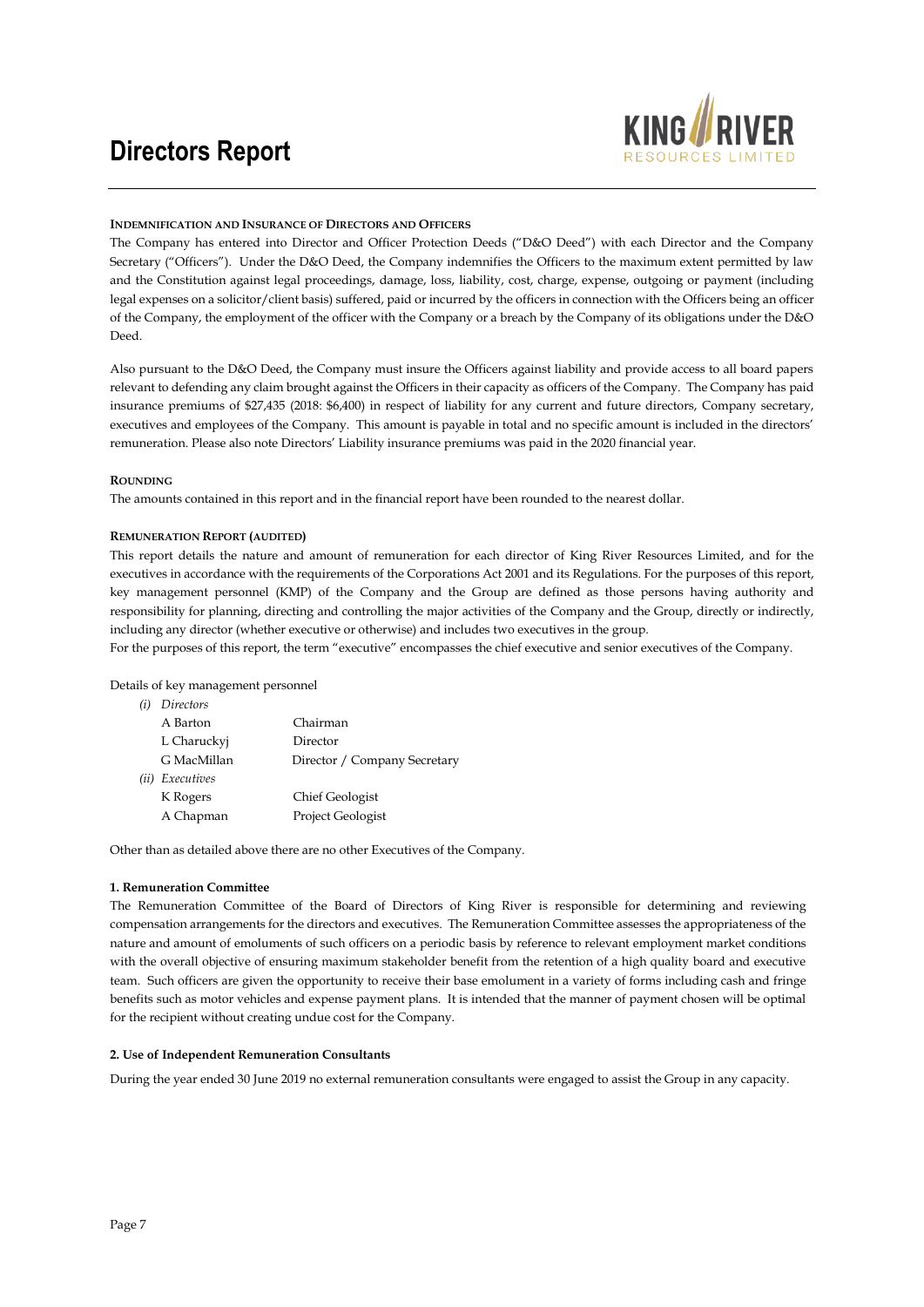

# **3. Remuneration Policy**

The Company's remuneration policies are reflected in the Charter of the Remuneration Committee. It is the Company's objective to provide maximum stakeholder benefit from the retention of high quality Board and executive team by remunerating directors and key executives fairly and appropriately with reference to relevant employment market conditions.

The Company's remuneration policy is to establish competitive remuneration (including performance incentives) consistent with long term development and success, to ensure remuneration is fair and reasonable (taking into account all relevant factors, and within appropriate controls or limits) that performance and remuneration are appropriately linked, that all remuneration packages are reviewed annually or on an ongoing basis in accordance with management's remuneration packages, and that retirement benefits or termination payments (other than notice periods) will not be provided or agreed other than in exceptional circumstances.

It is the Company's objective that the remuneration policy aligns with achievement of strategic objectives and creation of long term value for shareholders. The Company does not use specific performance hurdles or conditions in determining remuneration or short term rewards considering the stage of operations of the Company; options are issued to attract and retain Key Management personnel. The Company assesses each employee annually based upon the individual performance in carrying out the agreed responsibilities of the employee which have been developed in consideration of the Company's long term goals. The performance incentive component is reflected as part of the increase in salary and the issue of equity based compensation for each employee on an annual basis.

The Company does not have a formal policy to prohibit executives from entering into arrangements to protect the value of unvested long term incentive awards.

The Company has not issued any performance based payments during the period, performance related payments are under ongoing review and will be included when deemed appropriate given the Company position and performance at the time.

#### **4. Non Executive Director Remuneration**

# **4.1 Fixed Remuneration**

The aggregate remuneration to non executive directors will not exceed the maximum approved amount of \$150,000. The board seeks to set aggregate remuneration at a level which provides the Company with the ability to attract and retain directors of the highest calibre, whilst incurring a cost which is acceptable by shareholders. The amount of aggregate remuneration sought to be approved by shareholders and the manner in which it is apportioned amongst directors is reviewed annually. The board considers fees paid to non executive directors of comparable companies when undertaking the annual review as well as additional time commitment of directors who serve on one or more sub committees and assistance to the Company with new investment opportunities. Each of the non executive directors during the financial year received a salary of \$43,800 per annum inclusive of superannuation. Non executive directors are encouraged to hold shares in the Company; these are to be purchased by the director on market. It is considered good corporate governance for directors to have a stake in the company on whose board he or she sits. Remuneration of non executive directors for the year ended 30 June 2019 is disclosed in Table 1 under the remuneration section of this report.

#### **4.2 Variable Remuneration – Short Term Incentives**

Non executive directors do not receive performance based bonuses or additional remuneration for their membership of subsidiary boards or committees.

# **4.3 Variable Remuneration – Long Term Incentives**

During the financial year, the Company had no contractual obligations to provide long term incentives to non executive directors.

#### **5. Executive Director Remuneration**

The Company aims to reward executives with a level and mix of remuneration commensurate with their position and responsibilities within the company so as to:

- reward executives for Company and individual performance;
- align the interests of executives with those of shareholders;
- link reward with the strategic goals and performance of the company; and
- ensure total remuneration is competitive by market standards.

Executive remuneration comprises of:

- base pay and benefits; and
- long term incentives through equity based compensation.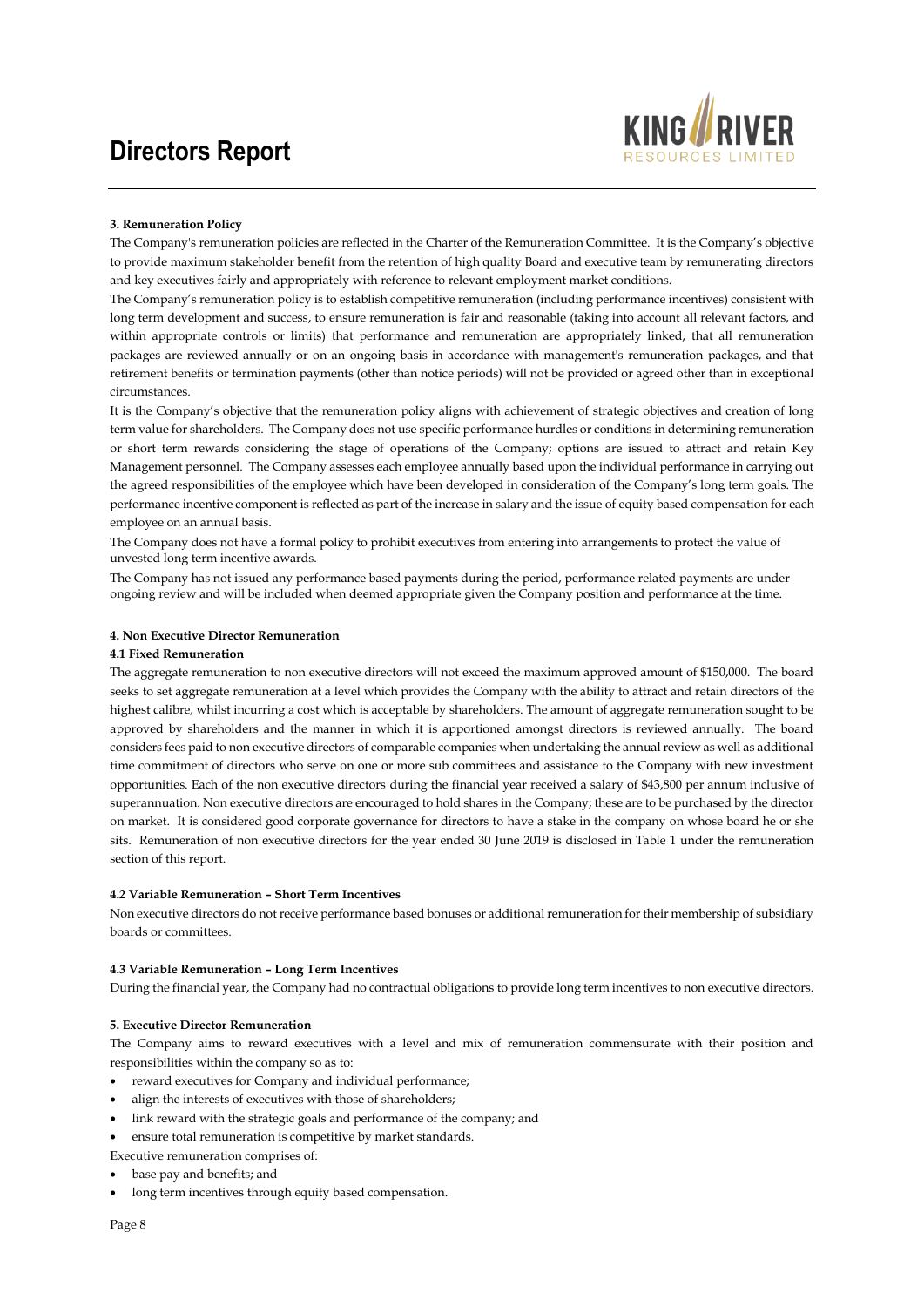

# **5.1 Fixed Remuneration**

*Base pay and benefits*

Base pay is structured as a total employment cost package that may be delivered as combination of cash and salary sacrifice superannuation at the executive's discretion.

Executives are offered a competitive base pay. Reference is made to industry benchmarks to ensure that the base pay is set to reflect the market for a comparable role. Base pay is reviewed annually, or upon promotion, to ensure the executive's pay is competitive with comparable positions of responsibility. There is no guaranteed base pay increases for any executive contract.

# **5.2 Variable Remuneration – Long Term Incentives**

During the financial year the Company had no contractual obligations to provide long term incentives to the Key Management Personnel and Executives of the Company.

#### **5.3 Employment Contract – Executive - Ken Rogers (Chief Geologist)**

The Company had entered into employment agreement with Messer Rogers the provision of technical geological services based on daily rates for the provision of services. Their services could be terminated by giving a 2 week notice by either party.

#### **5.4 Consulting Contract – Executives - Andrew Chapman (Project Geologist)**

The Company had entered into contractor agreement with Messer Chapman for the provision of technical geological services based on daily rates for the provision of services. Their services could be terminated by giving a 2 week notice by either party.

# **6. Remuneration of Key Management Personnel and Executives of the Company**

Details of the remuneration of each director of King River, each of the executives of the Company and the consolidated entity for the year ended 30 June 2019 are set out in the following tables.

| 1 apre 1. Remaneration for the year enacu 50 june 2017 | <b>Short</b> |                              | Post                     |                          |                          |         | Performance   |
|--------------------------------------------------------|--------------|------------------------------|--------------------------|--------------------------|--------------------------|---------|---------------|
|                                                        |              |                              |                          |                          |                          |         |               |
|                                                        | Term         |                              | Employment               |                          |                          |         | <b>Based</b>  |
|                                                        | Salary &     | <b>Bonus</b>                 | Superannuation           | <b>Share Based</b>       |                          |         | Remuneration  |
| 30 June 2019                                           | Fees         |                              |                          | Payments                 |                          | Total   | as % of Total |
|                                                        |              |                              |                          | Options                  | <b>Shares</b>            |         |               |
|                                                        | \$           |                              | \$                       | \$                       | \$                       | \$      | $\frac{0}{0}$ |
| <b>Directors</b>                                       |              |                              |                          |                          |                          |         |               |
| A Barton                                               | 43,800       | $\overline{\phantom{0}}$     | ۰                        | ۰                        | ٠                        | 43,800  |               |
| L Charuckyj                                            | 43,800       | ۰                            |                          |                          |                          | 43,800  |               |
| G MacMillan                                            | 40,000       | $\qquad \qquad \blacksquare$ | 3,800                    | $\overline{\phantom{a}}$ | $\overline{\phantom{0}}$ | 43,800  |               |
| Sub Total <sup>1</sup>                                 | 127,600      | -                            | 3,800                    | -                        | -                        | 131,400 | -             |
| <b>Executives</b>                                      |              |                              |                          |                          |                          |         |               |
| K Rogers                                               | 61,776       | $\overline{\phantom{a}}$     | 5,869                    | ٠                        | $\overline{\phantom{a}}$ | 67,645  | -             |
| A Chapman                                              | 141,035      | $\overline{\phantom{0}}$     | $\overline{\phantom{a}}$ | -                        | $\overline{\phantom{a}}$ | 141,035 | -             |
| Sub Total                                              | 202,811      | -                            | 5,869                    | -                        | $\overline{\phantom{a}}$ | 208,680 | -             |
| Total                                                  | 330,411      |                              | 9,669                    |                          |                          | 340,080 |               |

#### **Table 1: Remuneration for the year ended 30 June 2019**

1. Premium for Director's liability insurance is not included in remuneration table.

Other than disclosed in the table above no director or executive received any compensation in the financial year ended 30 June 2019.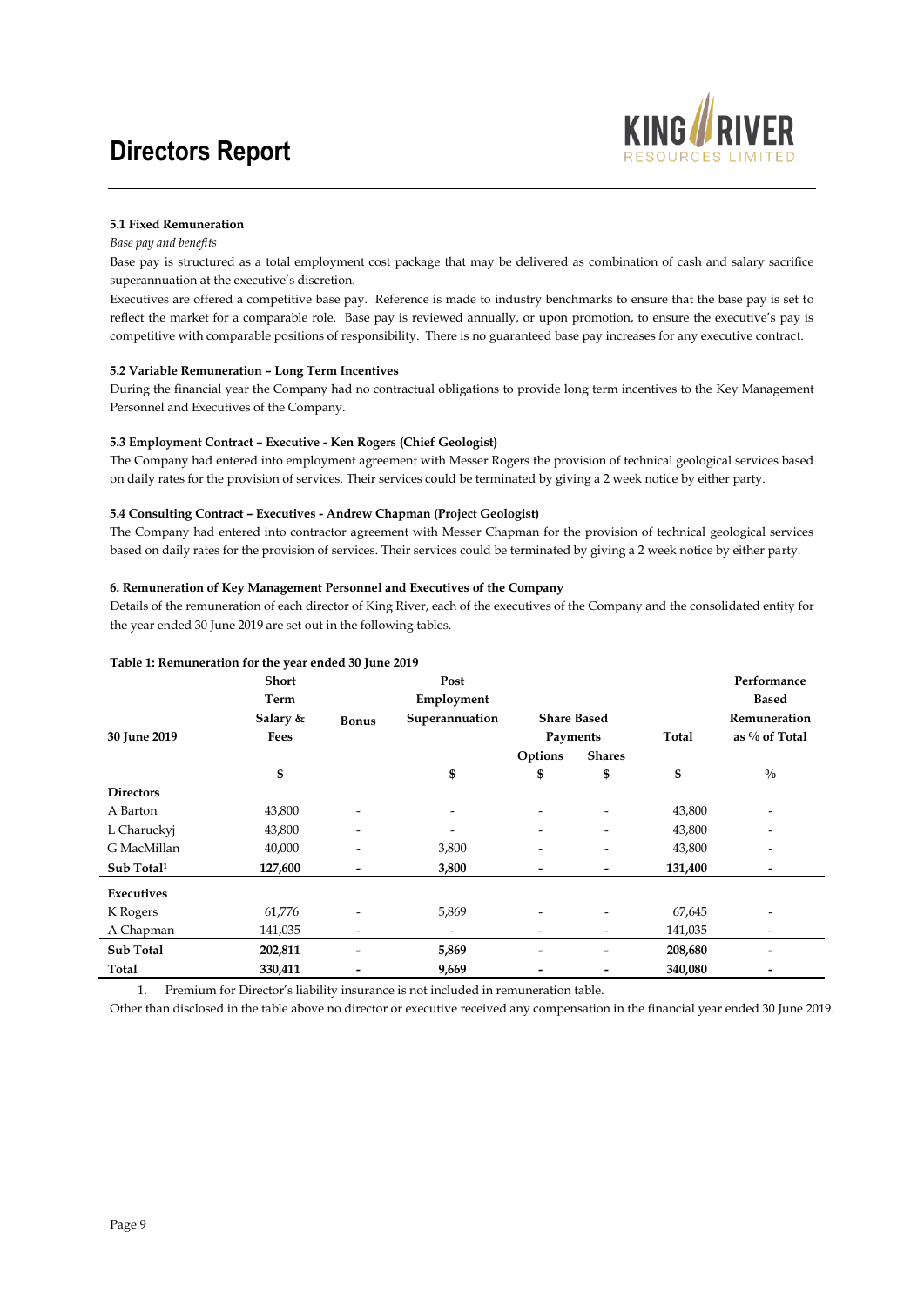

|                        | <b>Short Term</b><br>Salary & | <b>Bonus</b> | Post<br>Employment<br>Superannuati |                                        |                          |         | Performance<br><b>Based</b><br><b>Remuneration as</b> |
|------------------------|-------------------------------|--------------|------------------------------------|----------------------------------------|--------------------------|---------|-------------------------------------------------------|
| 30 June 2018           | Fees                          |              | on                                 | <b>Share Based Payments</b><br>Options | Shares <sup>2</sup>      | Total   | $\%$ of Total                                         |
|                        | \$                            |              | \$                                 | \$                                     | \$                       | \$      | $\frac{0}{0}$                                         |
| <b>Directors</b>       |                               |              |                                    |                                        |                          |         |                                                       |
| A Barton               | 29,200                        |              |                                    |                                        | 29,808                   | 59,008  |                                                       |
| L Charuckyj            | 29,200                        |              |                                    |                                        | 29,808                   | 59,008  |                                                       |
| G MacMillan            | 26,426                        |              | 2,774                              |                                        | 29,808                   | 59,008  | $\overline{\phantom{a}}$                              |
| Sub Total <sup>1</sup> | 84,826                        |              | 2,774                              |                                        | 89,424                   | 177,024 |                                                       |
| Executives             |                               |              |                                    |                                        |                          |         |                                                       |
| K Rogers               | 60,740                        | 15,500       | 7,243                              | 75,400                                 | $\overline{\phantom{0}}$ | 158,883 | 9.76%                                                 |
| A Chapman              | 128,087                       |              |                                    | 75,400                                 | $\overline{\phantom{a}}$ | 203,487 | $\overline{\phantom{a}}$                              |
| Sub Total              | 188,827                       | 15,500       | 7,243                              | 150,800                                | -                        | 362,370 | $4.28\%$                                              |
| Total                  | 273,653                       | 15,500       | 10,017                             | 150,800                                | 89,424                   | 539,394 | $2.87\%$                                              |

#### **Table 2: Remuneration for the year ended 30 June 2018**

1. Premium for Director's liability insurance is not included in remuneration table.

2. These shares were issued to Directors to settle outstanding directors fees accumulated from April 2017 – October 2017. Shares were issued at \$0.007 per share based on the market price at time of issue.

Other than disclosed in the table above no director or executive received any compensation in the financial year ended 30 June 2018.

# **6.1 Equity Based Compensation – Options 2019**

During the year, no unlisted options were issued to directors or employees as an alternate remuneration to cash.

**Table 1: Compensation Option Holdings of Key Management Personnel during the year ended 30 June 2019**

| 30 June 2019     | Balance at       | Granted as |                          |             | <b>Balance</b> at |           |                        |             |
|------------------|------------------|------------|--------------------------|-------------|-------------------|-----------|------------------------|-------------|
|                  | <b>Beginning</b> | Remuner-   | Options                  | Options     | End of            |           |                        |             |
|                  | of Period        | ation      | Exercised                | Expired     | Period            |           | Vested at 30 June 2019 |             |
|                  | 1 July           |            |                          |             | 30 June           |           | <b>Not</b>             |             |
|                  | 2018             |            |                          |             | 2019              | Total     | Exercisable            | Exercisable |
| <b>Directors</b> |                  |            |                          |             |                   |           |                        |             |
| A Barton         | 600,000          |            | ۰                        | (600,000)   |                   |           |                        |             |
| L Charuckyj      | 300,000          |            | $\overline{\phantom{0}}$ | (300,000)   | ٠                 | -         | -                      |             |
| G MacMillan      | 300,000          |            | -                        | (300,000)   |                   |           |                        |             |
| Executives       |                  |            |                          |             |                   |           |                        |             |
| K Rogers         | 2,800,000        | -          | ۰                        | (800,000)   | 2,000,000         | 2,000,000 |                        | 2,000,000   |
| A Chapman        | 3,600,000        |            | -                        | (1,600,000) | 2,000,000         | 2,000,000 |                        | 2,000,000   |
| Total            | 7,600,000        |            | -                        | (3,600,000) | 4.000.000         | 4,000,000 |                        | 4,000,000   |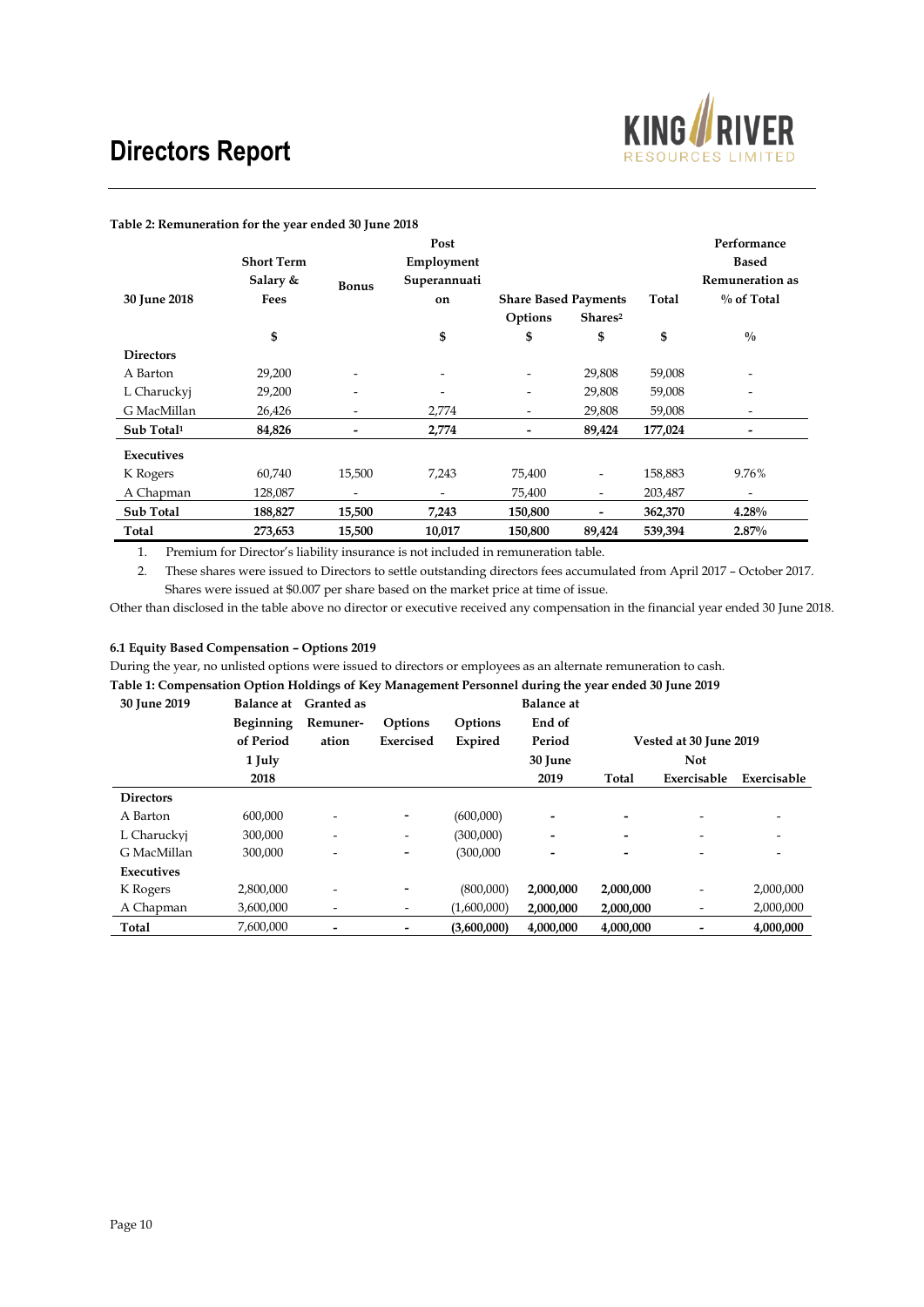

# **6.2. Equity Based Compensation – Shares 2019**

**Table 1: Shareholdings of Key Management Personnel during the year ended 30 June 2019**

| ີ<br>┙<br>$\cdot$        | <b>Balance</b><br>1 July 2018 | $\cdot$<br><b>Granted</b> as<br>Remuneration | On Exercise<br>of Options | <b>Net Change</b><br>Other | Balance<br>30 June 2019 |
|--------------------------|-------------------------------|----------------------------------------------|---------------------------|----------------------------|-------------------------|
| 30 June 2019             | Ord                           | Ord                                          | Ord                       | Ord                        | Ord                     |
| <b>Directors</b>         |                               |                                              |                           |                            |                         |
| A Barton $1$             | 142,187,587                   | $\overline{\phantom{0}}$                     |                           | (42,072,885)               | 100,114,702             |
| L Charuckyj <sup>2</sup> | 16,362,121                    | $\overline{\phantom{0}}$                     | -                         |                            | 16,362,121              |
| G MacMillan <sup>3</sup> | 44,954,495                    | $\overline{\phantom{a}}$                     |                           | (11,304,567)               | 33,649,928              |
| Executives               |                               |                                              |                           |                            |                         |
| K Rogers                 | 3,800,120                     | $\overline{\phantom{0}}$                     | -                         | -                          | 3,800,120               |
| A Chapman                |                               | $\overline{\phantom{a}}$                     |                           | ٠                          |                         |
| Total                    | 207,304,323                   | -                                            |                           | (53,377,452)               | 153,926,871             |

<sup>1</sup> 38,959,876 of the shares are held by Mr AP Barton and Mrs CH Barton as trustee for the Barton Family Superannuation Fund of which Mr Barton is a director and a beneficiary. 20,613,153 of the shares are held by Barton & Barton Pty Ltd of which Mr Barton is a director and shareholder. 34,583,147 of the shares are held by Universal Oil (Australia) Pty Ltd of which Mr Barton is a director and a shareholder. 5,958,526 of the shares are held by Harvey Springs Estate Pty Ltd of which Mr Barton is a director and a shareholder.

**<sup>2</sup>** 150,699 shares are held in Mr L Charuckyj's personal name. 4,939,754 of the shares are held by Mr L Charuckyj & Mrs CM Charuckyj as trustee for the ZETA Super Fund of which Mr Charuckyj is a trustee and beneficiary. 11,271,668 of the shares are held by Temtor Pty Ltd of which Mr Charuckyj is a director and shareholder.

<sup>3</sup>33,649,928 of the shares are held by GDM Services Pty Ltd as trustee for the GDM Services Trust of which Mr MacMillan is a director and beneficiary.

#### **6.3 Related Party Transactions**

Australian Heritage Group Pty Ltd ("AHG"), a company of which Mr Anthony Barton, a Director and Mr Greg MacMillan, a Director and the Company Secretary, have entered into an occupancy and administration agreement with King River Resources in respect of providing occupancy and administration commencing March 2009. The total value of the occupancy and administration services provided by AHG during the year was \$53,034 (2018: \$78,818). All services provided by companies associated with directors were provided on commercial terms.

#### **End of Remuneration Report**

#### **DIRECTORS' MEETINGS**

The number of meetings of directors (including meetings of committees of directors) held during the year and the number of meetings attended by each director was as follows:

|                                    | Directors <sup>1</sup> |
|------------------------------------|------------------------|
|                                    | Meetings               |
| <b>Number of Meetings Held</b>     |                        |
| <b>Number of Meetings Attended</b> |                        |
| Anthony Barton                     | 6                      |
| Leonid Charuckyj                   | 6                      |
| Greg MacMillan                     | 6                      |

1. During the year the Directors approved 4 circular resolutions which were signed by all Directors of the Company

2. Committee is made up of the full Board. Reference to meeting refers to meeting conducted specifically to deal with the particular business of that Committee.

#### **COMMITTEE MEMBERSHIP**

The role of the Audit, Remuneration and Nomination Committees is carried out by the full Board in accordance with the appropriate charters. The Board considers that no efficiencies or benefits would be gained by establishing separate committees.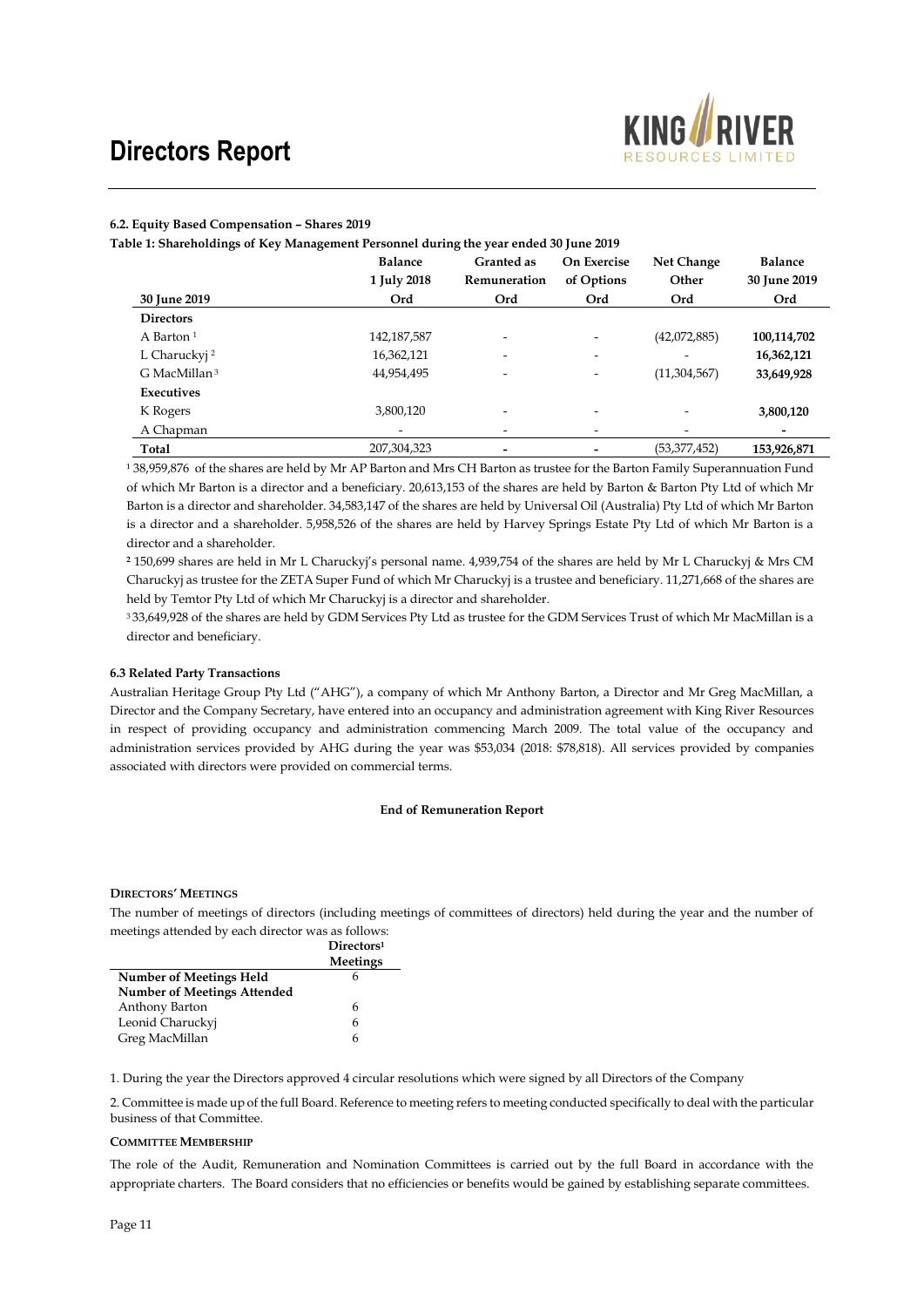

# **CORPORATE GOVERNANCE**

In recognising the need for the highest standards of corporate behaviour and accountability, the directors of King River support and have adhered to the principles of corporate governance. The Company's corporate governance statement is contained in the following section of this annual report.

### **INDEMNIFICATION OF AUDITORS**

To the extent permitted by law and professional regulations, the Company has agreed to indemnify its auditors, Ernst & Young, as part of the terms of its audit engagement agreement against claims by third parties arising from the audit (for an unspecified amount). No payment has been made to indemnify Ernst & Young during or since the financial year.

### **AUDITOR INDEPENDENCE**

Section 370C of the Corporation Act 2001 requires our auditors, Ernst & Young, to provide the directors of the Company with an Independence Declaration in relation to the audit of the consolidated financial report. This Independence Declaration is disclosed on page 13 of this report and forms part of this directors' report for the year ended 30 June 2019.

#### **NON AUDIT SERVICES**

The Company's auditors, Ernst & Young, provided no non audit services during the year ended 30 June 2019.

# **TAX CONSOLIDATION**

The Company and its subsidiaries form a tax consolidated group.

Signed in accordance with a resolution of the directors.

O Phu Mh

Mr Greg MacMillan **Director** 

6 September 2019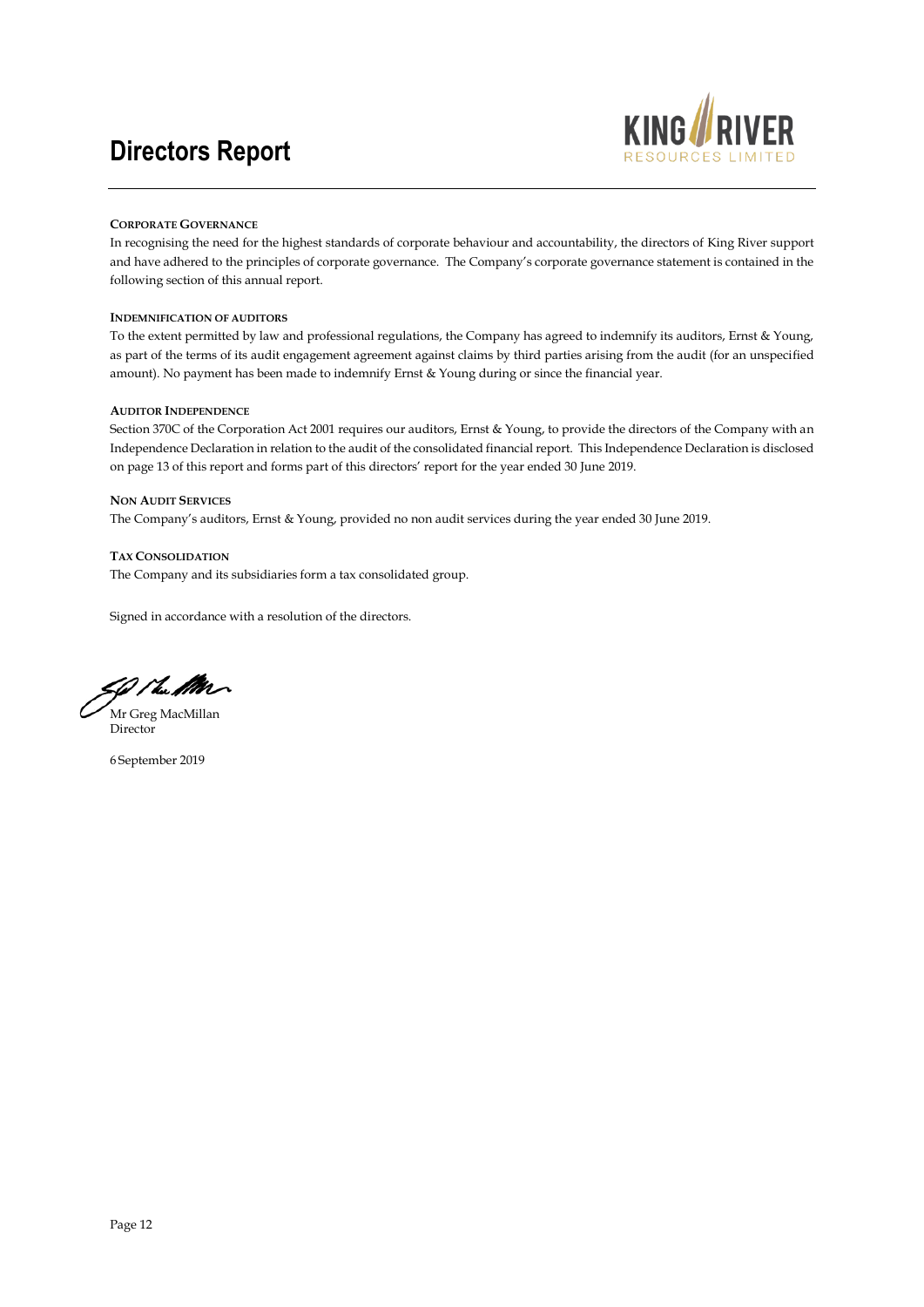

Ernst & Young 11 Mounts Bay Road Perth WA 6000 Australia GPO Box M939 Perth WA 6843

Tel: +61 8 9429 2222 Fax: +61 8 9429 2436 ey.com/au

# **Auditor's Independence Declaration to the Directors of King River Resources Limited**

As lead auditor for the audit of the financial report of King River Resources Limited for the financial year ended 30 June 2019, I declare to the best of my knowledge and belief, there have been:

- a) no contraventions of the auditor independence requirements of the *Corporations Act 2001* in relation to the audit*;* and
- b) no contraventions of any applicable code of professional conduct in relation to the audit.

This declaration is in respect of King River Resources Limited and the entities it controlled during the financial year.

Ernst 8 Yang

Ernst & Young

tecto

Philip Teale Partner 6 September 2019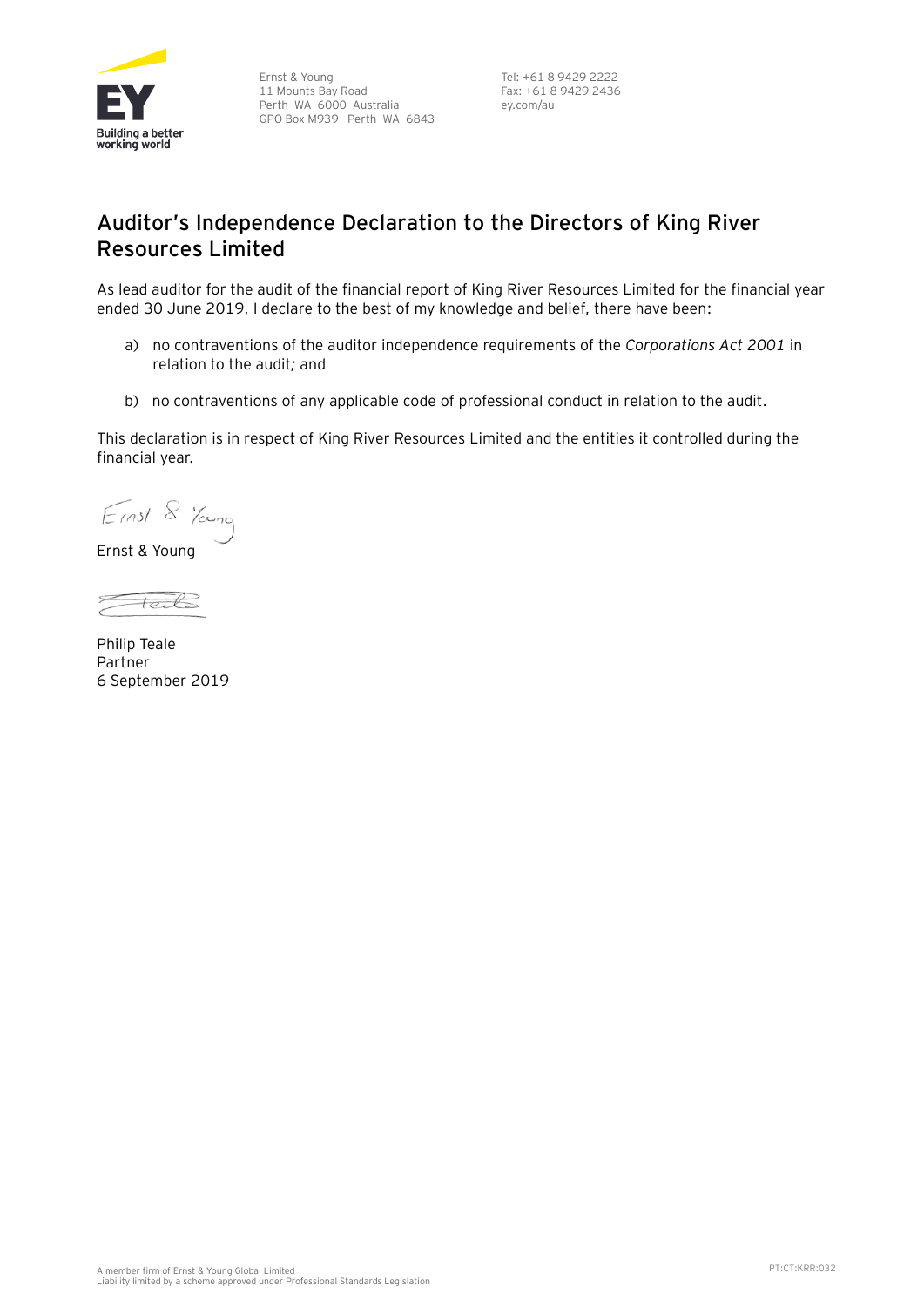# **Directors' Declaration**



In accordance with a resolution of the directors of King River Resources Limited, I state that:

In the opinion of the directors:

(a) the financial statements and notes of the consolidated entity are in accordance with the *Corporations Act 2001*, including:

(i) giving a true and fair view of the consolidated entity's financial position as at 30th June 2019 and of its performance for the year ended on that date; and

(ii) complying with Australian Accounting Standards (including the Australian Accounting Interpretations) and the *Corporations Regulations 2001*;

(b) the financial statements and notes also comply with International Financial Reporting Standards as disclosed in Note 2(a);

(c) there are reasonable grounds to believe that the Company will be able to pay its debts as and when they become due and payable, subject to the matters set out in Note 2(e) to the financial report;

(d) there are reasonable grounds to believe that the Company and the subsidiary identified in Note 5 will be able to meet any obligations or liabilities to which they are or may become subject to, by virtue of the Deed of Cross Guarantee between the Company and that subsidiary; and

(e) this declaration has been made after receiving the declarations required to be made to the Directors in accordance with section 295A of the Corporations Act 2001 for the financial year ending 30<sup>th</sup> June 2019.

On behalf of the Board

The Ma

Mr Greg MacMillan Director

6 September 2019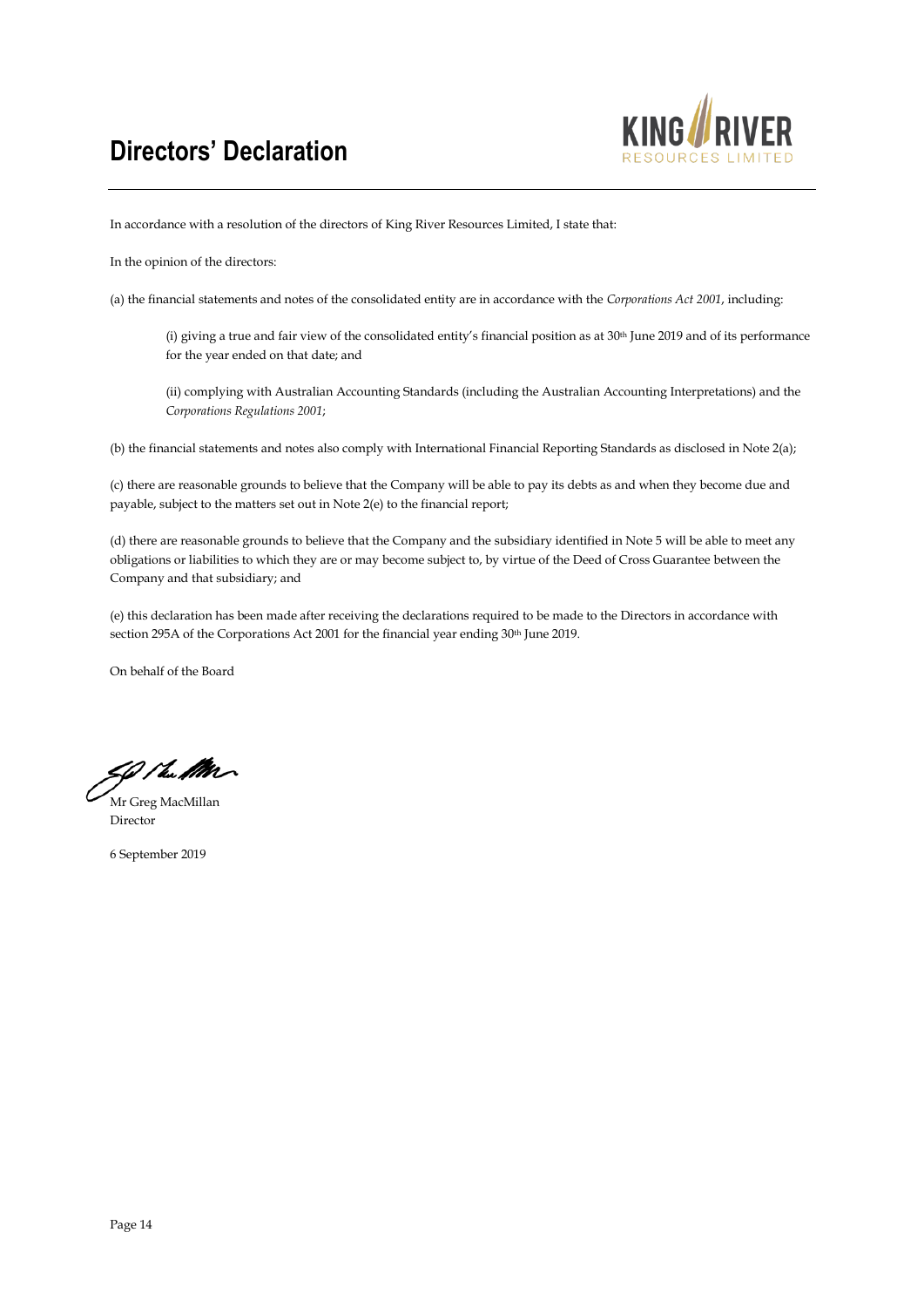# **Statement of Comprehensive Income**

**FOR THE YEAR ENDED 30 JUNE 2019**

|                                                           |                | Consolidated |            |  |
|-----------------------------------------------------------|----------------|--------------|------------|--|
|                                                           |                | 2019         | 2018       |  |
|                                                           | <b>Notes</b>   | \$           | \$         |  |
| Revenue                                                   | 6(a)           | 4,466        | 931        |  |
| Other income                                              | 6(b)           | 115,258      | 151,775    |  |
| Directors' and employee benefits expenses                 | 6(c)           | (131, 400)   | (313, 824) |  |
| Compliance costs                                          |                | (239, 255)   | (156, 199) |  |
| Depreciation expense                                      | 6(c)           | (16, 304)    | (9,070)    |  |
| Insurance                                                 |                | (49, 884)    | (16,028)   |  |
| Other administration expenses                             | 6(d)           | (487, 743)   | (372,060)  |  |
| Write-off of capitalised exploration expense              | 6(e)           |              | (157, 328) |  |
| Loss before income tax expense                            |                | (804, 862)   | (871, 803) |  |
| Income tax benefit                                        | $\overline{7}$ |              |            |  |
| Net loss for the year after tax                           |                | (804, 862)   | (871, 803) |  |
| Other Comprehensive Income                                |                |              |            |  |
| <b>Total Comprehensive Loss for the Year</b>              |                | (804, 862)   | (871, 803) |  |
| Total Comprehensive Loss for the Year is attributable to: |                |              |            |  |
| Owners of King River Resources Limited                    |                | (804, 862)   | (871, 803) |  |
|                                                           |                | (806, 862)   | (871, 803) |  |
| Loss per share                                            |                |              |            |  |
| Basic loss per share (cents per share)                    | 9              | (0.06)       | (0.09)     |  |
| Diluted loss per share (cents per share)                  | 9              | (0.06)       | (0.09)     |  |

**KING** 

RESOURCES LIMITED

**VER**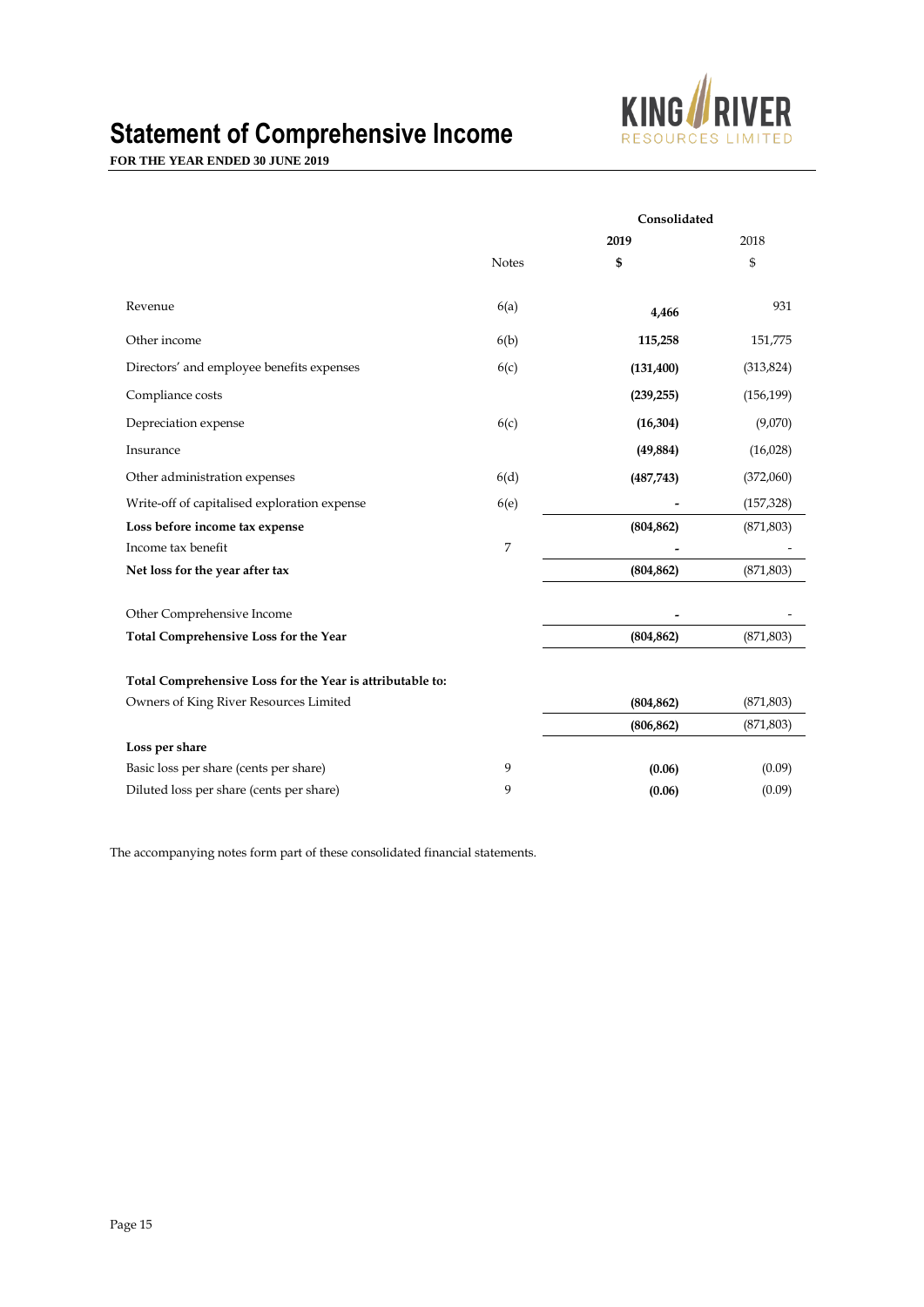# **Statement of Financial Position**



**AS AT 30 JUNE 2019**

|                                  |              | Consolidated   |                |
|----------------------------------|--------------|----------------|----------------|
|                                  |              | 2019           | 2018           |
|                                  | <b>Notes</b> | \$             | $\mathbb{S}$   |
| <b>Assets</b>                    |              |                |                |
| <b>Current Assets</b>            |              |                |                |
| Cash and cash equivalents        | 10(a)        | 2,966,940      | 4,619,139      |
| Trade and other receivables      | 10(b)        | 172,871        | 2,825,568      |
| Other current assets             | 10(c)        | 18,824         |                |
| <b>Total Current Assets</b>      |              | 3,158,635      | 7,444,707      |
| <b>Non Current Assets</b>        |              |                |                |
| Deferred exploration expenditure | 11           | 15,429,679     | 12,252,588     |
| Plant and Equipment              | 12           | 55,938         | 58,281         |
| <b>Total Non Current Assets</b>  |              | 15,485,617     | 12,310,869     |
| <b>Total Assets</b>              |              | 18,644,252     | 19,755,576     |
| Liabilities                      |              |                |                |
| <b>Current Liabilities</b>       |              |                |                |
| Trade and other payables         | 13           | 120,846        | 543,263        |
| <b>Total Current Liabilities</b> |              | 120,846        | 543,263        |
| <b>Total Liabilities</b>         |              | 120,846        | 543,263        |
| <b>Net Assets</b>                |              |                |                |
|                                  |              | 18,523,406     | 19,212,313     |
| Equity                           |              |                |                |
| Issued capital                   | 14(a)        | 39,734,369     | 39,618,414     |
| Reserves                         | 14(b)        | 1,696,062      | 1,696,062      |
| Accumulated losses               |              | (22, 907, 025) | (22, 102, 163) |
| <b>Total Equity</b>              |              | 18,523,406     | 19,212,313     |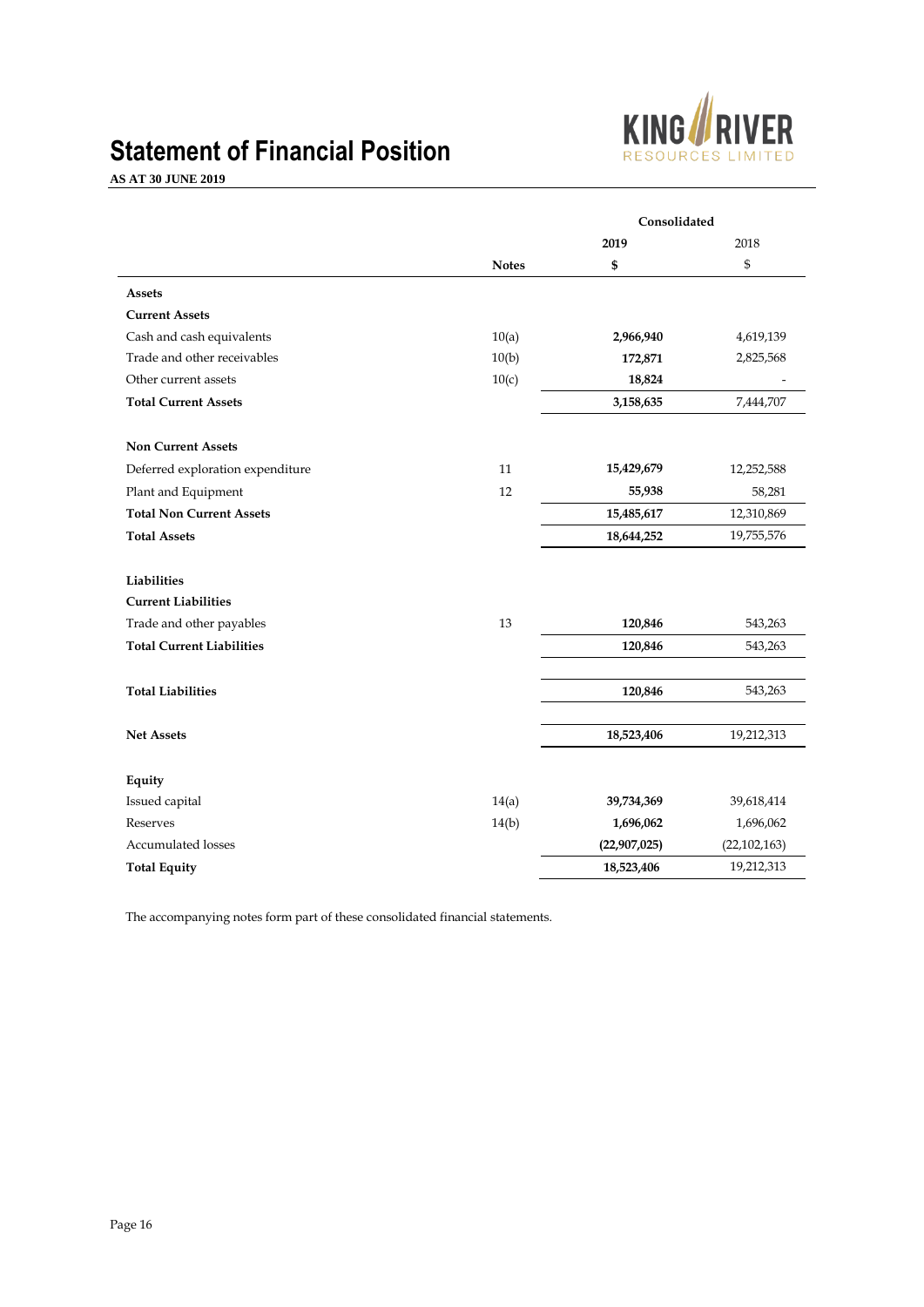# **Statement of Cash Flows**



**FOR THE YEAR ENDED 30 JUNE 2019**

|                                                          |              | Consolidated |             |
|----------------------------------------------------------|--------------|--------------|-------------|
|                                                          |              | 2019         | 2018        |
|                                                          | <b>Notes</b> | \$           | \$          |
| <b>Cash Flows from Operating Activities</b>              |              |              |             |
| Interest received                                        |              | 4,466        | 931         |
| Research & Development Tax Rebate                        |              |              | 151,775     |
| Payments to suppliers and employees                      |              | (991,007)    | (544, 829)  |
| Net cash used in operating activities                    | 10(a)        | (986, 541)   | (392, 123)  |
|                                                          |              |              |             |
| <b>Cash Flows from Investing Activities</b>              |              |              |             |
| Payment for exploration and evaluation                   |              | (3,207,409)  | (2,219,171) |
| Payment for Property, Plant & Equipment                  |              | (13,961)     | (3,207)     |
| Net cash used in investing activities                    |              | (3,221,370)  | (2,222,378) |
|                                                          |              |              |             |
| <b>Cash Flows from Financing Activities</b>              |              |              |             |
| Proceeds from issue of shares                            |              | 2,895,018    | 3,421,152   |
| Proceeds from Capital Raising fund (shares to be issued) |              |              | 3,250,000   |
| Payment of share issue costs                             |              | (339, 306)   | (153, 028)  |
| Net cash from financing activities                       |              | 2,555,712    | 6,518,124   |
|                                                          |              |              |             |
| Net (decrease)/increase in cash and cash equivalents     |              | (1,652,199)  | 3,903,623   |
| Cash and cash equivalents at beginning of year           |              | 4,619,139    | 715,516     |
| Cash and Cash Equivalents at end of year                 | 10(a)        | 2,966,940    | 4,619,139   |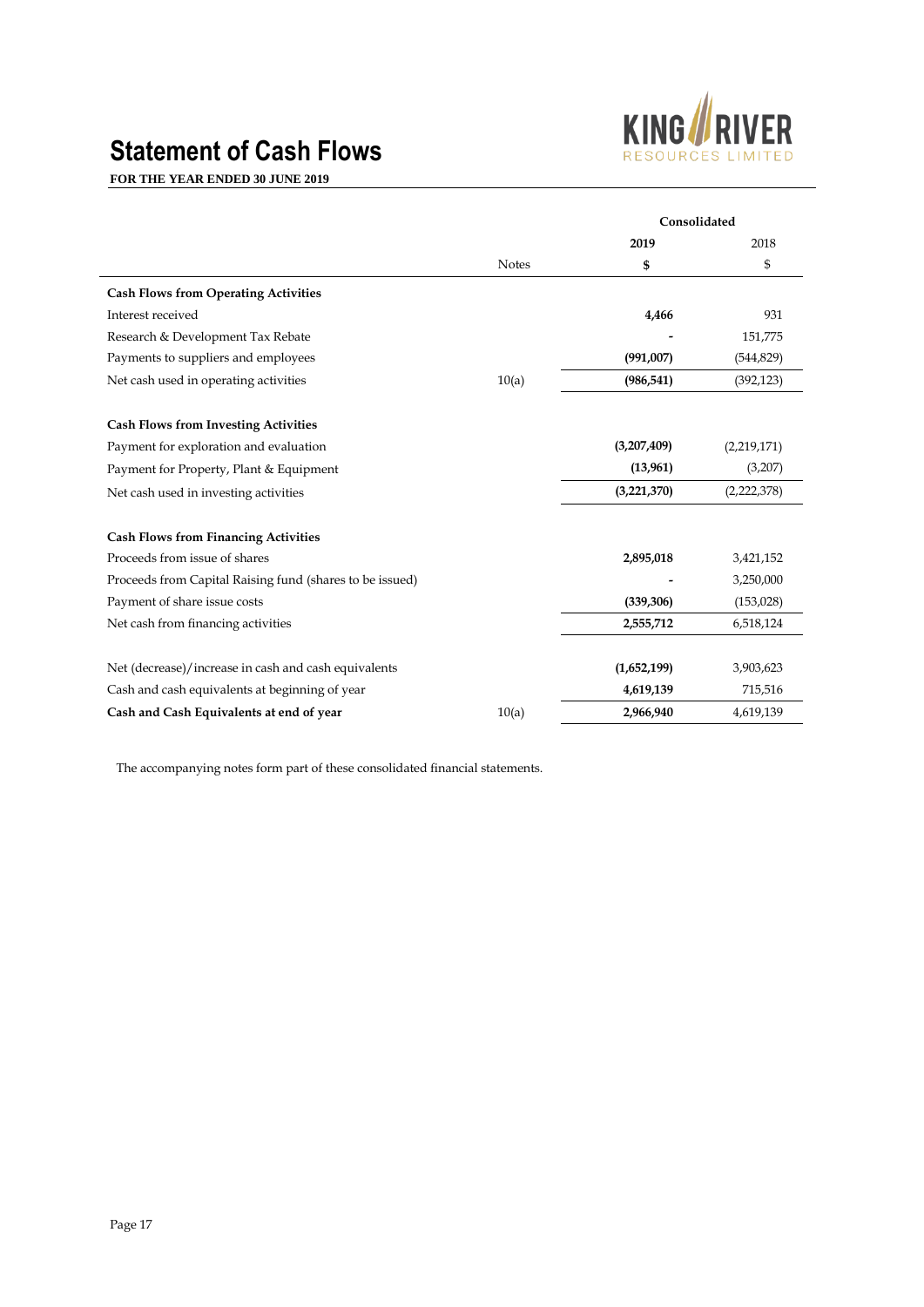# **Statement of Changes in Equity**



**FOR THE YEAR ENDED 30 JUNE 2019**

|                                                                                      | <b>Issued Capital</b> | Equity<br><b>Benefits</b><br><b>Reserve</b> | Accumulated    |                     |
|--------------------------------------------------------------------------------------|-----------------------|---------------------------------------------|----------------|---------------------|
|                                                                                      | Note $14(a)$          | Note $14(b)$                                | <b>Losses</b>  | <b>Total Equity</b> |
| Consolidated                                                                         | \$                    | \$                                          | \$             | \$                  |
|                                                                                      |                       |                                             |                |                     |
| At 1 July 2018                                                                       | 39,618,414            | 1,696,062                                   | (22, 102, 163) | 19,212,313          |
| Loss for the year                                                                    |                       |                                             | (804, 862)     | (804, 862)          |
| Total comprehensive income for the year                                              |                       |                                             | (804, 862)     | (804, 862)          |
| Transaction with owners in their capacity as owners:                                 |                       |                                             |                |                     |
| Issue of Shares - 3 July 2018: Options Exercised                                     | 89,612                |                                             |                | 89,612              |
|                                                                                      |                       |                                             |                |                     |
| Issue of Shares - 4 July 2018: Options Exercised                                     | 51,500                |                                             |                | 51,500              |
| Issue of Shares - 5 July 2018: Options Exercised                                     | 2,661                 |                                             |                | 2,661               |
| Issue of Shares -15 August 2018: Options Exercised                                   | 200                   |                                             |                | 200                 |
| Issue of Shares -22 August 2018: Options Exercised                                   | 1,046                 |                                             |                | 1,046               |
| Capital Raising Fee net tax                                                          | (29,064)              |                                             |                | (29,064)            |
| Balance at 30 June 2019                                                              | 39,734,369            | 1,696,062                                   | (22, 907, 025) | 18,523,406          |
|                                                                                      |                       |                                             |                |                     |
| At 1 July 2017                                                                       | 30,560,864            | 1,526,412                                   | (21,230,360)   | 10,856,916          |
| Loss for the year                                                                    |                       |                                             | (871, 803)     | (871, 803)          |
| Total comprehensive income for the year                                              |                       |                                             | (871, 803)     | (871, 803)          |
|                                                                                      |                       |                                             |                |                     |
| Transaction with owners in their capacity as owners:                                 |                       |                                             |                |                     |
| Issue of Shares - 16 October 2017: Placement                                         | 645,000               |                                             |                | 645,000             |
| Issue of Shares – 3 November 2017: Placement                                         | 355,000               |                                             |                | 355,000             |
| Issue of Shares - 3 November 2017: Conversion of<br><b>Outstanding Director Fees</b> | 89,425                |                                             |                | 89,425              |
| Issue of Shares -12 December 2017: Placement                                         | 550,000               |                                             |                | 550,000             |
| Share Based Payments - 18 January 2018                                               |                       | 169,650                                     |                | 169,650             |
| Issue of Shares - 2 February 2018: Placement                                         | 1,200,000             |                                             |                | 1,200,000           |
| Issue of Shares - Options Exercised before 30 June 2018                              | 671,153               |                                             |                | 671,153             |
| Issue of Shares - 3 July 2018 (30 June 2018 Options)                                 | 6,000,000             |                                             |                | 6,000,000           |
| Capital Raising Fees net of tax                                                      | (453, 028)            |                                             |                | (453, 028)          |
| Balance at 30 June 2018                                                              | 39,618,414            | 1,696,062                                   | (22, 102, 163) | 19,212,313          |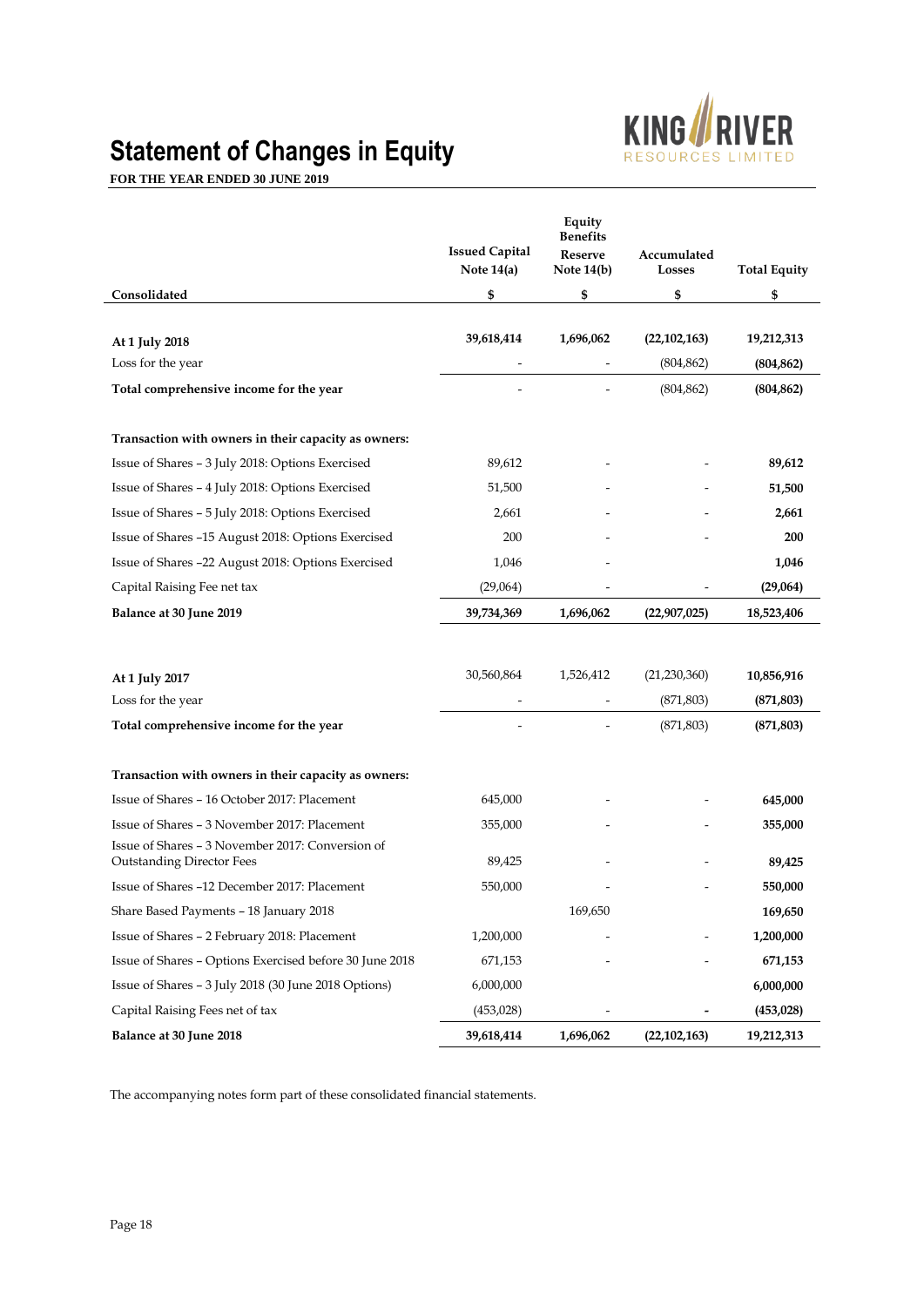

**FOR THE YEAR ENDED 30 JUNE 2019**

# **1. CORPORATE INFORMATION**

King River Resources ("King River" or "the Company") is a Company domiciled in Australia and publicly listed on the Australian Stock Exchange (ASX). The Company was incorporated on 28 May 2002. The address of the Company's registered office is 254 Adelaide Tce, Perth WA 6000. The consolidated financial statements as at and for the year ended 30 June 2019 comprise the Company and its subsidiaries (the "Group"). The nature of the operations and principal activities of the Group are described in the Directors' Report.

The consolidated financial report was authorised for issue by the directors on the 6 September 2019 in accordance with a resolution of the directors.

# **2. BASIS OF PREPARATION**

#### *(***a) Statement of compliance**

The financial report is a general purpose financial report which has been prepared in accordance with Australian Accounting Standards (AAS's) and other authoritative pronouncements issued by the Australian Accounting Standards Board, and the Corporations Act 2001. The consolidated financial report also complies with International Financial Reporting Standards (IFRS's) and interpretations adopted by the International Accounting Standards Board (IASB).

#### *(***b) Basis of measurement**

Unless stated otherwise, the consolidated financial statements have been prepared on the historical cost basis.

#### **(c) Functional and presentation currency**

These consolidated financial statements are presented in Australian dollars, which is the Company's functional currency.

# **(d) Use of estimates and judgements**

The preparation of financial statements in conformity requires management to make judgements, estimates and assumptions that affect the application of accounting policies and the reported amounts of assets, liabilities, income and expenses. Actual results may differ from these estimates.

Estimates and underlying assumptions are reviewed on an ongoing basis. Revisions to accounting estimates are recognised in the period in which the estimates are revised and in any future periods affected.

#### **(e) Going Concern Basis of Preparation**

The Group incurred a net loss after income tax of \$804,862 for the year ended 30 June 2019 (2018: \$871,803) and a net cash outflow of \$1,652,199 (2018: inflow of \$3,903,623). As at 30 June 2019 the Group had cash and cash equivalents of \$2,966,940 (2018: \$4,619,139) and a net current asset surplus of \$3,037,789 (2018: \$6,901,444 surplus). The Group's available cash on 31 August 2019 amounted to \$2,410,792.

The Group will require further funding in future years to progress its exploration projects. Based on the Group's cash flow forecast the Board of Directors is aware of the Group's need to access additional working capital in the future to enable the Group to continue its normal business activities and to ensure the realisation of assets and extinguishment of liabilities as and when they fall due, including progression of its exploration interests.

The directors are satisfied that at the date of signing of the financial report, there are reasonable grounds to believe that the Group will be able to continue to meet its debts as and when they fall due and that it is appropriate for the financial statements to be prepared on a going concern basis. The directors have based this on the following pertinent matters:

- The Group has the capacity, if necessary, to reduce its operating cost structure in order to minimise its working capital requirements;
- The Group retains the ability, if required, to wholly or in part dispose of interests in mineral exploration assets.
- The directors regularly monitor the Group's cash position and, on an on-going basis, consider a number of strategic initiatives to ensure that adequate funding continues to be available.
- The Directors have determined that future equity raisings will be required to provide funding for the Group's activities and to meet the Group's objectives.
- The Directors believe that future funding will be available to meet the Group's objectives and debts as and when they fall due.

Should the Group not achieve the matters set out above, there is uncertainty whether it will be able to continue as a going concern and therefore whether it will be able to pay its debts as and when they fall due and realise its assets and extinguish its liabilities in the normal course of business and at the amounts stated in the financial statements.

The financial report does not include any adjustments relating to the recoverability or classification of recorded asset amounts, or to the amounts or classification of liabilities that might be necessary should the Group not be able to continue as a going concern.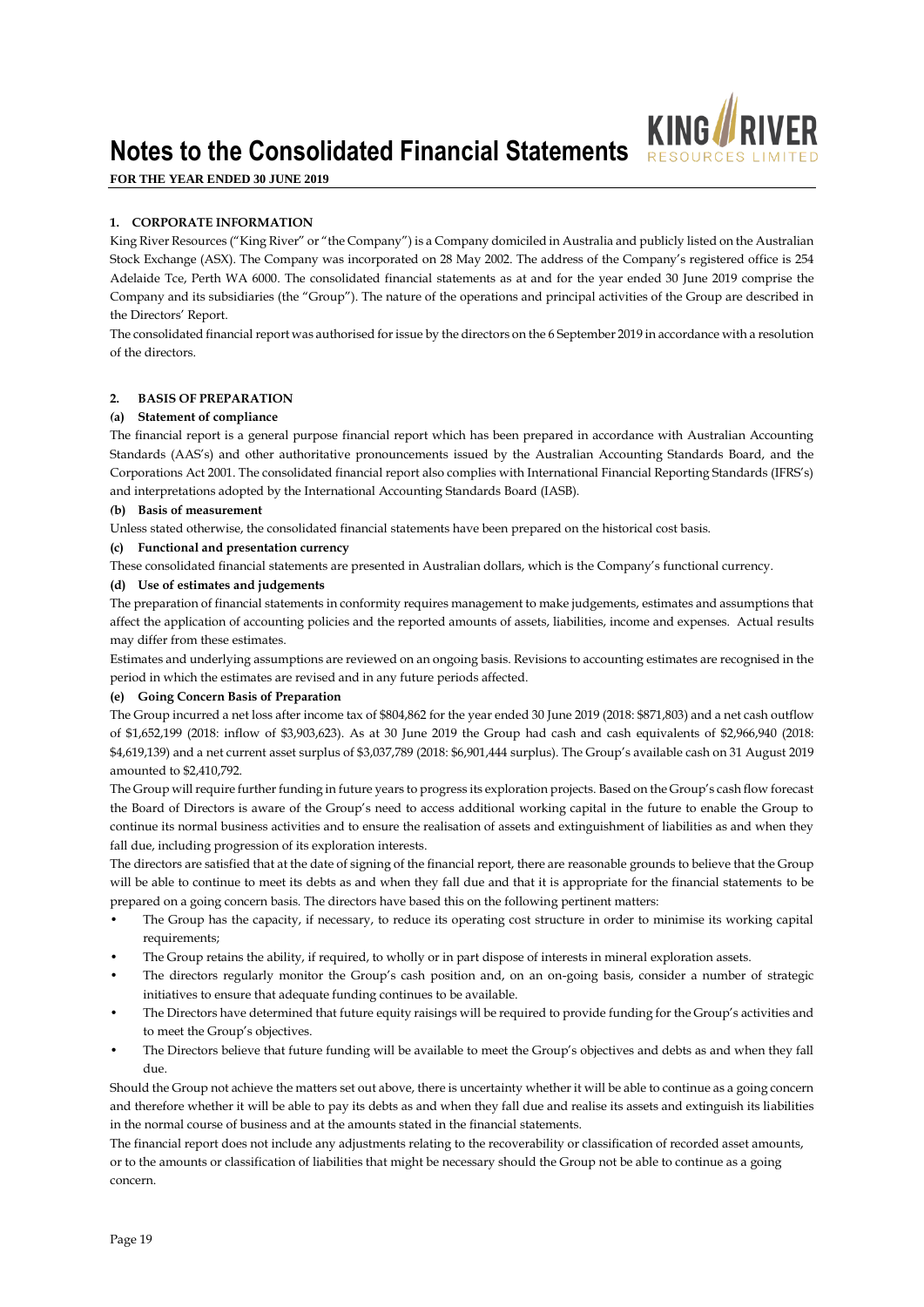

**FOR THE YEAR ENDED 30 JUNE 2019**

# **2. BASIS OF PREPARATION continued**

## **(f) Changes in accounting policies**

From 1 July 2018 the Group has adopted Standards and Interpretations, mandatory for annual periods beginning on or after 1 July 2018, as applicable to the Group. The application of these Standards and Interpretations' do not have any material impact on the financial position or performance of the Group.

| Standard             | Description                                                                                                                                                                                                                                                                                                                                                                                                                                                                                                                                                                                                                                                                                                                                                                                                                                                                                                                                                                                                                                            |                | Application<br>date for the |  |
|----------------------|--------------------------------------------------------------------------------------------------------------------------------------------------------------------------------------------------------------------------------------------------------------------------------------------------------------------------------------------------------------------------------------------------------------------------------------------------------------------------------------------------------------------------------------------------------------------------------------------------------------------------------------------------------------------------------------------------------------------------------------------------------------------------------------------------------------------------------------------------------------------------------------------------------------------------------------------------------------------------------------------------------------------------------------------------------|----------------|-----------------------------|--|
|                      |                                                                                                                                                                                                                                                                                                                                                                                                                                                                                                                                                                                                                                                                                                                                                                                                                                                                                                                                                                                                                                                        |                | Group                       |  |
| AASB                 | Foreign Currency Transactions and Advance Consideration                                                                                                                                                                                                                                                                                                                                                                                                                                                                                                                                                                                                                                                                                                                                                                                                                                                                                                                                                                                                | 1 January 2018 | 1 July 2018                 |  |
| Interpretation<br>22 | The Interpretation clarifies that in determining the spot exchange<br>rate to use on initial recognition of the related asset, expense or<br>income (or part of it) on the derecognition of a non-monetary asset<br>or non-monetary liability relating to advance consideration, the date<br>of the transaction is the date on which an entity initially recognises<br>the non-monetary asset or non-monetary liability arising from the<br>advance consideration. If there are multiple payments or receipts in<br>advance, then the entity must determine a date of the transaction for<br>each payment or receipt of advance consideration.<br>The Group has assessed the new standard and concluded that there<br>is no significant impact.                                                                                                                                                                                                                                                                                                        |                |                             |  |
| AASB <sub>15</sub>   | <b>Revenue from Contracts with Customers</b>                                                                                                                                                                                                                                                                                                                                                                                                                                                                                                                                                                                                                                                                                                                                                                                                                                                                                                                                                                                                           | 1 January 2018 | 1 July 2018                 |  |
|                      | The Group has adopted AASB 15 with the date of initial application<br>being 1 July 2018. In accordance with the transitional provisions in<br>AASB 15 the standard has been applied using the full retrospective<br>approach.<br>AASB 15 supersedes AASB 118 Revenue, AASB 111 Construction<br>Contracts and related Interpretations and it applies to all revenue<br>arising from contracts with customers, unless those contracts are in<br>the scope of other standards. The new standard establishes a five-<br>step model to account for revenue arising from contracts with<br>customers. Under AASB 15, revenue is recognised at an amount that<br>reflects the consideration to which an entity expects to be entitled in<br>exchange for transferring goods or services to a customer.<br>At 1 July 2018 it was determined that the adoption of AASB 15 had<br>no impact on the Group as there was no Revenue from Contracts<br>with Customers.<br>Interest revenue is recognised as interest accrues using the effective<br>interest method. |                |                             |  |
| AASB <sub>9</sub>    | <b>Financial Instruments</b>                                                                                                                                                                                                                                                                                                                                                                                                                                                                                                                                                                                                                                                                                                                                                                                                                                                                                                                                                                                                                           | 1 January 2018 | 1 July 2018                 |  |
|                      | AASB 9 replaces AASB 139 Financial Instruments: Recognition and<br>Measurement (AASB 139) for annual periods beginning on or after 1<br>January 2018, bringing together all three aspects of the accounting<br>financial instruments: classification and measurement;<br>for<br>impairment; and hedge accounting.<br>The Group has applied AASB 9 retrospectively, with the initial<br>application date of 1 July 2018. In accordance with the transitional<br>provisions in AASB 9, comparative figures have not been restated.<br>AASB 9 sets out requirements for recognising and measuring<br>financial assets, financial liabilities and some contracts to buy or sell<br>non-financial items. The changes in accounting policies resulting<br>from the adoption of AASB 9 did not have a material impact on the<br>Company's consolidated financial statements.                                                                                                                                                                                  |                |                             |  |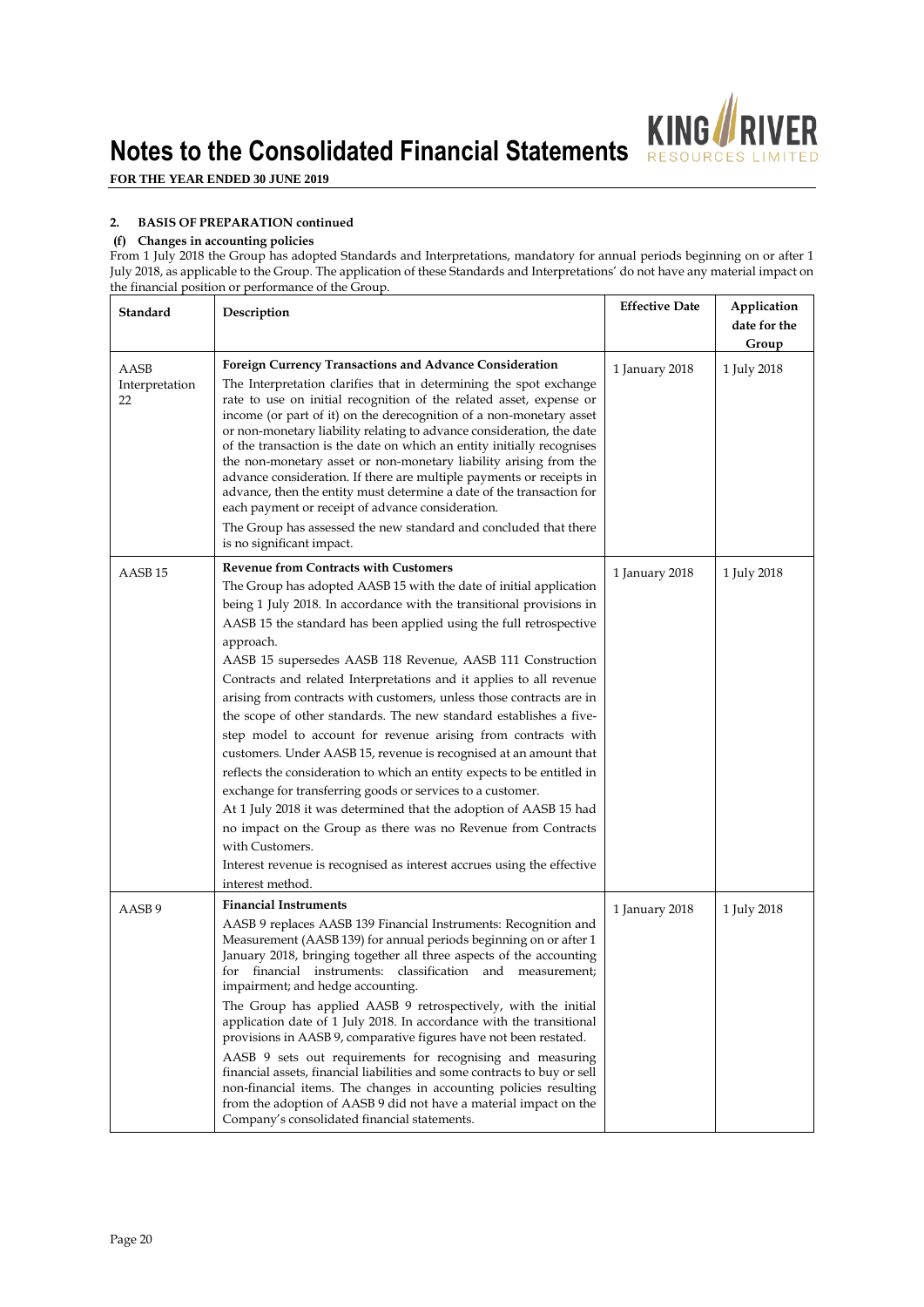

**FOR THE YEAR ENDED 30 JUNE 2019**

# **2. BASIS OF PREPARATION continued**

Australian Accounting Standards and Interpretations that have recently been issued or amended but are not yet effective, have not been adopted by the Group for the annual reporting period ending 30 June 2019.

The Group has reviewed these standards and interpretations, and they are tabled below:

| Standard             | Description                                                                                                                                                                                                                                                                                                                                                                                                                                                                                                                                                                                                                                                                                                                                                                                                                                                                                                                                         | <b>Effective Date</b> | Application<br>date for the<br>Group |
|----------------------|-----------------------------------------------------------------------------------------------------------------------------------------------------------------------------------------------------------------------------------------------------------------------------------------------------------------------------------------------------------------------------------------------------------------------------------------------------------------------------------------------------------------------------------------------------------------------------------------------------------------------------------------------------------------------------------------------------------------------------------------------------------------------------------------------------------------------------------------------------------------------------------------------------------------------------------------------------|-----------------------|--------------------------------------|
| AASB                 | <b>Uncertainty over Income Tax Treatment</b>                                                                                                                                                                                                                                                                                                                                                                                                                                                                                                                                                                                                                                                                                                                                                                                                                                                                                                        | 1 January 2018        | 1 July 2018                          |
| Interpretation<br>23 | The Interpretation clarifies the application of the recognition and<br>measurement criteria in AASB 112 Income Taxes when there is<br>uncertainty over income tax treatments. The Interpretation<br>specifically addresses the following:                                                                                                                                                                                                                                                                                                                                                                                                                                                                                                                                                                                                                                                                                                           |                       |                                      |
|                      | • Whether an entity considers uncertain tax treatments<br>separately                                                                                                                                                                                                                                                                                                                                                                                                                                                                                                                                                                                                                                                                                                                                                                                                                                                                                |                       |                                      |
|                      | $\blacktriangleright$ The assumptions an entity makes about the examination of<br>tax treatments by taxation authorities                                                                                                                                                                                                                                                                                                                                                                                                                                                                                                                                                                                                                                                                                                                                                                                                                            |                       |                                      |
|                      | $\blacktriangleright$ How an entity determines taxable profit (tax loss), tax bases,<br>unused tax losses, unused tax credits and tax rates                                                                                                                                                                                                                                                                                                                                                                                                                                                                                                                                                                                                                                                                                                                                                                                                         |                       |                                      |
|                      | $\blacktriangleright$ How an entity considers changes in facts and circumstances.                                                                                                                                                                                                                                                                                                                                                                                                                                                                                                                                                                                                                                                                                                                                                                                                                                                                   |                       |                                      |
|                      | The Group has assessed the new standard and concluded that<br>there will be no significant impact.                                                                                                                                                                                                                                                                                                                                                                                                                                                                                                                                                                                                                                                                                                                                                                                                                                                  |                       |                                      |
| AASB <sub>16</sub>   | Leases<br>AASB 16 requires lessees to account for all leases under a single on-<br>balance sheet model in a similar way to finances leases under AASB<br>117 Leases. The Standard includes two recognition exemptions for<br>lessees – leases of 'low-value' assets (eg, personal computers) and<br>short-term leases (eg, leases with a lease term of 12 months or less).<br>At the commencement date of a lease, a lessee will recognise a<br>liability to make lease payments (eg, the lease liability) and an asset<br>representing the right to use the underlying asset during the lease<br>term (eg, the right-of-use asset).<br>Lessees will be required to separately recognise the interest expense<br>on the lease liability and the depreciation expense on the right-of-<br>use asset.<br>Lessees will be required to remeasure the lease liability upon the<br>occurrence of certain events (eg, a change in the lease term, a change | 1 January 2019        | 1 July 2019                          |
|                      | in future lease payments resulting from a change in an index or rate<br>used to determine those payments). The lessee will generally<br>recognise the amount of the remeasurement of the lease liability as<br>an adjustment to the right-of-use asset.                                                                                                                                                                                                                                                                                                                                                                                                                                                                                                                                                                                                                                                                                             |                       |                                      |
|                      | Lessor accounting is substantially unchanged from today's<br>accounting under AASB 117. Lessors will continue to classify all<br>leases using the same classification principle as in AASB 117 and<br>distinguish between two types of leases: operating and finance<br>leases.                                                                                                                                                                                                                                                                                                                                                                                                                                                                                                                                                                                                                                                                     |                       |                                      |
|                      | The Group has evaluated the impact of the new standard and will<br>apply AASB 16 on the initial application date of 1 July 2019. The<br>impact is not material to the financial statements.                                                                                                                                                                                                                                                                                                                                                                                                                                                                                                                                                                                                                                                                                                                                                         |                       |                                      |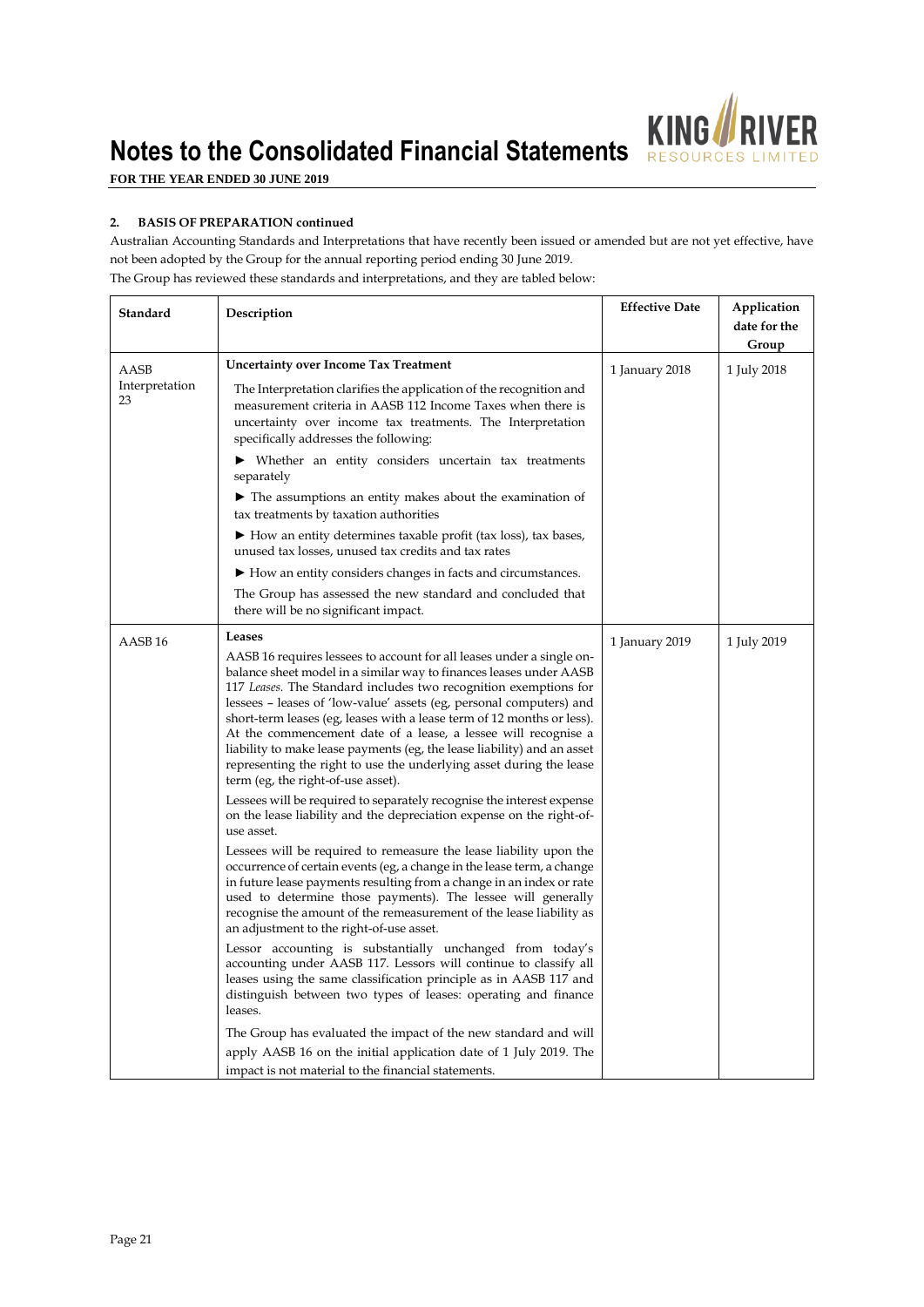

**FOR THE YEAR ENDED 30 JUNE 2019**

# **3. SIGNIFICANT ACCOUNTING POLICIES**

# **(a) Principles of Consolidation**

The consolidated financial report comprises the financial statements of King River Resources Limited and its controlled entities (the "Group" or "consolidated entity"). King River Resources Limited's controlled entities are the wholly owned companies Speewah Mining Pty Ltd, Treasure Creek Pty Ltd, Kimberley Gold Pty Ltd and Whitewater Minerals Pty Ltd. Control is achieved when the Group is exposed, or has rights, to variable returns from its involvement with its investee and has ability to affect those returns through its power over the investee. Specifically, the Group controls an investee if and only if the Group has;

- Power over the investee (eg, existing rights that give it the current ability to direct the relevant activities of the investee)
- Exposure, or rights, to variable returns from its involvement with the investee, and
- The ability to use its power over the investee to affect its returns.

When the Group has less than a majority of the voting or similar rights of an investee, the Group considers all relevant facts and circumstances in assessing whether it has power over an investee, including;

- The contractual arrangement with the other vote holders of the investee
- Rights arising from other contractual arrangements
- The Group's voting rights and potential voting rights

The Group re-assesses whether or not it controls an investee if facts and circumstances indicate that there are changes to one or more of the three elements of control. Consolidation of a subsidiary begins when the Group obtains control over the subsidiary and ceases when the Group loses control of the subsidiary. Assets, liabilities, income and expenses of a subsidiary acquired or disposed of during the year are included in the statement of comprehensive income from the date the Group gains control until the date the Group ceases to control the subsidiary. Profit or loss and each component of other comprehensive income (OCI) are attributed to the equity holders of the parent of the Group and to the non-controlling interests, even if this results in the noncontrolling interests having a deficit balance. When necessary, adjustments are made to the financial statements of subsidiaries to bring their accounting policies into line with the Group's accounting policies. All inter-company balances and transactions between entities in the consolidated entity, including any unrealised profits or losses, have been eliminated on consolidation.

Where controlled entities have entered or left the consolidated entity during the year, their operating results have been included/excluded from the date control was obtained, or until the date control ceased. There are no minority interests in the equity of the controlled entity.

# **(b) Income Tax and Other Taxes**

Current tax assets and liabilities for the current and prior periods are measured at the amount expected to be recovered from or paid to the taxation authorities based on the current period's taxable income. The tax rates and tax laws used to compute the amount are those that are enacted or substantively enacted by the balance sheet date. Deferred income tax is provided for on all temporary differences at balance date between the tax base of assets and liabilities and their carrying amounts for financial reporting purposes.

Deferred income tax liabilities are recognised for all taxable temporary differences except when the deferred income tax liability arises from the initial recognition of goodwill or of an asset or liability in a transaction that is not a business combination and that,

- at the time of the transaction, affects neither the accounting profit nor taxable profit or loss; or
- when the taxable temporary difference is associated with investments in subsidiaries, associates or interests in joint ventures, and the timing of the reversal of the temporary difference can be controlled and it is probable that the temporary difference will not reverse in the foreseeable future.

Deferred income tax assets are recognised for all deductible temporary differences, carry-forward of unused tax assets and unused tax losses, to the extent that it is probable that taxable profit will be available against which the deductible temporary differences and the carry-forward of unused tax credits and unused tax losses can be utilised, except:

- when the deferred income tax asset relating to the deductible temporary difference arises from the initial recognition of an asset or liability in a transaction that is not a business combination and, at the time of the transaction, affects neither the accounting profit nor taxable profit or loss; or
- when the deductible temporary difference is associated with investments in subsidiaries, associates or interests in joint ventures, in which case a deferred tax asset is only recognised to the extent that it is probable that the temporary difference will reverse in the foreseeable future and taxable profit will be available against which the temporary difference can be utilised.

The carrying amount of deferred income tax assets is reviewed at each financial year end and reduced to the extent that it is no longer probable that sufficient taxable profit will be available to allow all or part of the deferred income tax asset to be utilised.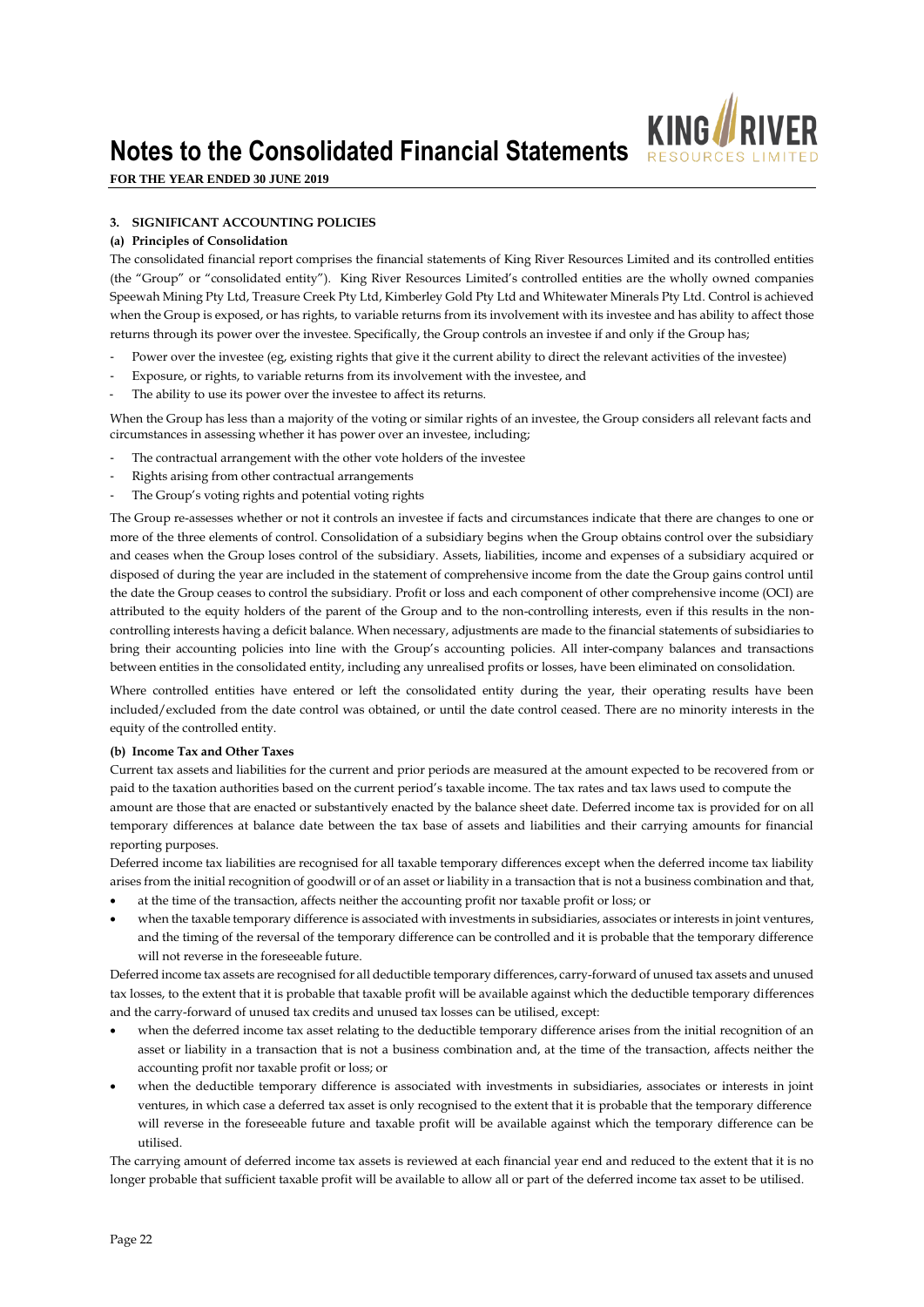

# **FOR THE YEAR ENDED 30 JUNE 2019**

# **3. SIGNIFICANT ACCOUNTING POLICIES continued**

#### **(b) Income Tax and Other Taxes continued**

Unrecognised deferred income tax assets are reassessed at each balance sheet date and are recognised to the extent that it has become probable that future taxable profit will allow the deferred tax asset to be recovered.

Deferred income tax assets and deferred tax liabilities are measured at the tax rates that are expected to apply to the year when the asset is realised or the liability is settled, based on tax rates (and tax laws) that have been enacted or substantively enacted at the balance date.

Deferred tax assets and deferred tax liabilities are offset only if a legally enforceable right exists to set off current tax assets against current tax liabilities and the deferred tax assets and liabilities relate to the same taxable entity and the same taxation authority. *Tax consolidation legislation*

The Company and its' subsidiary have formed a tax consolidated group. The consolidated financial statements have been prepared on this basis of the formation of a consolidated group.

The Company and its' subsidiaries have implemented the tax consolidation legislation as of 1 July 2004.

The head entity, King River and the subsidiary in the tax consolidated group continue to account for their own current and deferred tax amounts. The Group has applied the group allocation approach in determining the appropriate amount of current taxes and deferred taxes to allocate to members of the tax consolidated group.

In addition to its own current and deferred tax amounts, King River also recognises the current tax liabilities (or assets) and the deferred tax assets arising from unused tax losses and unused tax credits assumed from controlled entities in the tax consolidated group.

# **(c) Financial Instruments**

AASB 9 Financial Instruments (AASB 9) replaces AASB 139 Financial Instruments: Recognition and Measurement (AASB 139) for annual periods beginning on or after 1 January 2018, bringing together all three aspects of the accounting for financial instruments: classification and measurement; impairment; and hedge accounting.

AASB 9 sets out requirements for recognising and measuring financial assets, financial liabilities and some contracts to buy or sell non-financial items. The Company has adopted AASB 9 retrospectively from 1 July 2018 in accordance with the standard; changes in accounting policies resulting from the adoption of AASB 9 did not have a material impact on the Company's consolidated financial statements.

AASB 9 largely retains the existing requirements of AASB 139 for the classification and measurement of financial liabilities, however, for financial assets it eliminates the previous AASB 139 categories for financial assets held to maturity, receivables and available for sale. Under AASB 9, on initial recognition a financial asset is classified as measured at:

### a. Amortised cost;

- b. Fair Value through Other Comprehensive Income (FVOCI) debt investment;
- c. FVOCI equity investment; or
- d. Fair Value through Profit or Loss (FVTPL)

The classification of financial assets under AASB 9 is generally based on the business model in which a financial asset is managed and its contractual cash flow characteristics. A financial asset (unless it is a trade receivable without a significant financing component that is initially measured at the transaction price) is initially measured at fair value plus, for an item not at FVTPL, transaction costs that are directly attributable to its acquisition. For financial assets measured at amortised cost, these assets are subsequently measured at amortised cost using the effective interest method. The amortised cost is reduced by impairment losses. Interest income and impairment are recognised in profit or loss. Any gain or loss on derecognition is recognised in profit or loss. As of 30 June 2018, and 30 June 2019, the Company's financial instruments consist of cash and cash equivalents, trade and other receivables, and trade and other payables.

Cash and cash equivalents and trade and other receivables previously designated as receivables under AASB 139 are now classified as amortised cost under AASB 9. The trade and other payables are designated as other financial liabilities, which are measured at amortised cost.

The cash and cash equivalents, trade and other receivables and trade and other payables approximate their fair value due to their short-term nature.

#### *Impairment of financial assets*

In relation to the financial assets carried at amortised cost, AASB 9 requires an expected credit loss model to be applied as opposed to an incurred credit loss model under AASB 139. For trade receivables, the Company applies a simplified approach in calculating ECLs. Therefore, the Group does not track changes in credit risk, but instead recognises a loss allowance based on lifetime ECLs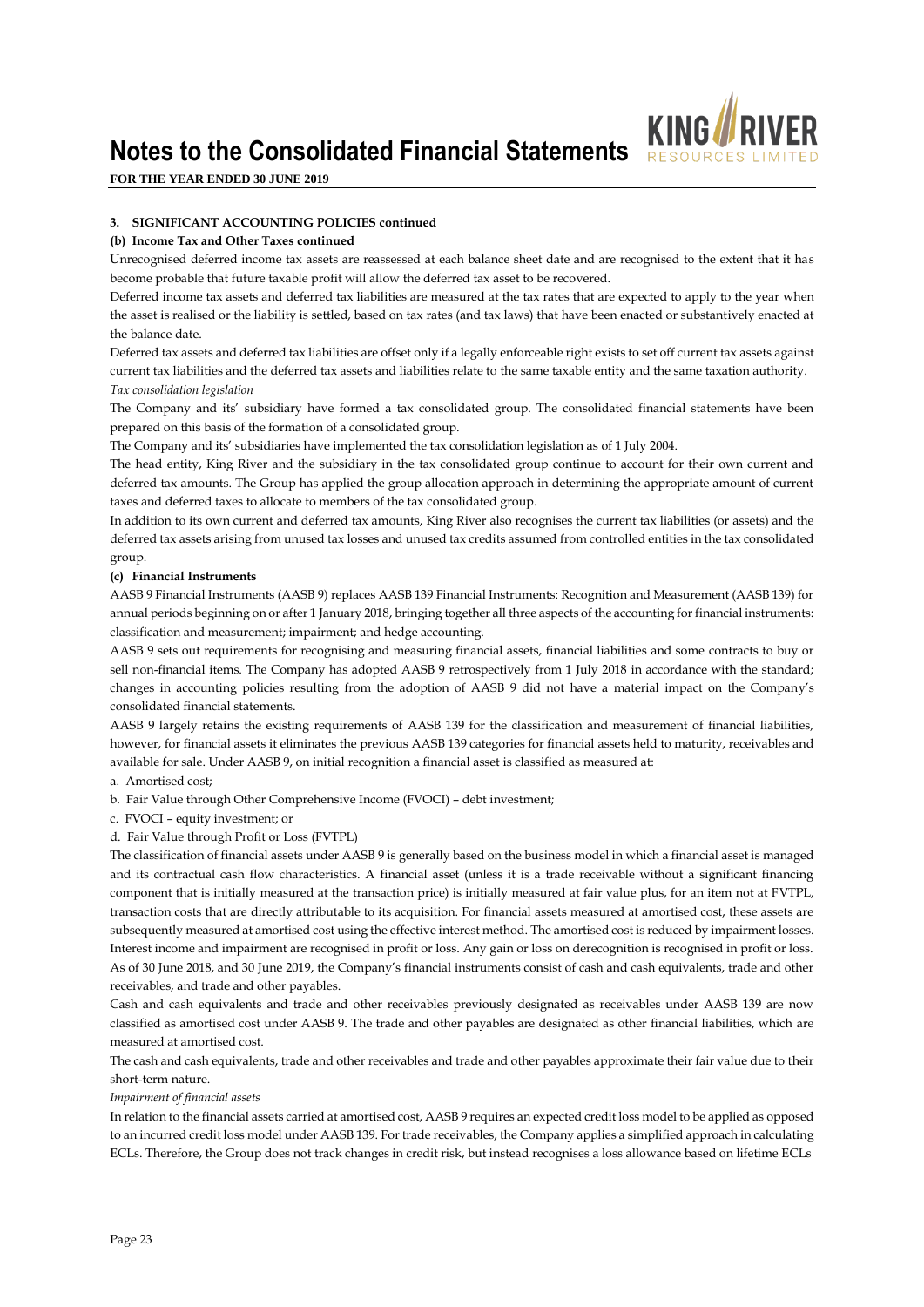

**FOR THE YEAR ENDED 30 JUNE 2019**

# **3. SIGNIFICANT ACCOUNTING POLICIES continued**

# **(c) Financial Instruments continued**

at each reporting date. The Group has established a provision matrix that is based on its historical credit loss experience, adjusted for forward-looking factors specific to the debtors and the economic environment.

As at 1 July 2018, the directors of the Company reviewed and assessed the Group's existing financial assets for impairment using reasonable and supportable information. The assessment did not result in a material adjustment for impairment loss recognised. *Measurement Category*

| Class<br>financial instrument<br><sub>of</sub> | Original measurement<br>category | New measurement category under     |  |
|------------------------------------------------|----------------------------------|------------------------------------|--|
| presented in the statement of financial        | under AASB 139                   | AASB9                              |  |
| position                                       |                                  |                                    |  |
| Cash and cash equivalents                      | Loans and receivables            | Financial assets at amortised cost |  |
|                                                |                                  |                                    |  |
| Trade and other receivables                    | Loans and receivables            | Financial assets at amortised cost |  |

The change in classification has not resulted in any re-measurement adjustment at 1 July 2018.

#### **(d) Plant and Equipment**

Each class of plant and equipment is carried at cost less, where applicable, any accumulated depreciation and impairment losses. *Plant and Equipment*

Plant and equipment are measured on the cost basis less accumulated depreciation and impairment losses.

Subsequent costs are included in the assets carrying amount or recognised as a separate asset, as appropriate, only when it is probable that future economic benefits associated with the item will flow to the Group and the cost of the item can be measured reliably. All other repairs and maintenance are charged to the income statement during the financial period in which they are incurred.

#### *Impairment*

Carrying values of assets are reviewed at each financial year end to determine whether there are any objective indicators of impairment that may indicate the carrying values may not be recoverable in whole or in part.

Where an asset does not generate cash flows that are largely independent it is assigned to cash generating unit and the recoverable amount test applied to the cash generating unit as a whole.

Recoverable amount is determined as the greater of fair value less costs to sell and value in use. The assessment of value in use considers the present value of future cash flows discounted using an appropriate pre-tax discount rate reflecting the current market assessments of the time value of money and risks specific to the asset.

An impairment exists if the carrying value of the asset is determined to be in excess of its recoverable amount, in which case the asset or cash generating unit is written down to its recoverable amount.

#### *Depreciation*

The depreciable amount of plant and equipment is depreciated on a straight line basis over their useful lives to the Group commencing from the time the asset is held ready for use. The depreciation rates used for each class of depreciable assets are on the next page.

| <b>Class of Fixed Asset</b> | <b>Depreciation Rate</b> |
|-----------------------------|--------------------------|
| Plant and equipment         | 10-50%                   |

The assets residual values and useful lives are reviewed, and adjusted if appropriate, at each balance sheet date.

Gains and losses on disposals are determined by comparing proceeds with the carrying amount. These gains and losses are included in the income statement.

#### **(e) Shares in controlled entities**

Investments in controlled entities are measured at cost. The Company assesses whether it is necessary to recognise any impairment loss in the investment in subsidiaries following any significant changes in the underlying assets or operations of the relevant subsidiary.

#### **(f) Exploration and Evaluation Expenditure**

Expenditure on exploration and evaluation is accounted for in accordance with the 'area of interest' method. Exploration and evaluation expenditure is capitalised provided the rights to tenure of the area of interest is current and either:

• the exploration and evaluation activities are expected to be recouped through successful development and exploitation of the area of interest or, alternatively, by its sale; or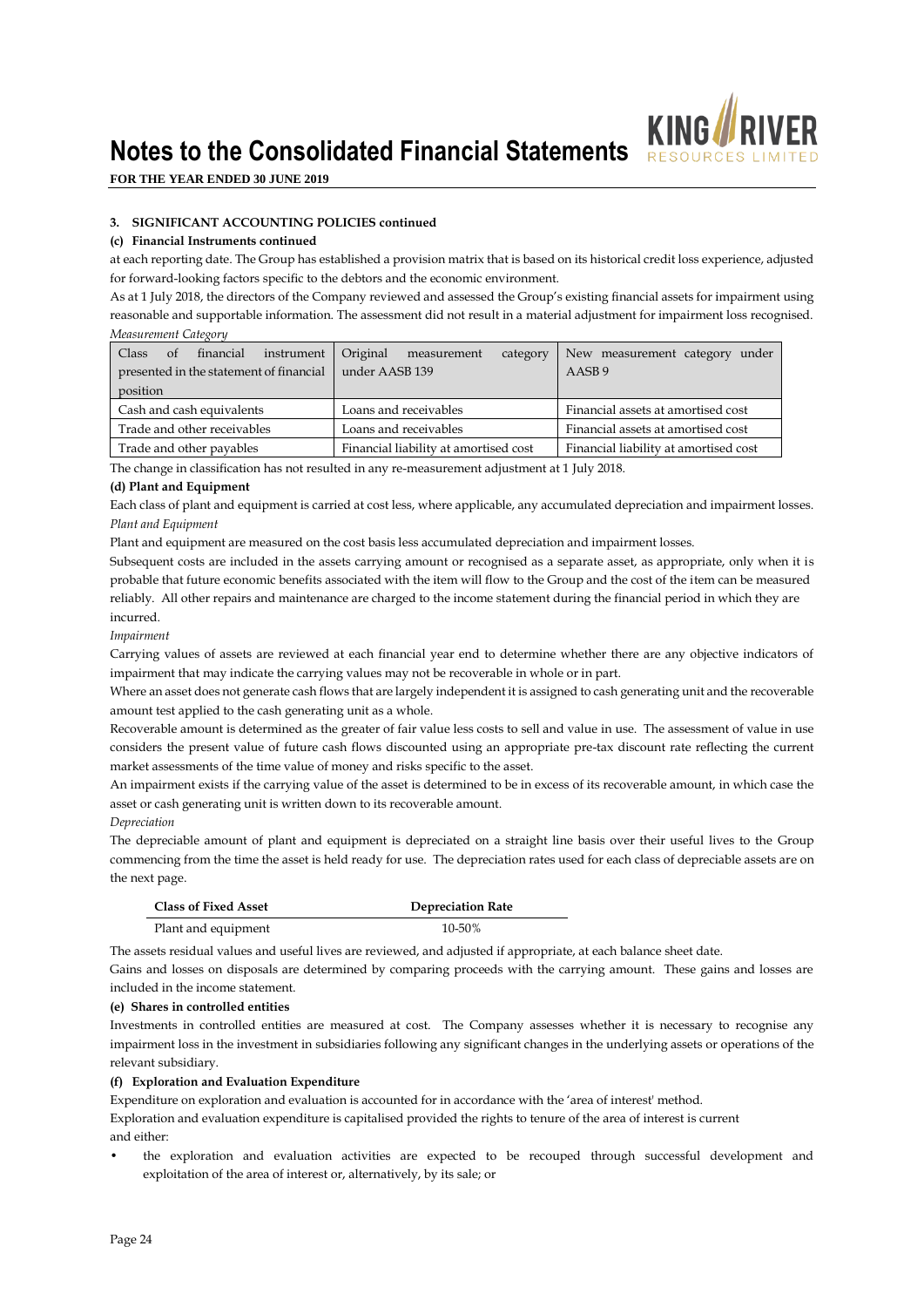

# **FOR THE YEAR ENDED 30 JUNE 2019**

# **3. SIGNIFICANT ACCOUNTING POLICIES continued**

#### **(f) Exploration and Evaluation Expenditure continued**

• exploration and evaluation activities in the area of interest have not at the reporting date reached a stage that permits a reasonable assessment of the existence or otherwise of economically recoverable reserves, and active and significant operations in, or relating to, the area of interest are continuing.

When the technical feasibility and commercial viability of extracting a mineral resource have been demonstrated then any capitalised exploration and evaluation expenditure is reclassified as capitalised mine development. Prior to reclassification, capitalised exploration and evaluation expenditure is assessed for impairment.

#### *Impairment*

The carrying value of capitalised exploration and evaluation expenditure is assessed for impairment at the cash generating unit level whenever facts and circumstances suggest that the carrying amount of the asset may exceed its recoverable amount.

An impairment exists when the carrying amount of an asset or cash-generating unit exceeds its estimated recoverable amount. An asset's recoverable amount is the higher of an asset's or CGU's fair value less costs of disposal and its value in used. The asset or cash-generating unit is then written down to its recoverable amount. Any impairment losses are recognised in the income statement.

#### **(g) Provisions**

Provisions are recognised when the Group has a present obligation (legal or constructive) as a result of a past event, it is probable that an outflow of resources embodying economic benefits will be required to settle the obligation and a reliable estimate can be made of the amount of the obligation.

When the Group expects some or all of a provision to be reimbursed, for example under an insurance contract, the reimbursement is recognised as a separate asset but only when the reimbursement is virtually certain. The expense relating to any provision is presented in the income statement net of any reimbursement.

Provisions are measured at the present value of management's best estimate of the expenditure required to settle the present obligation at the balance sheet date. If the effect of the time value of money is material, provisions are discounted using a pre-tax rate that reflects the time value of money and the risks specific to the liability. The increase in the provision resulting from the passage of time is recognised in finance costs.

#### **(i) Goods and Services Tax ("GST")**

Revenues, expenses and assets are recognised net of the amount of GST, except where the amount of GST incurred is not recoverable from the Australian Taxation Office. In these circumstances the GST is recognised as part of the cost of acquisition of the asset or as part of an item of the expense. Receivables and payables in the balance sheet are shown inclusive of GST.

Cash flows are presented in the cash flow statement on a gross basis, except for the GST component of investing and financing activities, which are disclosed as operating cash flows.

Commitments and contingencies are disclosed net of the amount of GST recoverable from, or payable to, the taxation authority.

### **(j) Share Based Payment Transactions**

### *Equity settled transactions*

The Group provides benefits to directors and employees (including senior executives) of the Group in the form of share based payments, whereby employees render services in exchange for shares or rights over shares (equity settled transactions).

The cost of these equity settled transactions with employees is measured by reference to the fair value of the equity instruments at the date at which they are granted. The fair value of shares is determined by the price on grant date and of options using the Black & Scholes model, further details of which are given in Note 16. In valuing equity settled transactions, no account is taken

of any performance conditions, other than conditions linked to the price of the shares of King River (market conditions) if applicable.

The cost of equity settled transactions is recognised, together with a corresponding increase in equity, over the period in which the performance and/or service conditions are fulfilled, ending on the date on which the relevant employees become fully entitled to the award (the vesting period).

The cumulative expense recognised for equity-settled transactions at each reporting date until vesting date reflects:

- (i) the extent to which the vesting period has expired; and
- (ii) the Group's best estimate of the number of equity instruments that will ultimately vest.

No adjustment is made for the likelihood of market performance conditions being met as the effect of these conditions is included in the determination of fair value at grant date. The income statement charge or credit for a period represents the movement in cumulative expense recognised as at the beginning and end of that period.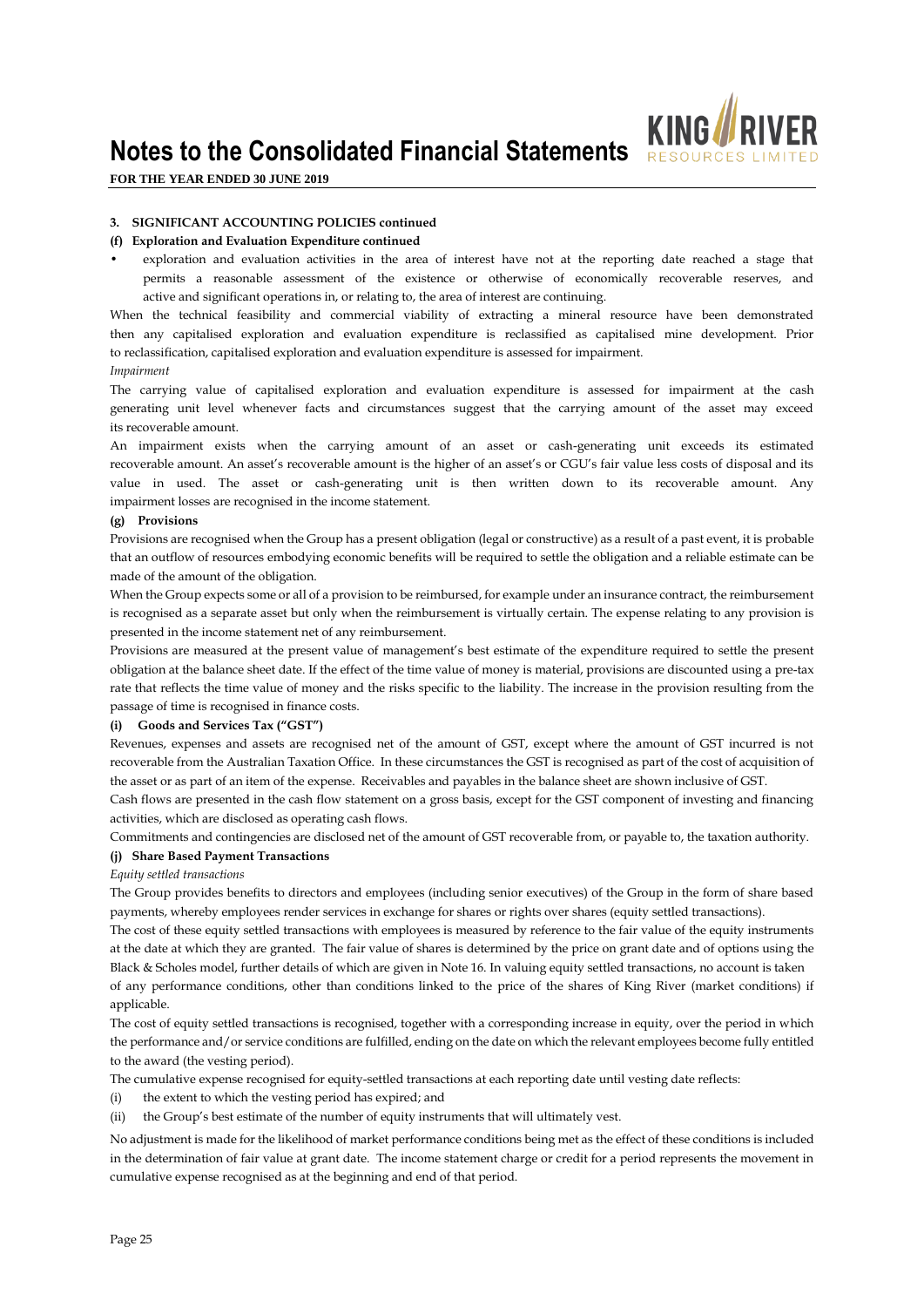

# **FOR THE YEAR ENDED 30 JUNE 2019**

# **3. SIGNIFICANT ACCOUNTING POLICIES continued**

### **(j) Share Based Payment Transactions continued**

No expense is recognised for awards that do not ultimately vest, except for awards where vesting is only conditional upon a market condition.

If the terms of an equity settled award are modified, as a minimum an expense is recognised as if the terms had not been modified. In addition, an expense is recognised for any modification that increases the total fair value of the share based payment

arrangement, or is otherwise beneficial to the employee, as measured at the date of modification. If an equity settled award is cancelled, it is treated as if it had vested on the date of cancellation, and any expense not yet recognised for the award is recognised immediately. However, if a new award is substituted for the cancelled award and designated as a replacement award on the date that it is granted, the cancelled and new awards are treated as if they were a modification of the original award, as described in the previous paragraph. The dilutive effect, if any, of outstanding options is reflected as additional share dilution in the computation of diluted earnings per share.

#### **(k) Employee Benefits**

#### *Wages, salaries and annual leave*

Liabilities for wages and salaries, including non-monetary benefits and annual leave expected to be settled within 12 months of the reporting date are recognised in other payables in respect of employees' services up to the reporting date. They are measured at the amounts expected to be paid when the liabilities are settled.

#### *Long service leave*

The liability for long service leave is recognised in the provision for employee benefits and measured as the present value of expected future payments to be made in respect of services provided by employees up to the reporting date using the projected unit credit method. Consideration is given to expected future wage and salary levels, experience of employee, departures, and period of service. Expected future payments are discounted using market yields at the reporting date on high quality corporate bonds with terms to maturity and currencies that match, as closely as possible, the estimated future cash outflows.

#### **(l) Contributed Equity**

Ordinary shares are classified as equity. Incremental costs directly attributable to the issue of new shares or options are shown in equity as a deduction, net of tax, from the proceeds.

### **(m) Earnings Per Share**

Basic earnings per share is calculated as net profit attributable to members of the parent, adjusted to exclude any costs of servicing equity (other than dividends), divided by the weighted average number of ordinary shares, adjusted for any bonus element. Diluted earnings per share is calculated as net profit attributable to members of the parent, adjusted for:

- costs of servicing equity (other than dividends);
- the after tax effect of dividends and interest associated with dilutive potential ordinary shares that have been recognised as expenses; and
- other non discretionary changes in revenues or expenses during the period that would result from the dilution of potential ordinary shares;

divided by the weighted average number of ordinary shares and dilutive potential ordinary shares, adjusted for any bonus element. Losses have an anti-dilutive effect. Therefore, the basic and diluted earnings for the current and prior period have remained the same.

### **(n) Leases**

The determination of whether an arrangement is or contains a lease is based on the substance of the arrangement and requires an assessment of whether the fulfilment of the arrangement is dependent on the use of a specific asset or assets and the arrangement conveys a right to use the asset.

# *(i) Group as a lessee*

Finance leases, which transfer to the Group substantially all the risks and benefits incidental to ownership of the leased item, are capitalised at the inception of the lease at the fair value of the leased asset or, if lower, at the present value of the minimum lease payments. Lease payments are apportioned between the finance charges and reduction of the lease liability so as to achieve a constant rate of interest on the remaining balance of the liability. Finance charges are recognised as an expense in profit or loss.

Capitalised leased assets are depreciated over the shorter of the estimated useful life of the asset and the lease term if there is no reasonable certainty that the Group will obtain ownership by the end of the lease term.

Operating lease payments are recognised as an expense in the income statement on a straight-line basis over the lease term. Operating lease incentives are recognised as a liability when received and subsequently reduced by allocating lease payments between rental expense and reduction of the liability.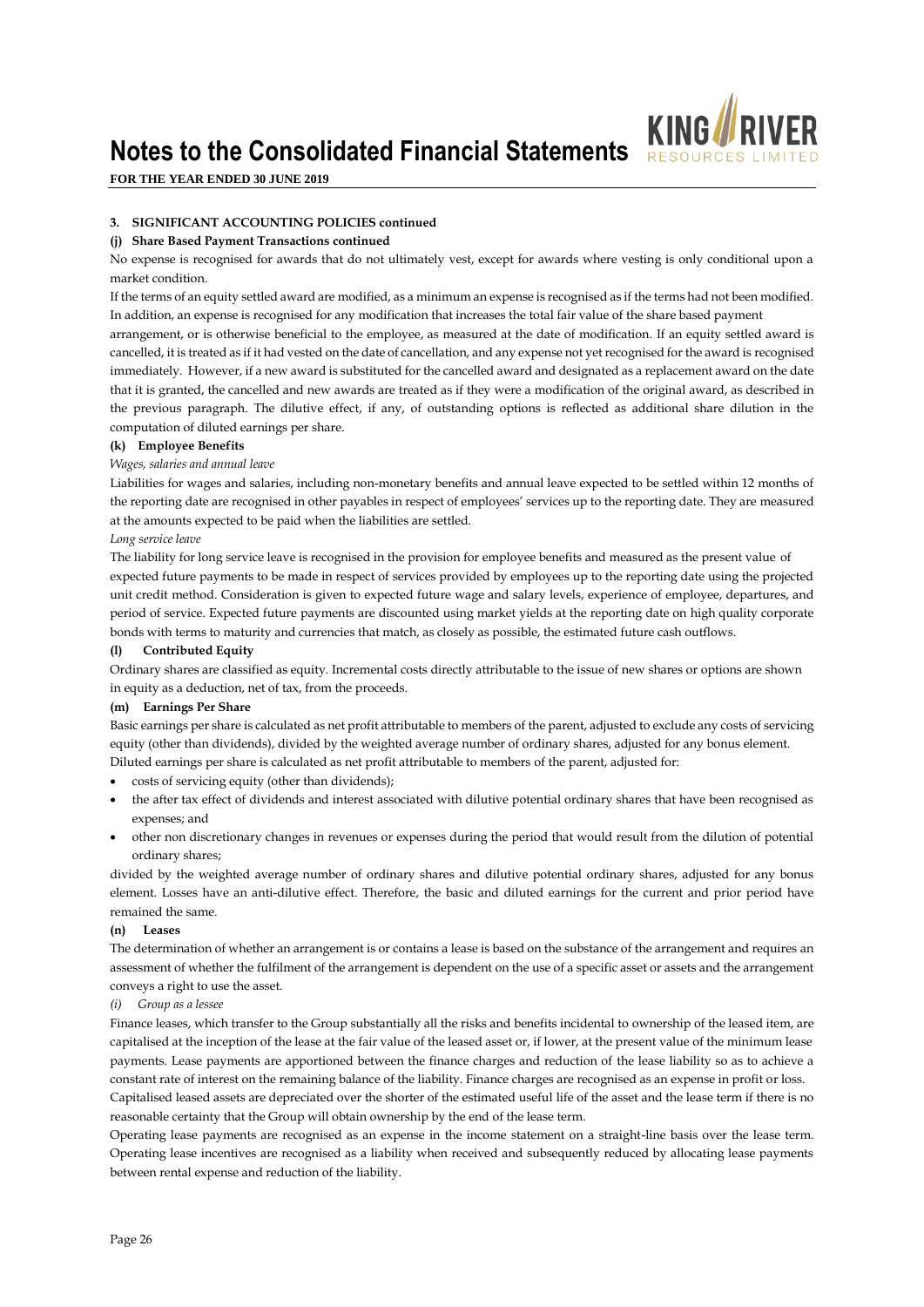

# **FOR THE YEAR ENDED 30 JUNE 2019**

### **4. SIGNIFICANT ACCOUNTING JUDGEMENTS, ESTIMATES AND ASSUMPTIONS**

#### **(a) Significant accounting judgements**

In the process of applying the Group's accounting policies, management has made the following judgements, apart from those involving estimations, which have the most significant effect on the amounts recognised in the consolidated financial statements: (i) *Capitalisation of exploration and evaluation expenditure*

Under AASB 6 *Exploration for and Evaluation of Mineral Resources*, the Group has the option to either expense exploration and evaluation expenditure as incurred, or to capitalise such expenditure (provided certain conditions are satisfied). The Group has elected, when the conditions in AASB 6 are met, to capitalise these costs.

#### **(b) Significant accounting estimates and assumptions**

The carrying amounts of certain assets and liabilities are often determined based on estimates and assumptions of future events and are reviewed on an ongoing basis. Revisions to accounting estimates are recognised in the period in which the estimates are revised and in any future periods affected. The key estimates and assumptions that have a significant risk of causing a material adjustment to the carrying amounts of certain assets and liabilities with the next annual reporting period are:

#### *(i) Determination of mineral resources and ore reserves*

The Group's policy for estimating its mineral resources and ore reserves requires that the Australian Code for Reporting of Exploration Results, Mineral Resources and Ore Reserves 2004 (the 'JORC code') be used as a minimum standard.

The information on mineral resources and ore reserves were prepared by or under the supervision of Competent Persons as defined in the JORC code. The amounts presented are based on the mineral resources and ore reserves determined under the JORC code. There are numerous uncertainties inherent in estimating mineral resources and ore reserves and assumptions that are valid at the time of estimation may change significantly when new information becomes available.

*(ii) Share based payment transactions*

The Group measures the cost of equity settled transactions with employees and suppliers by reference to the fair value of the equity instrument at the date at which they are granted. The fair value is determined by using a Black and Scholes model, using the assumptions detailed in Note 16. The accounting estimates and assumptions relating to equity settled share based payments would have no impact on the carrying amounts of the assets and liabilities within the next annual reporting period but may impact income and expenses.

## (*iii*) *Impairment of capitalised exploration and evaluation expenditure*

The future recoverability of capitalised exploration and evaluation expenditure is dependent on a number of factors, including whether the Group decides to exploit the related lease itself or, if not, whether it successfully recovers the related exploration and evaluation asset through sale. To the extent that capitalised exploration and evaluation expenditure is determined not to be recoverable in the future, profits and net assets will be reduced in the period in which this determination is made. In addition, exploration and evaluation expenditure is capitalised if activities in the area of interest have not yet reached a stage that permits a reasonable assessment of the existence or otherwise of economically recoverable reserves. To the extent it is determined in the future that this capitalised expenditure should be written off, profits and net assets will be reduced in the period in which this determination is made.

**2019**

2018

#### **5. PARENT ENTITY INFORMATION Parent**

|                                       | -            | 2010         |
|---------------------------------------|--------------|--------------|
|                                       | \$           | \$           |
| <b>Current Assets</b>                 | 2,902,924    | 7,146,363    |
| Non-current Assets                    | 6,875        | 23,980,473   |
| <b>Total Assets</b>                   | 2,909,799    | 31,126,836   |
| <b>Current Liabilities</b>            | 50,094       | 435,081      |
| Non-current Liabilities               |              |              |
| <b>Total Liabilities</b>              | 50,094       | 435,081      |
| Contributed Equity                    | 39,734,369   | 39,618,414   |
| <b>Accumulated Losses</b>             | (38,570,726) | (10,622,721) |
| Option Reserve                        | 1,696,062    | 1,696,062    |
| <b>Total Equity</b>                   | 2,859,705    | 30,691,755   |
|                                       |              |              |
| Profit / (Loss) for the year          | (3,970,454)  | (703, 829)   |
| Total Comprehensive loss for the year | (3,970,454)  | (703, 829)   |
|                                       |              |              |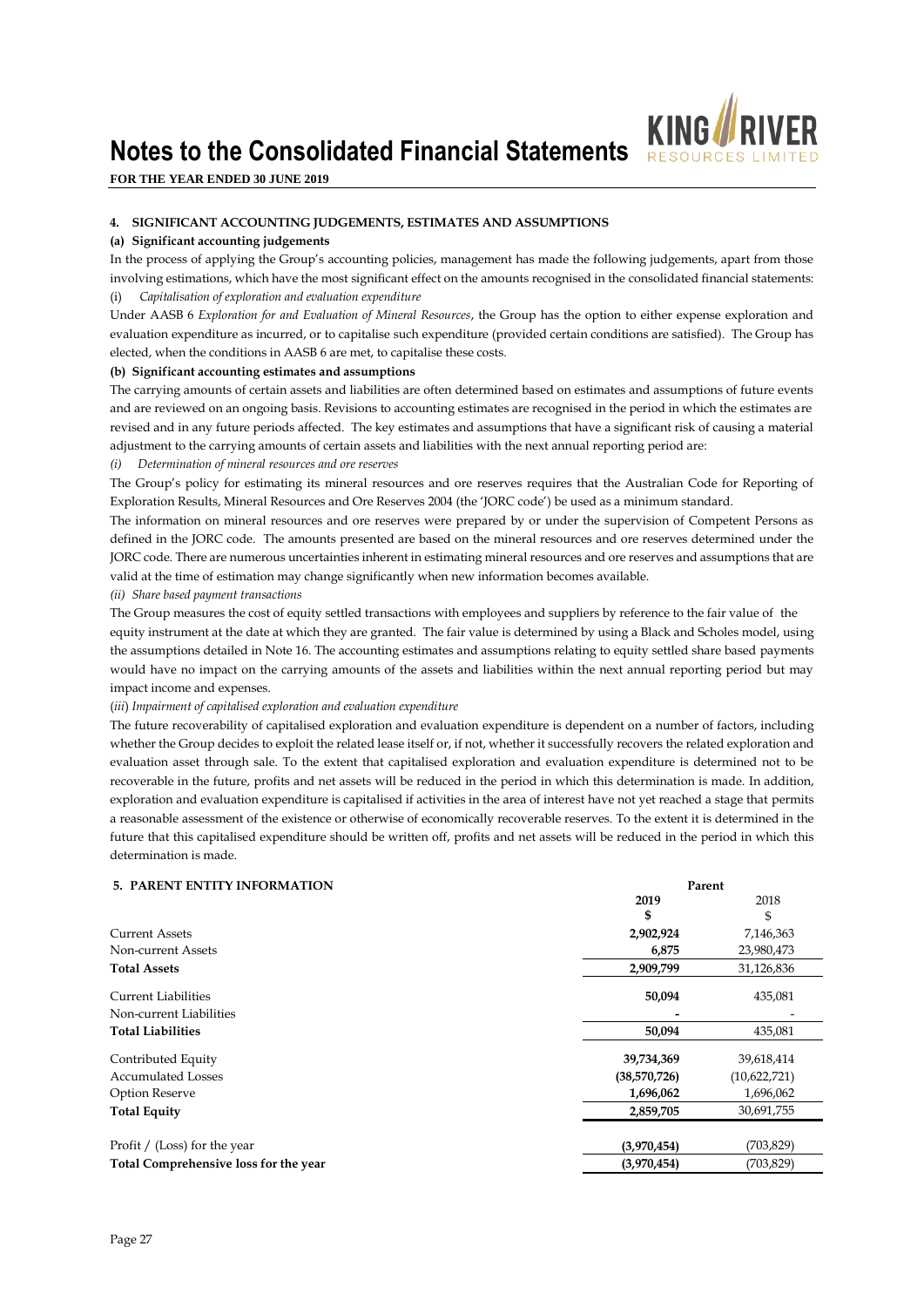

# **FOR THE YEAR ENDED 30 JUNE 2019**

# **5. PARENT ENTITY INFORMATION continued**

#### **Guarantee**s

As a condition of the Corporations Instrument 2016/785, King River Resources Limited, Speewah Mining Pty Ltd, Treasure Creek Pty Ltd, Kimberley Gold Pty Ltd and Whitewater Minerals Pty Ltd (The "Closed Group") have entered into a deed of cross guarantee. The effect of the deed is that King River Resources Limited has guaranteed to pay any deficiency in the event of winding up of the controlled entity or if it does not meet its obligations under the terms of overdrafts, loans, leases or other liabilities subject to the guarantee. The controlled entity have also given a similar guarantee in the event that King River Resources Limited is wound up or if it does not meet its obligations under the terms of overdrafts, loans, leases or other liabilities subject to the guarantee.

|                                            | Consolidated |            |
|--------------------------------------------|--------------|------------|
|                                            | 2019         | 2018       |
|                                            | \$           | \$         |
| <b>REVENUES AND EXPENSES</b><br>6.         |              |            |
| (a) Revenue                                |              |            |
| Interest                                   | 4,466        | 931        |
| (b) Other Income                           |              |            |
| Research & Development Tax Rebate          | 115,258      | 151,775    |
|                                            |              |            |
| <b>Expenses</b><br>(c)                     |              |            |
| Depreciation - plant and equipment         | (16, 304)    | (9,070)    |
| Directors' and employee benefits expenses: |              |            |
| - wages and fees                           | (127, 600)   | (140, 374) |
| - superannuation contribution expense      | (3,800)      | (3,800)    |
| - share based payments                     |              | (169, 650) |
|                                            | (131, 400)   | (313, 824) |
|                                            | Consolidated |            |
|                                            | 2019         | 2018       |
|                                            | \$           | \$         |
| (d) Other administration expenses          |              |            |
| Administration and book keeping fees       | (80, 612)    | (96, 142)  |
| Travel and accommodation                   | (38, 469)    | (20,615)   |
| Advertising and marketing                  | (126, 100)   | (72, 753)  |
| Office expenses                            | (79,087)     | (55,268)   |
| Rent expenses                              | (54, 449)    | (54, 188)  |
| Other expenses                             | (109, 026)   | (73,094)   |
|                                            | (487,743)    | (372,060)  |

### **(e) Tenement Expenses**

There were no tenement licences surrendered in full during the year. For the year ended 30 June 2018, Tenement licence E80/4740 was surrendered as at 24 June 2018 and \$157,328 of the capitalised tenement costs incurred were written off.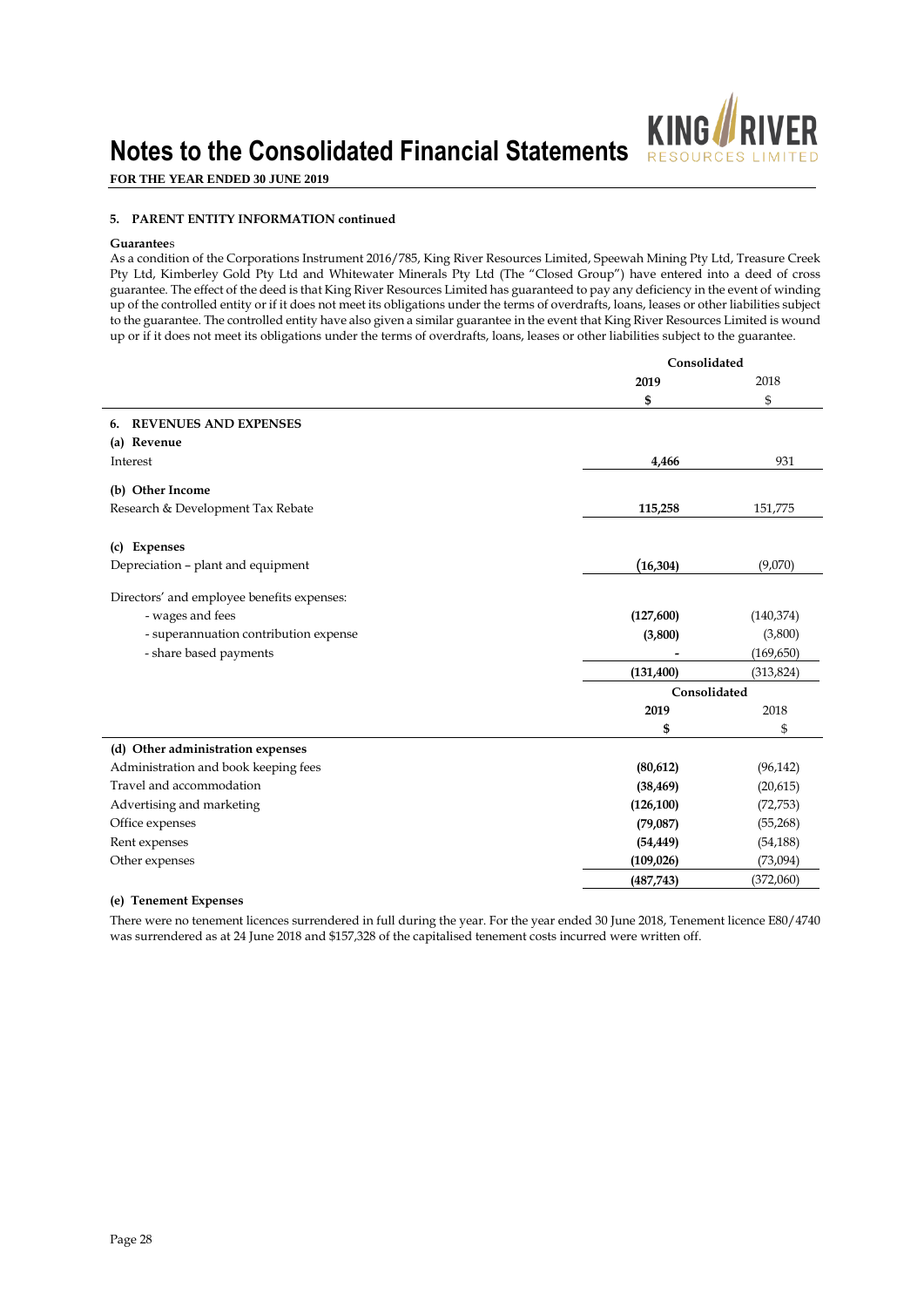

**FOR THE YEAR ENDED 30 JUNE 2019**

|                                                                                                                                     | Consolidated |             |
|-------------------------------------------------------------------------------------------------------------------------------------|--------------|-------------|
|                                                                                                                                     | 2019         | 2018        |
|                                                                                                                                     | \$           | \$          |
| 7. INCOME TAX                                                                                                                       |              |             |
| (a) The components of tax expense comprise:                                                                                         |              |             |
| Current income tax                                                                                                                  |              |             |
| Current income tax expense / (benefit)                                                                                              |              |             |
| Deferred income tax                                                                                                                 |              |             |
| Relating to the origination and reversal of temporary differences                                                                   |              |             |
| Adjustments in respect of deferred income tax of previous years                                                                     |              |             |
| Total income tax expense as reported in the profit or loss                                                                          |              |             |
| (b) The prima facie tax on profit from ordinary activities before income tax<br>is reconciled to the income tax expense as follows: |              |             |
| Profit / (Loss) Before Income Tax                                                                                                   | (804, 862)   | (871, 803)  |
| Prima facie tax payable on profit from ordinary activities before income tax<br>at 27.5% (2018: 27.5%)                              |              |             |
|                                                                                                                                     | (221, 337)   | (239,746)   |
| Add:                                                                                                                                |              |             |
| Tax Effect of:                                                                                                                      |              |             |
| - Movement in deferred tax assets not brought to account                                                                            | 249,781      | 189,773     |
| - Non-deductible expenses                                                                                                           | (28, 444)    | 49,973      |
|                                                                                                                                     |              |             |
| Deferred Tax Assets and Liabilities                                                                                                 |              |             |
| <b>Deferred Tax Assets</b>                                                                                                          |              |             |
| Capital raising costs                                                                                                               | 79,622       | 85,985      |
| Tax losses                                                                                                                          | 7,485,029    | 6,563,589   |
| Accrued expenses                                                                                                                    | 6,394        | 7,904       |
| DTA to offset DTL                                                                                                                   | (4,253,641)  | (3,372,978) |
| Deferred tax assets not brought to account                                                                                          | (3,317,404)  | (3,284,500) |
|                                                                                                                                     |              |             |
| Deferred Tax Liabilities                                                                                                            |              |             |
| Exploration                                                                                                                         | (4,243,162)  | (3,368,463) |
| Fixed assets                                                                                                                        | (10, 479)    | (4, 515)    |
| Deferred tax assets to offset DTL                                                                                                   | 4,253,641    | 3,372,978   |
|                                                                                                                                     |              |             |

The Company and its subsidiary form a tax consolidated group. The consolidated financial statements have been prepared on this basis of the formation of a consolidated group. The above DTA amounts are not recognised in the accounts on the basis the Company does not meet the DTA recognition test, as profits are not forecast for the period ended 30 June 2019.

# **8. SEGMENT REPORTING**

The Consolidated Entity operates in one geographical area being Australia (Western Australia and Northern Territory) and one industry, being exploration for the year to 30 June 2019. The Chief Operating Decision Makers are the Board of Directors and management of the Group. There is only one operating segment identified being exploration activities in Australia based on internal reports reviewed by the Chief Operating Decision Makers in assessing performance and allocation of resources.

The accounting policies applied for internal reporting purposes are consistent with those applied in the preparation of the financial statements.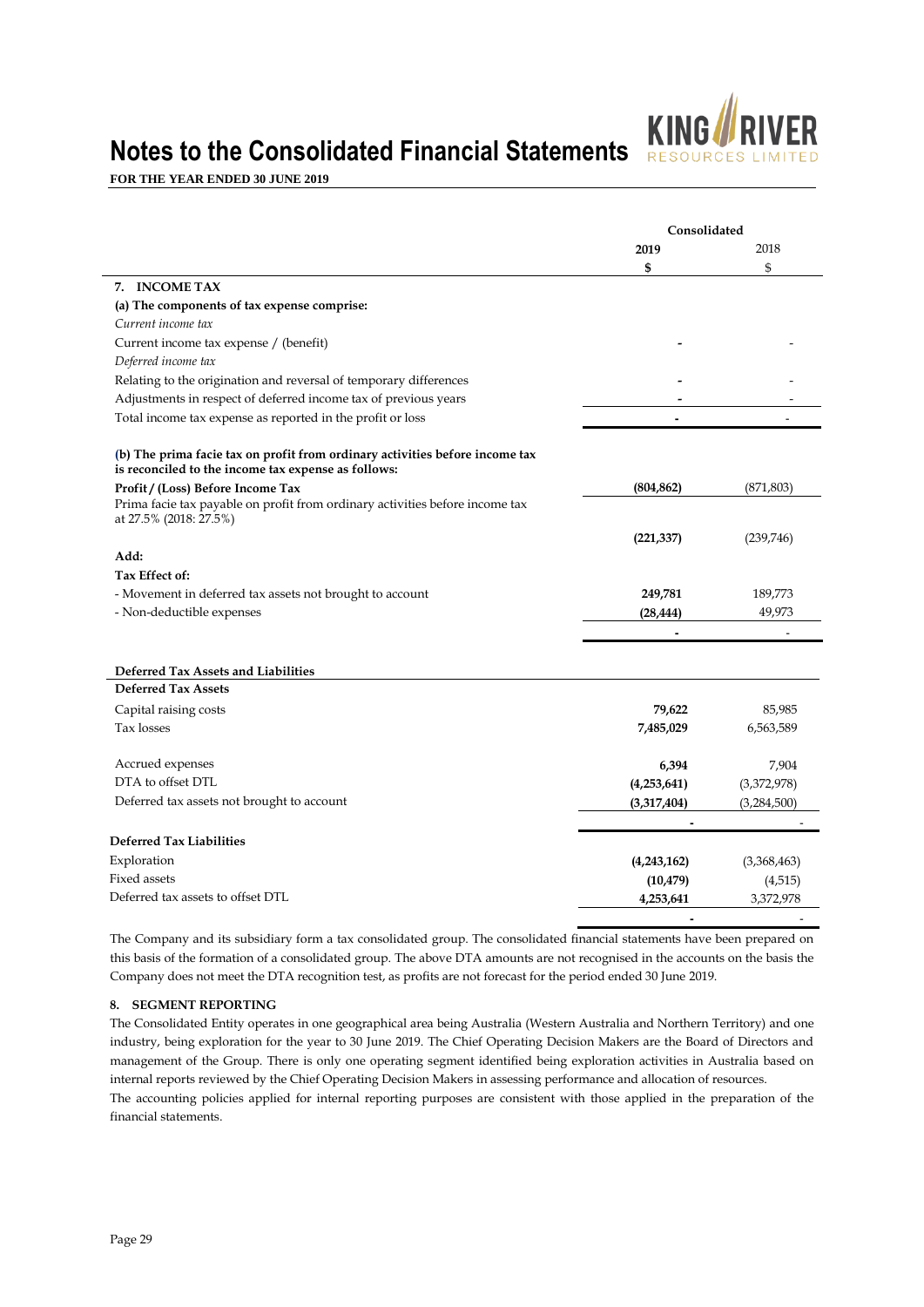

**FOR THE YEAR ENDED 30 JUNE 2019**

|                                                                            | Consolidated  |             |    |
|----------------------------------------------------------------------------|---------------|-------------|----|
|                                                                            | 2019          | 2018        |    |
|                                                                            | \$            |             | \$ |
| <b>LOSS PER SHARE</b><br>9.                                                |               |             |    |
| Loss used in calculation of basic and diluted earnings per share           | (804, 862)    | (871, 803)  |    |
|                                                                            | Number        | Number      |    |
| Weighted average number of ordinary shares for the purposes of basic       |               |             |    |
| earnings per share                                                         | 1,238,634,408 | 997,835,997 |    |
| Effect of dilution - share options                                         |               |             |    |
| Weighted average number of ordinary shares adjusted for effect of dilution | 1,238,634,408 | 997,835,997 |    |

As at 30 June 2019 the Company has 4,500,000 unlisted Directors' and Employees Options (2018: 8,800,000) and 412,867,511 (2018: nil) listed options on issue. On 19 July 2018 the Company issued 412,877,897 free bonus options to all eligible shareholders. Bonus Options are exercisable at \$0.12 each with an expiry date of 31 July 2020. These options are not considered to be dilutive as the issue of the shares and conversion of the options to ordinary shares will decrease the loss per share. There have been no other transactions involving ordinary shares or potential ordinary shares subsequent to the balance date that would significantly change the number of ordinary shares or potential ordinary shares outstanding for the reporting period.

|                                       |           | Consolidated |  |
|---------------------------------------|-----------|--------------|--|
|                                       | 2019      | 2018         |  |
|                                       |           |              |  |
| 10. FINANCIAL ASSETS                  |           |              |  |
| (a) Cash and cash equivalents balance |           |              |  |
| .                                     | - ------- | .            |  |

| Cash at bank and on hand              | 2,954,785 | 4,619,139                |
|---------------------------------------|-----------|--------------------------|
| Cash at bank - bank security deposits | 12.155    | $\overline{\phantom{a}}$ |
|                                       | 2.966.940 | 4,619,139                |
|                                       |           |                          |

Cash at bank earns interest at floating rates based on daily bank deposit rates.

The bank security deposits of \$12,155 is made up of two bank accounts in the name of King River for security of the bank guarantees in the amount of \$5,555 and \$6,600 on the warehouse leases.

#### **Reconciliation of net loss after tax to net cash flows from operations**

| Profit/(Loss) for the year                 | (804, 862) | (871, 803) |
|--------------------------------------------|------------|------------|
| Share-based payments                       |            | 169.650    |
| Depreciation                               | 16.304     | 9.070      |
| Capitalise Exploration Cost written off    | -          | 157,328    |
| Increase/(decrease) in assets:             |            |            |
| - current receivables                      | (134,082)  |            |
| Increase/(decrease) in liabilities:        |            |            |
| - current payables                         | (63,901)   | 143,632    |
| Net Cash flow used in Operating Activities | (986, 541) | (392, 123) |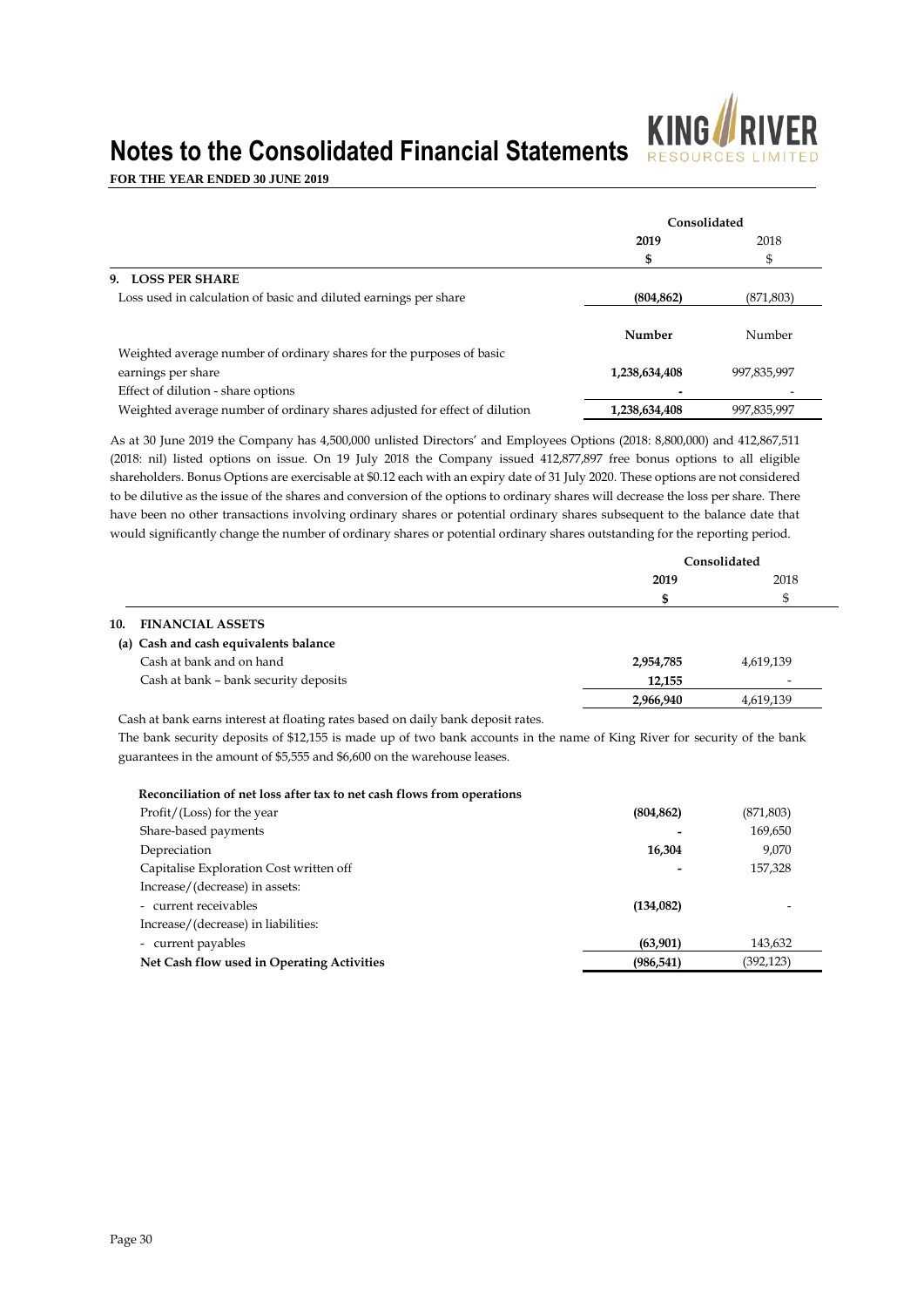

**FOR THE YEAR ENDED 30 JUNE 2019**

| <b>FINANCIAL ASSETS continued</b><br>10. |                                                                     | Consolidated |           |
|------------------------------------------|---------------------------------------------------------------------|--------------|-----------|
|                                          |                                                                     | 2019         | 2018      |
|                                          |                                                                     | \$           | \$        |
| (b)                                      | <b>Trade and Other Receivables</b>                                  |              |           |
|                                          | GST recoverable                                                     | 57,613       | 75,568    |
|                                          | Research & Development tax rebate receivable                        | 115,258      |           |
|                                          | Cash owing from underwriters in relation to 30 June 2018 securities |              | 2,750,000 |
|                                          |                                                                     | 172,871      | 2,825,568 |
| (c)                                      | Other current assets                                                |              |           |
|                                          | Prepayments                                                         | 11,363       |           |
|                                          | Lease deposit                                                       | 7,461        |           |
|                                          |                                                                     | 18,824       |           |

# *Allowance for impairment loss*

Trade and other receivables which are primarily from the ATO are non-interest bearing and are generally paid on 30 day settlement terms. Trade and other receivables are neither past due nor materially impaired at 30 June 2019 and 30 June 2018.

#### *Fair value*

Due to the short-term nature of the other receivables, their carrying value is assumed to approximate their fair value.

|     |                                                     | Consolidated |            |
|-----|-----------------------------------------------------|--------------|------------|
|     |                                                     | 2019         | 2018       |
|     |                                                     | ъ            | \$         |
| 11. | DEFERRED EXPLORATION EXPENDITURE                    |              |            |
|     | Costs carried forward in respect of:                |              |            |
|     | <b>Explorations and Evaluations Phase - At Cost</b> |              |            |
|     | Balance at beginning of the year                    | 12,252,588   | 10,176,360 |
|     | Expenditure incurred                                | 3,177,091    | 2,233,556  |
|     | Capitalise Tenement cost written off                |              | (157, 328) |
|     | <b>Total Exploration Expenditure</b>                | 15,429,679   | 12,252,588 |

The recoupment of costs carried forward in relation to areas of interest in the exploration and evaluation phases are dependent on the successful development and commercial exploitation or sale of the respective areas. As at 30 June 2019 there are no indicators of impairment under AASB 6 related to Deferred Exploration Expenditure.

|     |                                                    | Consolidated |           |
|-----|----------------------------------------------------|--------------|-----------|
|     |                                                    | 2019         | 2018      |
|     |                                                    | \$           | S         |
| 12. | PLANT AND EQUIPMENT                                |              |           |
|     | Cost                                               | 119,102      | 105,142   |
|     | Accumulated depreciation                           | (63, 164)    | (46, 861) |
|     | Net carrying amount                                | 55,938       | 58,281    |
|     | At beginning of year, net accumulated depreciation | 58,281       | 64,143    |
|     | Acquired                                           | 13,961       | 3,208     |
|     | Disposals                                          |              |           |
|     | Depreciation charge for the year                   | (16, 304)    | (9,070)   |
|     | At end of year, net accumulated depreciation       | 55,938       | 58,281    |

The useful life of the assets was estimated between 2 and 20 years for 2019.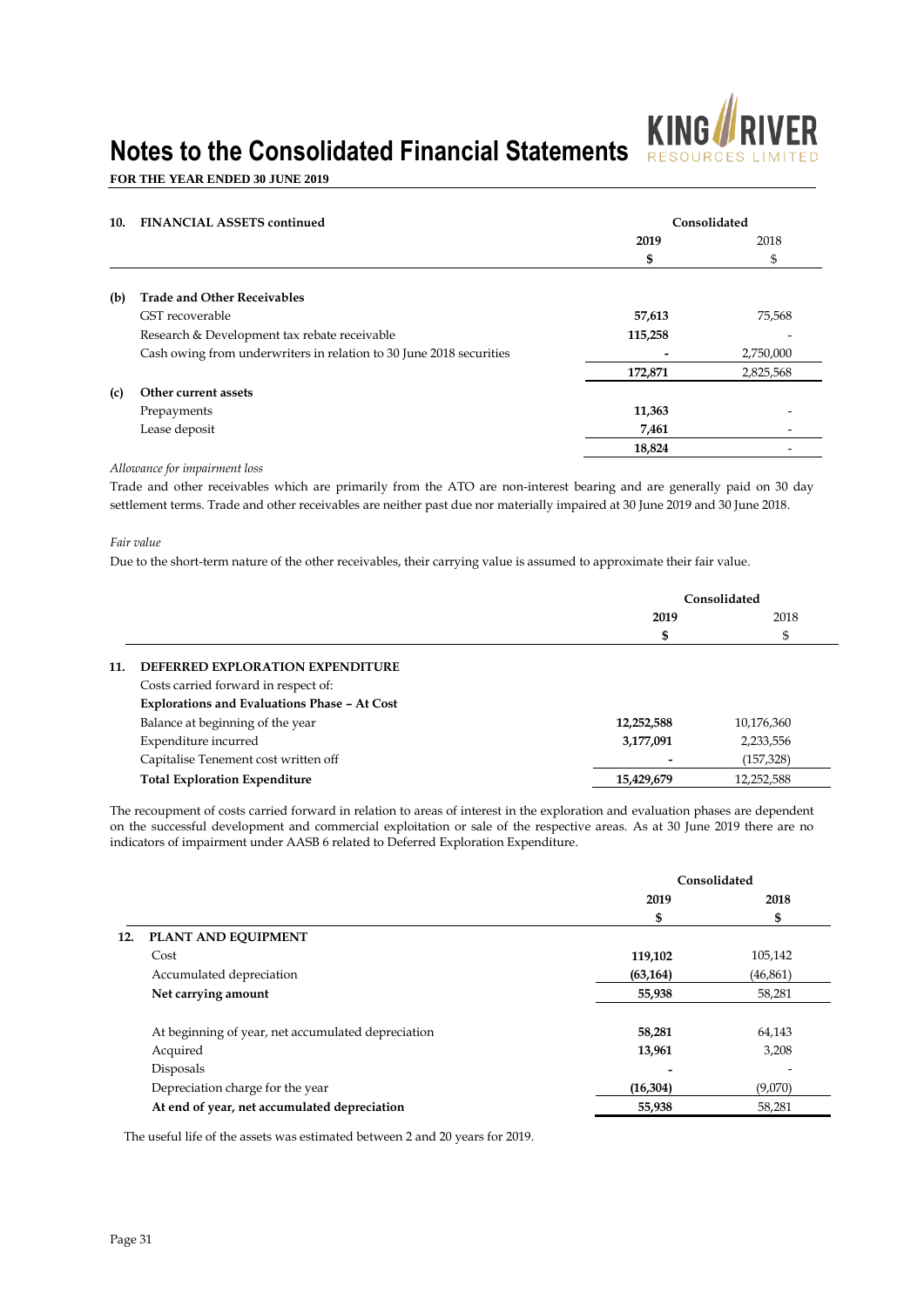

**FOR THE YEAR ENDED 30 JUNE 2019**

|                                     | Consolidated |            |
|-------------------------------------|--------------|------------|
|                                     | 2019<br>\$   | 2018<br>\$ |
|                                     |              |            |
| <b>FINANCIAL LIABILITIES</b><br>13. |              |            |
| Trade payables                      | 95,590       | 197,043    |
| Accruals                            | 23,250       | 342,493    |
| Other payables                      | 2,006        | 3,727      |
|                                     | 120,846      | 543,263    |

Trade payables and other creditors are non-interest bearing and are normally settled on 30 day terms. Due to the short term nature of these payables, their carrying value is assumed to approximate their fair value.

# **14. CONTRIBUTED EQUITY AND RESERVES**

**(a) Contributed Equity – Consolidated**

|                                                                            | 2019          |                       |
|----------------------------------------------------------------------------|---------------|-----------------------|
|                                                                            | Number        | \$                    |
| Issued capital at beginning of year as at 1 July 2018                      | 1,237,190,445 | 39,618,414            |
| Fully paid ordinary shares carry one vote per share and carry the right to |               |                       |
| dividends                                                                  |               |                       |
| Movements in ordinary shares on issue                                      |               |                       |
| Issue of Shares - 3 July 2018: Options Exercised                           | 896,117       | 89,612                |
| Issue of Shares - 4 July 2018: Options Exercised                           | 515,000       | 51,500                |
| Issue of Shares - 5 July 2018: Options Exercised                           | 26,605        | 2,661                 |
| Issue of Shares -15 August 2018: Options Exercised                         | 1,666         | 200                   |
| Issue of Shares -22 August 2018: Options Exercised                         | 8,720         | 1,046                 |
| Capital Raising Fees net of tax                                            |               | (29,064)              |
| Issued capital at end of year as at 30 June 2019                           | 1,238,638,553 | 39,734,369            |
| Movement in options on issue                                               | Number        | <b>Exercise Price</b> |
| Listed Options on Issue as at 1 July 2018                                  |               |                       |
| Issued - Bonus Options 19 July 2018 <sup>1</sup>                           | 412,877,897   | 12 cents              |
| Exercised - 3 July 2018                                                    | (1,666)       | 12 cents              |
| Exercised - 4 July 2018                                                    | (8,720)       | 12 cents              |
| Listed Options on Issue as at 30 June 2019                                 | 412,867,511   | 12 cents              |

<sup>1</sup> Free bonus options were issued to all eligible shareholders on 19 July 2018. One free option was issued for every three shares held by eligible shareholders.

|                                             | Number      | <b>Exercise Price</b> |
|---------------------------------------------|-------------|-----------------------|
|                                             |             | $6,250,000 \& 10c$    |
| Unlisted Options on Issue as at 1 July 2018 | 8.800.000   | $2.550,000 \& 20c$    |
| Expired - 30 November 2017                  | (1,750,000) | $1,750,000 \ @ \ 10c$ |
| Expired $-30$ June 2019                     | (2,550,000) | $2.550.000 \& 20c$    |
| Options on Issue as at 30 June 2019         | 4,500,000   | $4,500,000 \& 10c$    |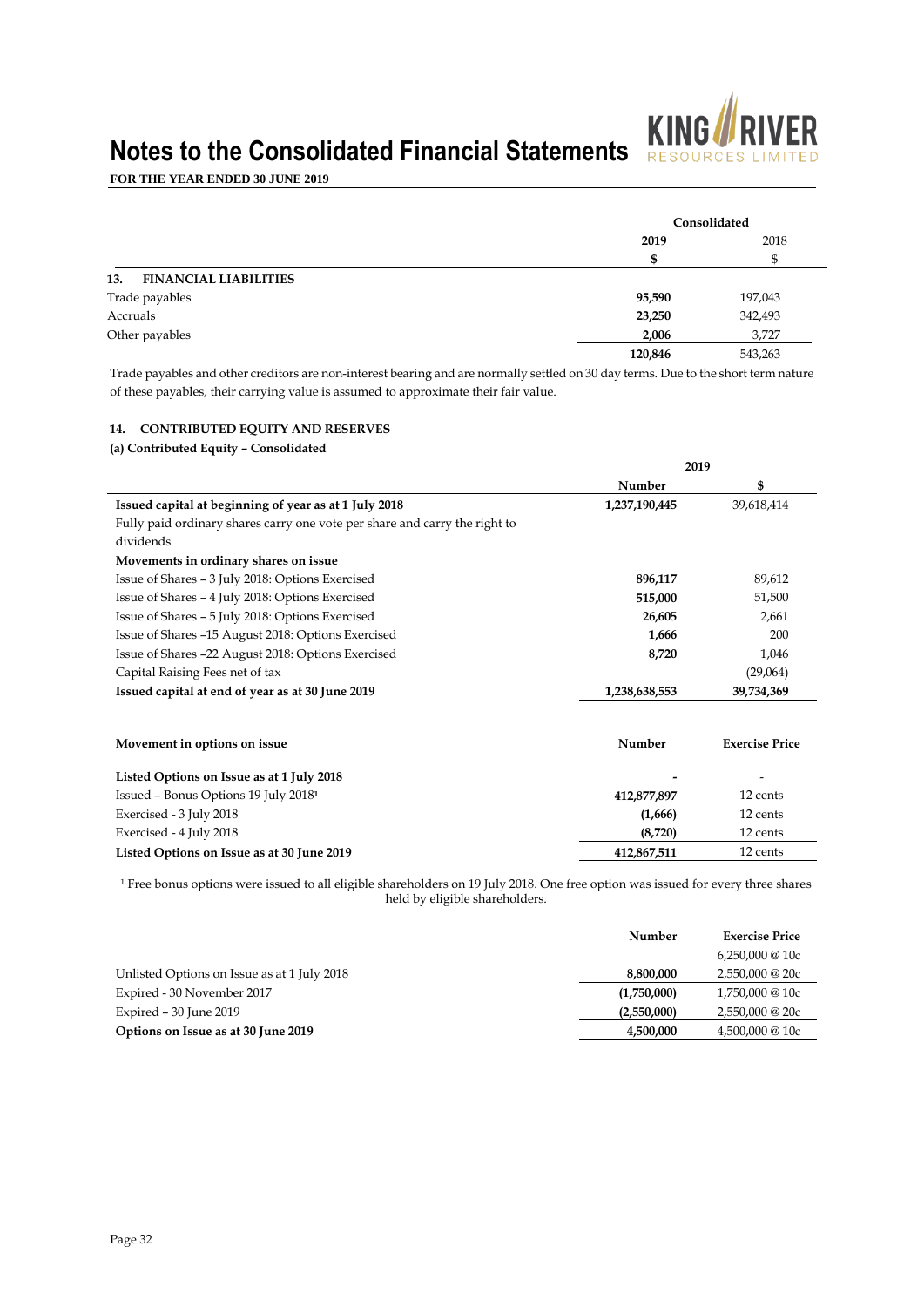

**FOR THE YEAR ENDED 30 JUNE 2019**

| a) Contributed Equity - Consolidated continued                             | 2018            |                       |  |
|----------------------------------------------------------------------------|-----------------|-----------------------|--|
|                                                                            | Number          | \$                    |  |
| Issued capital at beginning of year as at 1 July 2017                      | 867,703,934     | 30,560,864            |  |
| Fully paid ordinary shares carry one vote per share and carry the right to |                 |                       |  |
| dividends                                                                  |                 |                       |  |
| Movements in ordinary shares on issue                                      |                 |                       |  |
| Issue of Shares - 16 October 2017: Placement                               | 129,000,000     | 645,000               |  |
| Issue of Shares - 3 November 2017: Placement                               | 71,000,000      | 355,000               |  |
| Issue of Shares - 3 November 2017: Conversion of Outstanding Director Fees | 12,774,999      | 89,425                |  |
| Issue of Shares -12 December 2017: Placement                               | 50,000,000      | 550,000               |  |
| Issue of Shares - 2 February 2018: Placement                               | 40,000,000      | 1,200,000             |  |
| Issue of Shares - Options Exercised before 30 June 2018                    | 6,711,512       | 671,153               |  |
| Issue of Shares - 3 July 2018 (30 June 2018 Options)                       | 60,000,000      | 6,000,000             |  |
| Capital Raising Fees net of tax                                            |                 | (453,028)             |  |
| Issued capital at end of year as at 30 June 2018                           | 1,237,190,445   | 39,618,414            |  |
|                                                                            |                 |                       |  |
| Movement in options on issue                                               | Number          | <b>Exercise Price</b> |  |
| Listed Options on Issue as at 1 July 2017                                  | 124,410,168     | 10 cents              |  |
| Exercised - on or before 30 June 2018                                      | (6,711,512)     | 10 cents              |  |
| Exercised - 3 July 2018                                                    | (896, 117)      | 10 cents              |  |
| Exercised - 4 July 2018                                                    | (515,000)       | 10 cents              |  |
| Exercised - 5 July 2018                                                    | (26, 605)       | 10 cents              |  |
| Expired - 30 June 2018                                                     | (116, 260, 934) | 10 cents              |  |
| Listed Options on Issue as at 30 June 2018                                 |                 |                       |  |
|                                                                            |                 |                       |  |
|                                                                            |                 | 3,000,000 @ 10c       |  |
| Unlisted Options on Issue as at 1 July 2017                                | 5,550,000       | $2,550,000 \ @ \ 20c$ |  |
| Expired - 30 November 2017                                                 | (1,250,000)     | 1,250,000 @ 10c       |  |
| Issued - 18 January 2018                                                   | 4,500,000       | 4,500,000 @ 10c       |  |
|                                                                            |                 | $6,250,000 \& 10c$    |  |
| Options on Issue as at 30 June 2018                                        | 8,800,000       | 2,550,000 @ 20c       |  |

There were no other significant movements in equity after the 2019 reporting period until the lodgement of this report.

# **Terms and conditions of contributed equity**

*Ordinary shares*

Ordinary shares have the right to receive dividends as declared and, in the event of winding up the Company, to participate in the proceeds from the sale of all surplus assets in proportion to the number of and amounts paid up on shares held. On a show of hands, every holder of ordinary shares present at a meeting in person or by proxy is entitled to one vote, and upon a poll each share is entitled to one vote.

As per the Corporations Act 2001 the Company does not have authorised capital and ordinary shares do not have a par value.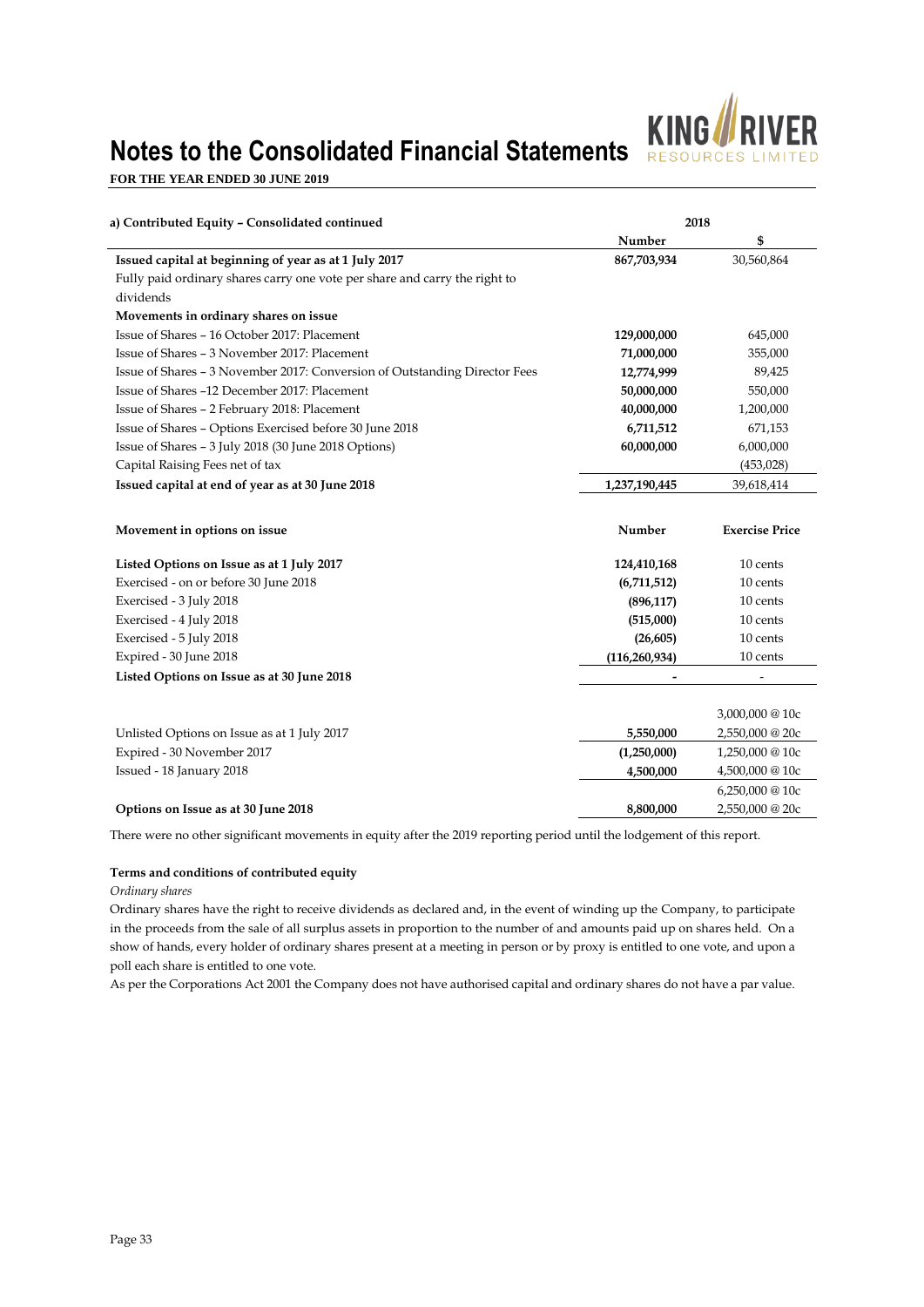

**FOR THE YEAR ENDED 30 JUNE 2019**

#### **14(b) Reserves**

|                        | <b>Equity Benefits Reserve</b> |
|------------------------|--------------------------------|
|                        | \$                             |
| <b>Reserves</b>        |                                |
| At 30 June 2015        | 1,510,429                      |
| Share-based payments   | 15,983                         |
| At 30 June 2016        | 1,526,412                      |
| Share-based payments   |                                |
| At 30 June 2017        | 1,526,412                      |
| Share - based payments | 169,650                        |
| At 30 June 2018        | 1,696,062                      |
| Share - based payments |                                |
| At 30 June 2019        | 1,696,062                      |
|                        |                                |

#### **Nature and Purpose of Equity Benefits Reserve**

This reserve is used to record the value of equity benefits provided to directors, employees and external service providers as part of their fees and remuneration.

During the 2016 year, the following options were issued by the Company:

- 1,750,000 unlisted options exercisable at \$0.10 on or before 30 November 2018 were issued to contractors and employees of the Company. These options all vested immediately.

During the 2018 year, the following options expired and were issued by the Company:

- 1,250,000 unlisted options exercisable at \$0.10 expired 30 November 2017.
- 4,500,000 unlisted options exercisable at \$0.10 on or before 30th June 2020 were issued to contractors and employees of the Company. These options all vested immediately.

During the 2019 year, the following options expired:

- 1,750,000 unlisted options exercisable at \$0.10 expired 30 November 2018.

|                       | Consolidated |      |
|-----------------------|--------------|------|
|                       | 2019         | 2018 |
|                       |              |      |
| <b>15 COMMITMENTS</b> |              |      |

# *(a) Exploration Expenditure Commitment*

In order to maintain the Company's interest in mining tenements, the Company is committed to meet the minimum expenditure conditions under which the tenements were granted. These amounts change annually and are also based on whether term of extensions are granted for each tenement.

**1,334,350** 907,000 907,000

# *(b) Operating Lease Commitment*

The Company entered into agreements to occupy two warehouse storage facilities in March 2019.

| Within 1 year |  | 50.631  | $\overline{\phantom{0}}$ |
|---------------|--|---------|--------------------------|
| $1 - 3$ years |  | 109.451 |                          |
|               |  |         |                          |

# **16. SHARE BASED PAYMENTS**

# **(a) Recognised share-based payment expenses**

There was no share based payment recognised for the year ended 30 June 2019.

#### **(b) General terms of share-based payment plans**

There were no share based payments made this year. For the year ended 30 June 2018, 4,500,000 unlisted options exercisable at \$0.10 on or before 30th June 2020 were issued to contractors and employees of the company. These options all vested immediately.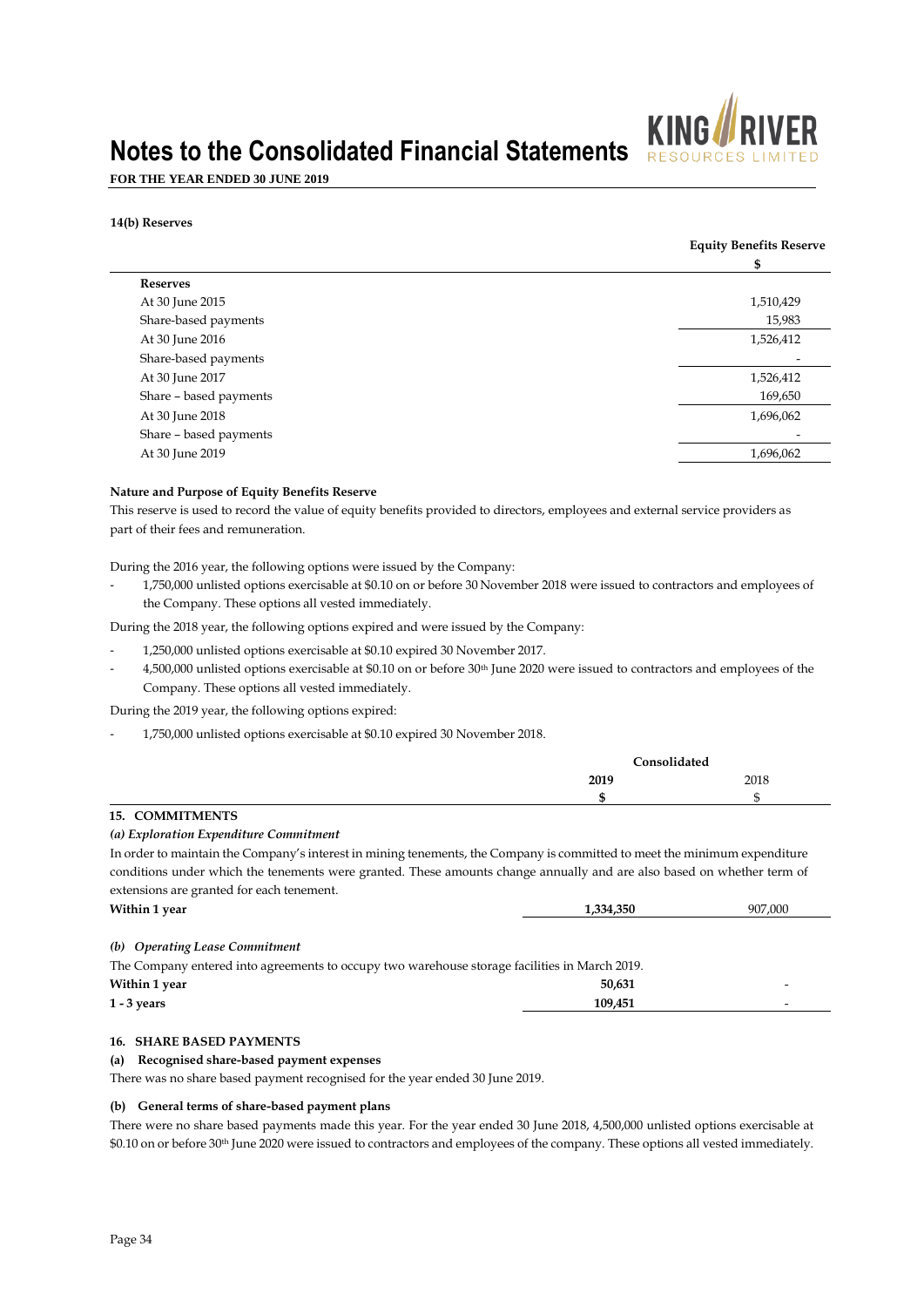

**FOR THE YEAR ENDED 30 JUNE 2019**

# **16. SHARE BASED PAYMENTS continued**

# **(c) Summaries of options granted**

The following table illustrates the number and weighted average exercise prices (WAEP) and movements of share options issued during the year to contractors & employees.

|                                         | 2019                              |             | 2018        |                          |
|-----------------------------------------|-----------------------------------|-------------|-------------|--------------------------|
|                                         | Number                            | <b>WAEP</b> | Number      | <b>WAEP</b>              |
|                                         |                                   |             |             |                          |
| Options outstanding at the beginning of |                                   |             |             |                          |
| the year                                | 8,800,000                         | 0.15        | 5,550,000   | 0.15                     |
| Granted during the year                 | $\,$                              |             | 4,500,000   | 0.10                     |
| Converted during the year               | $\overline{\phantom{a}}$          |             |             | $\overline{\phantom{0}}$ |
| Expired during the year                 | (4,300,000)                       | 0.15        | (1,250,000) | 0.10                     |
| Outstanding at the end of the year      | 4,500,000                         | 0.10        | 8,800,000   | 0.13                     |
| Exercisable at the end of the year      | 4,500,000                         | 0.10        | 8,800,000   | 0.13                     |
| $\cdot$ $\cdot$ $\cdot$ $\cdot$         | .001<br>$0.010$ (0.010 0.000,000) |             |             |                          |

There were 4,500,000 options issued or exercisable as at 30 June 2019 (2018: 8,800,000).

# **(d) Weighted average remaining contractual life**

The weighted average remaining contractual life for the options outstanding as at 30 June 2019 is 1 year (2018: 1.40 years).

# **(e) Range of exercise price and weighted average share price at the date of exercise**

The exercise price for options outstanding at the end of the year was:

| Options               | 2019                     | 2018 |
|-----------------------|--------------------------|------|
| Class L $(2,550,000)$ | $\overline{\phantom{a}}$ | 0.20 |
| Class M $(1,750,000)$ | $\overline{\phantom{a}}$ | 0.10 |
| Class M $(4,500,000)$ | 0.10                     | 0.10 |

There were no options exercised during the 2019 financial year. Class M 2,550,000 options expired 30 June 2019 and Class M 1,750,000 options expired 30 November 2018.

# **(f) Weighted average fair value**

There were no options granted during the previous year ended 30 June 2019.

# **(g) Option pricing model**

The fair value of the equity-settled share options granted under the option plan is estimated as at the date of grant using a Black-Scholes model taking into account the terms and conditions upon which the options were granted.

The following table lists the inputs to the model used for the years ended 30 June 2018. Please note there were no options granted during the year ended 30 June 2019:

|                                                     | 18 January |
|-----------------------------------------------------|------------|
| Grant Date                                          | 2018       |
| Options Issued                                      | 4,500,000  |
| Volatility (%)                                      | 176        |
| Risk free interest rate (%)                         | 2.07       |
| Discount rate (%)                                   | 0.94       |
| Historic share price previous to grant date (cents) | 0.05       |
| Expected life of options (months)                   | 20         |
| Options exercise price (cents)                      | 10         |

The expected life of the options is based on historical data and is not necessarily indicative of exercise patterns that may occur. The expected volatility reflects the assumption that the historical volatility is indicative of future trends, which may also not necessarily be the actual outcome. No other features of options granted were incorporated into the measurement of fair value.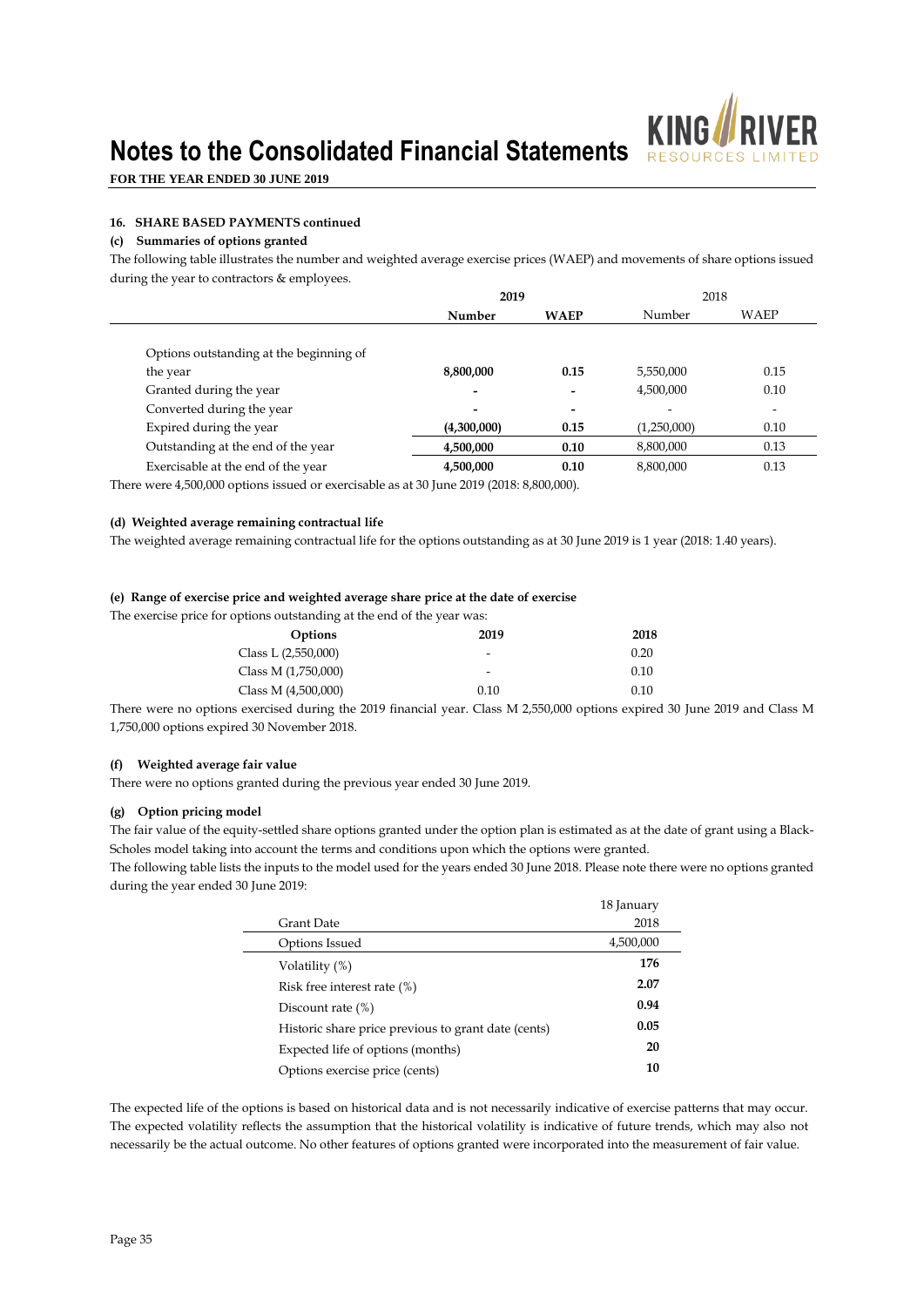

# **FOR THE YEAR ENDED 30 JUNE 2019**

# **17. FINANCIAL RISK MANAGEMENT**

The Group's principal financial instruments comprise of cash and short term deposits. The Group has various other financial assets and liabilities such as trade receivables and trade payables, which arise directly from its operations.

Details of the significant accounting policies and methods adopted, including the criteria for recognition, the basis of measurement and the basis on which income and expenses are recognised, in respect of each class of financial asset, financial liability and equity instrument are disclosed in notes 10 and 13 to the consolidated financial statements.

The Group manages its exposure to a variety of financial risks: market risk (including commodity risk and interest rate risk), credit risk, liquidity risk and cash flow interest rate risk in accordance with the approved Group policies.

Primary responsibility for the identification and control of financial risks rests with the Board. The Board reviews and agrees policies for managing each of the risks identified.

The Group uses different methods to measure and manage different types of risks to which it is exposed. These include monitoring levels of exposure to interest rate and foreign exchange risk and assessment of market forecast for interest rate and

foreign exchange. The Group manages credit risk by only dealing with recognised, creditworthy, third parties and liquidity risk is monitored through the development of future rolling cash flow forecasts.

*Commodity price risk*

The Group's policy is to sell its commodity products at current market prices. Once in production the Group expects to have an exposure to commodity price risk associated with the production and sale of vanadium and fluorite. Presently the Group is not exposed to commodity price risk.

*Interest rate risk*

The Group's current exposure to the risk of changes in market interest rates relate primarily to cash assets rates and is managed by the Board in accordance with the approved investment policy. This policy defines maximum exposures and credit ratings limits.

The Group does not account for fixed rate financial assets and liabilities at fair value through profit or loss.

During the financial year the Group has managed its cash assets by entering into a fixed interest term deposits to maximise its cash balance.

The group does not have any material exposure to interest rate risk as at 30 June 2019.

*Foreign currency risk*

The Group has no material transactional foreign currency exposure.

*Credit risk*

Credit risk arises in the event that counterparty will not meet its obligations under a financial instrument leading to financial losses. The Group is exposed to credit risk from its operating activities, financing activities including deposits with banks and receivables.

The credit risk control procedures adopted by the Group is to assess the credit quality of the institution with whom funds are deposited or invested, taking into account its financial position and past experiences. Investment limits are set in accordance with limits set by the Board based on the counterparty credit rating. The limits are assigned to minimise concentration of risks and mitigate financial loss through potential counterparty failure. The compliance with credit limits is regularly monitored as part of day-to-day operations. Any credit concerns are highlighted to senior management.

As the Group is yet to commence mining operations it has no significant exposure to customer credit risk. The maximum exposure to credit risk at the reporting date is the carrying value of each class of financial assets in the Statement of Financial Position. *Credit Quality of Financial Assets*

|                                 | <b>S&amp;P</b> Credit rating |           |                          |                          |                          |
|---------------------------------|------------------------------|-----------|--------------------------|--------------------------|--------------------------|
|                                 | AAA<br>$A1+$                 |           | A1                       | A2                       | Unrated                  |
|                                 | \$                           | \$        | \$                       | \$                       |                          |
| Consolidated as at 30 June 2019 |                              |           |                          |                          |                          |
| Cash and cash equivalents       | ۰.                           | 2,966,940 | -                        | -                        | -                        |
| <b>Other Financial Assets</b>   | $\overline{\phantom{0}}$     | 18.824    | $\overline{\phantom{0}}$ | $\overline{\phantom{a}}$ | $\overline{\phantom{a}}$ |
| Trade and Other Receivables     | 172,871                      | -         | -                        | -                        | $\overline{\phantom{a}}$ |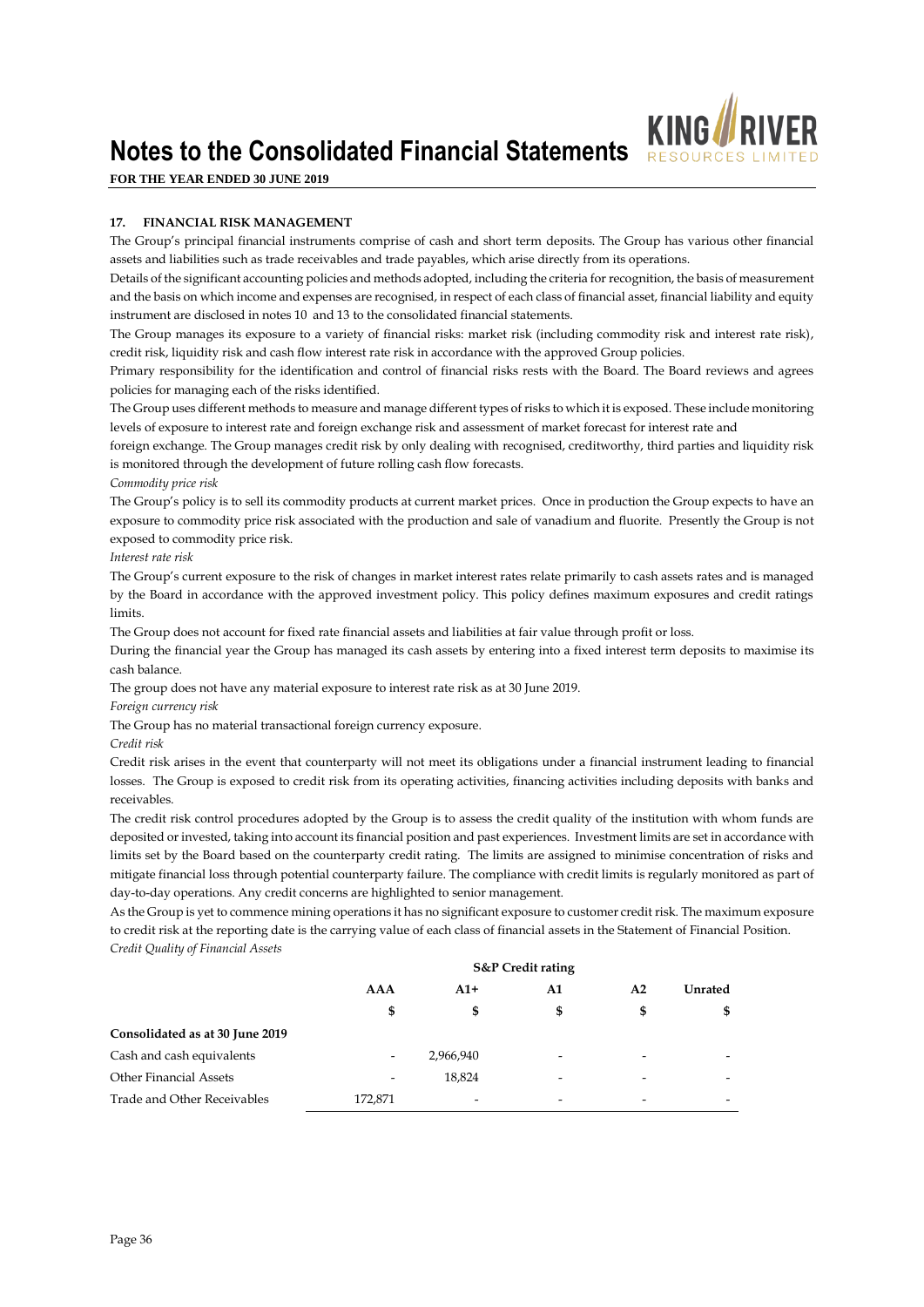

**FOR THE YEAR ENDED 30 JUNE 2019**

# **17. FINANCIAL RISK MANAGEMENT continued**

|                                 | <b>S&amp;P</b> Credit rating |           |    |    |                |  |
|---------------------------------|------------------------------|-----------|----|----|----------------|--|
|                                 | AAA                          | $A1+$     | A1 | A2 | <b>Unrated</b> |  |
|                                 | \$                           | \$        | \$ | \$ | \$             |  |
| Consolidated as at 30 June 2018 |                              |           |    |    |                |  |
| Cash and cash equivalents       | -                            | 4,619,139 | -  | -  |                |  |
| <b>Other Financial Assets</b>   | -                            |           | -  | -  |                |  |
| Trade and Other Receivables     | 75,568                       | -         |    | -  | 2,750,000      |  |

#### *Liquidity risk*

The responsibility for liquidity risk management rests with the Board of Directors.

The Group manages liquidity risk by maintaining sufficient cash to meet the operating requirements of the business and investing excess funds in highly liquid short term investments. The Group's liquidity needs can be met through a variety of sources, including: cash generated from interest accrued on cash balances, short and long term borrowings and issue of equity instruments. Alternatives for sourcing our future capital needs include our current cash position, future operating cash flow, project debt financings and equity raisings. These alternatives are evaluated to determine the optimal mix of capital resources for our capital needs.

#### *Capital risk management*

The Group's capital comprises share capital, reserves less accumulated losses amounting to \$18,523,406 at 30 June 2019 (2018: \$19,212,313). The Group's capital management objectives are:

- To safeguard the business as a going concern;
- To maximise potential returns for shareholders through minimising dilution; and
- To retain an optimal debt to equity balance in order to minimise the cost of capital.

The Group may issue new shares or sell assets to reduce debts in order to maintain the optimal capital structure.

# **18. GROUPS INFORMATION**

The consolidated financial statements include the financial statements of King River Resources Limited and its subsidiaries:

|                                                         | Country of    | % Equity Interest |      |
|---------------------------------------------------------|---------------|-------------------|------|
|                                                         | Incorporation | 2019              | 2018 |
| Speewah Mining Pty Ltd                                  | Australia     | 100               | 100  |
| Treasure Creek Pty Ltd (incorporated 11 May 2017)       | Australia     | 100               | 100  |
| Kimberley Gold Pty Ltd (incorporated 12 June 2018)      | Australia     | 100               | 100  |
| Whitewater Minerals Pty Ltd (incorporated 13 June 2018) | Australia     | 100               | 100  |

# **19. EVENTS AFTER THE BALANCE SHEET DATE**

On 14 August 2019 the Company issued 10,000,000 shares to Ken Rogers at the market price of 3.2 cents per share, the shares have been issued in light of past services and contribution to the Company. The shares will be subject to trading restrictions and 5,000,000 of the shares will be voluntary escrowed until the completion of the prefeasibility study and 5,000,000 of the shares will be voluntary escrowed until the completion of a bankable feasibility study. The shares have been funded by a limited recourse loan from the Company with a 4 year term and zero interest rate, the loan is repayable at the end of the term or from the proceeds of any shares sold after escrow release.

On 14 August 2019 the Company issued 5,000,000 options to Andrew Chapman with and exercise price of 6 cents per share and an expiry date of 14 August 2022, the options have been issued in light of past services and contribution for the successful development of the Mt Remarkable and Tennent Creek projects. The options will be subject to exercise restrictions and will vest upon defining a minimum Inferred resource (at either the Tennant Creek Project or the Mt Remarkable Region) of no less than 250,000 ounces of Au at an average grade of no less than 6 grams per tonne.

On 14 August 2019 the Company issued 2,000,000 options to Kathrin Gerstmayr with and exercise price of 6 cents per share and an expiry date of 14 August 2022, the options have been issued in light of past services.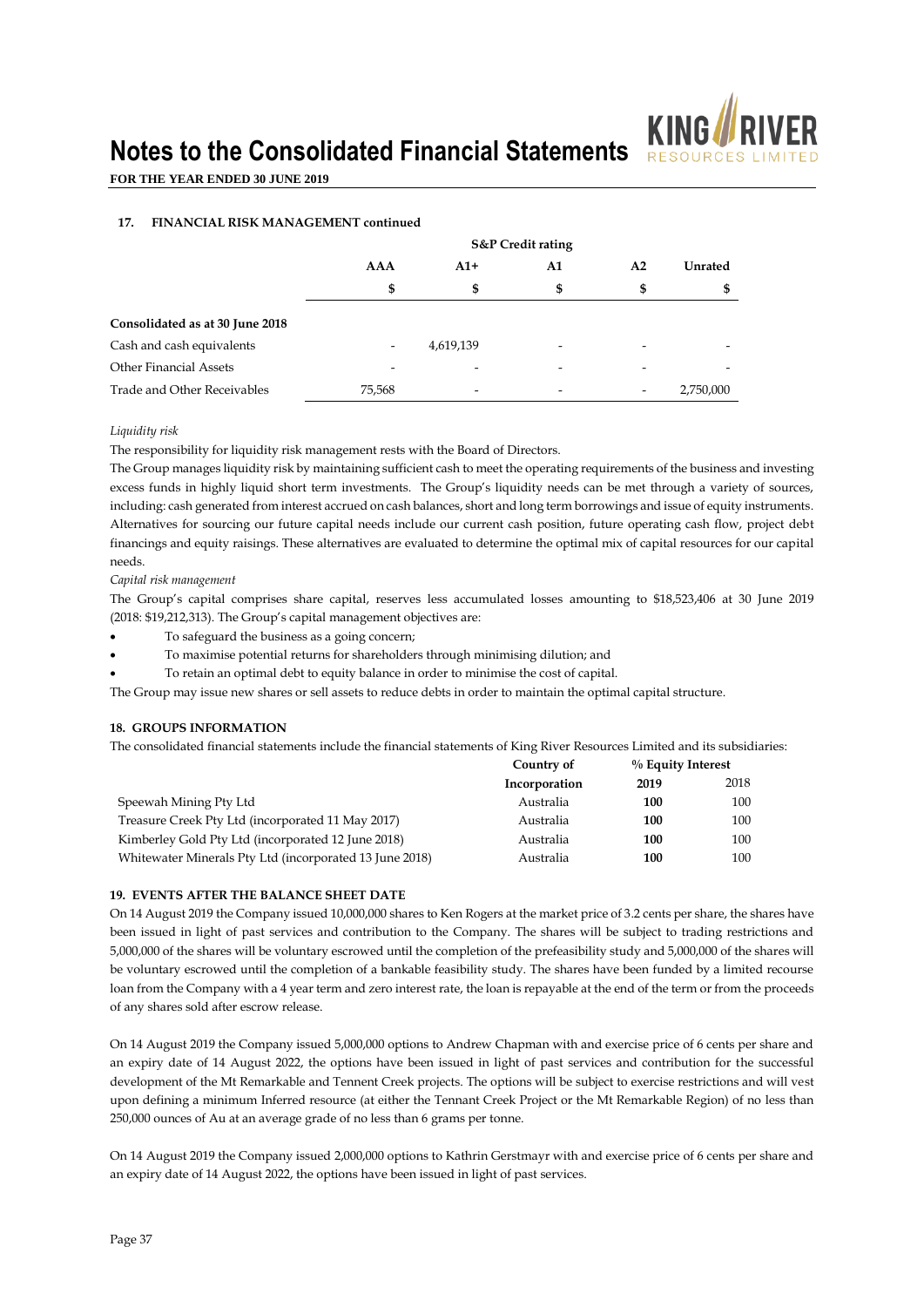

**FOR THE YEAR ENDED 30 JUNE 2019**

# **20. AUDITORS' REMUNERATION**

The auditors of King River are Ernst & Young.

|                                                              | Consolidated |        |
|--------------------------------------------------------------|--------------|--------|
|                                                              | 2019         | 2018   |
|                                                              |              |        |
| Amounts received or due and receivable by Ernst & Young for: |              |        |
| An audit or review of the financial report of the entity     | 35,014       | 32,240 |

# **21. DIRECTORS AND KEY MANAGEMENT PERSONNEL DISCLOSURES**

There were no changes to Directors and Key Management Personnel between the reporting date and the date the financial report was authorised for issue.

|                                                            | Consolidated |         |      |
|------------------------------------------------------------|--------------|---------|------|
|                                                            | 2019         |         | 2018 |
|                                                            | \$           | \$      |      |
| (a) Compensation of Directors and Key Management Personnel |              |         |      |
| Director and Key Management Personnel                      |              |         |      |
| Short-term                                                 | 330,411      | 289,153 |      |
| Post-employment superannuation                             | 9,669        | 10,017  |      |
| Value of Share based payments                              |              | 240,225 |      |
|                                                            | 340,080      | 539,395 |      |
|                                                            |              |         |      |

# **22. RELATED PARTY TRANSACTIONS**

Australian Heritage Group Pty Ltd ("AHG"), a company of which Mr Anthony Barton, a Director and Mr Greg MacMillan, a Director and the Company Secretary, have entered into an occupancy and administration agreement with King River Resources in respect of providing occupancy, administration and bookkeeping services commencing March 2009. The total value of the occupancy and administration services provided by AHG during the year was \$53,034 (2018: \$72,818). As at 30th June 2019, there is \$450 amount (2018: nil) outstanding to pay AHG. All services provided by companies associated with directors were provided on commercial terms.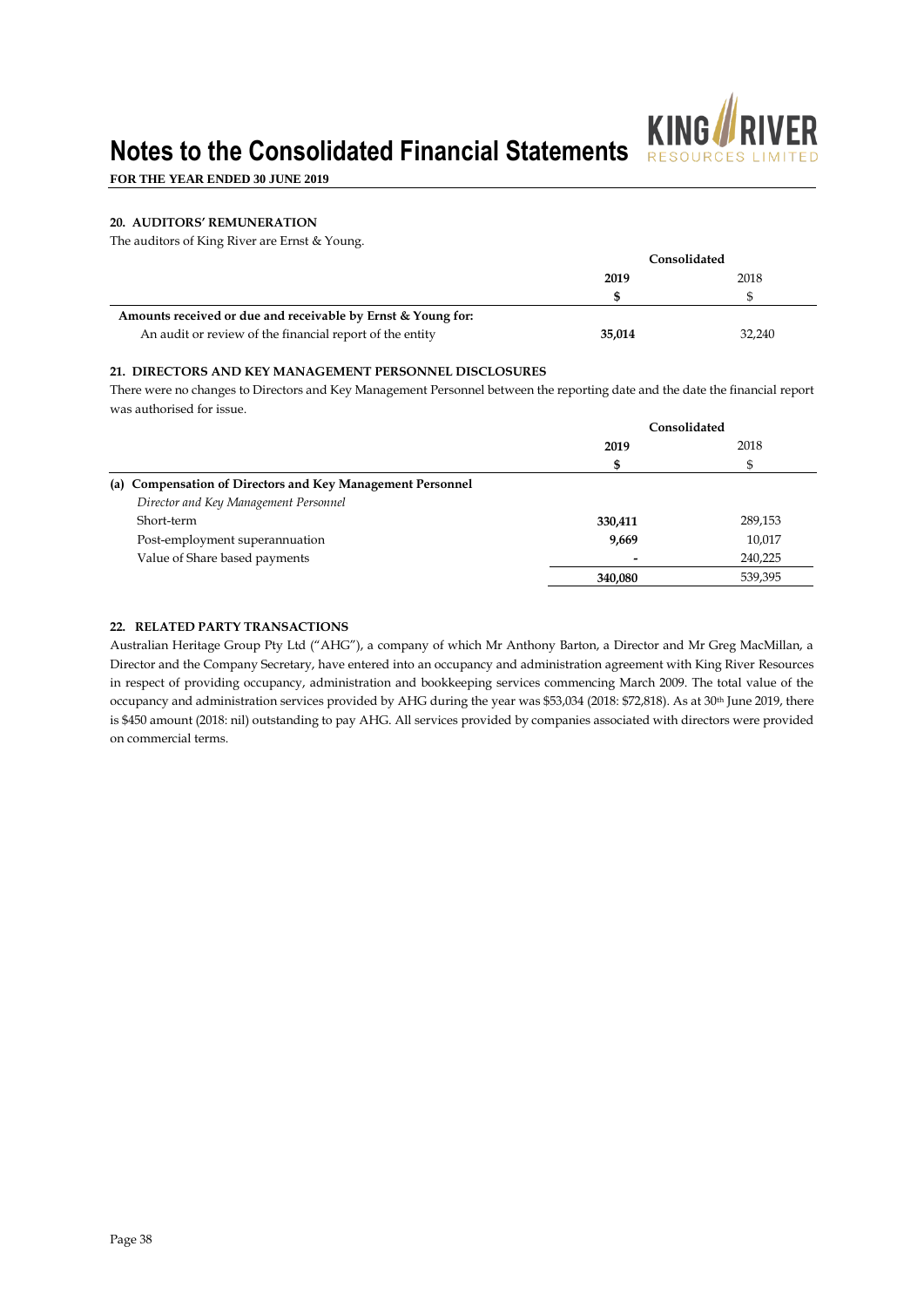

Ernst & Young 11 Mounts Bay Road Perth WA 6000 Australia GPO Box M939 Perth WA 6843

Tel: +61 8 9429 2222 Fax: +61 8 9429 2436 ey.com/au

# **Independent auditor's report to the members of King River Resources Limited**

# **Report on the audit of the financial report**

# **Opinion**

We have audited the financial report of King River Resources Limited (the Company) and its subsidiaries (collectively the Group), which comprises the consolidated statement of financial position as at 30 June 2019, the consolidated statement of comprehensive income, consolidated statement of changes in equity and consolidated statement of cash flows for the year then ended, notes to the financial statements, including a summary of significant accounting policies, and the directors' declaration.

In our opinion, the accompanying financial report of the Group is in accordance with the *Corporations Act 2001*, including:

- a) giving a true and fair view of the consolidated financial position of the Group as at 30 June 2019 and of its consolidated financial performance for the year ended on that date; and
- b) complying with Australian Accounting Standards and the *Corporations Regulations 2001*.

# **Basis for opinion**

We conducted our audit in accordance with Australian Auditing Standards. Our responsibilities under those standards are further described in the *Auditor's Responsibilities for the Audit of the Financial Report* section of our report. We are independent of the Group in accordance with the auditor independence requirements of the *Corporations Act 2001* and the ethical requirements of the Accounting Professional and Ethical Standards Board's APES 110 *Code of Ethics for Professional Accountants* (the Code) that are relevant to our audit of the financial report in Australia. We have also fulfilled our other ethical responsibilities in accordance with the Code.

We believe that the audit evidence we have obtained is sufficient and appropriate to provide a basis for our opinion.

# **Material uncertainty related to going concern**

We draw attention to Note 2(e) of the financial report, which describes events and conditions that indicate that a material uncertainty exists that may cast significant doubt on the Group's ability to continue as a going concern. The financial report does not include any adjustments relating to the recoverability and classification of recorded asset amounts or to the amounts and classification of liabilities that might be necessary should the entity not continue as a going concern. Our opinion is not modified in respect of this matter.

# **Key audit matters**

Key audit matters are those matters that, in our professional judgment, were of most significance in our audit of the financial report of the current year. These matters were addressed in the context of our audit of the financial report as a whole, and in forming our opinion thereon, but we do not provide a separate opinion on these matters. In addition to the matter described in the *Material Uncertainty Related to Going Concern* section, we have determined the matter described below to be the key audit matter to be communicated in our report. For the matter below, our description of how our audit addressed the matter is provided in that context.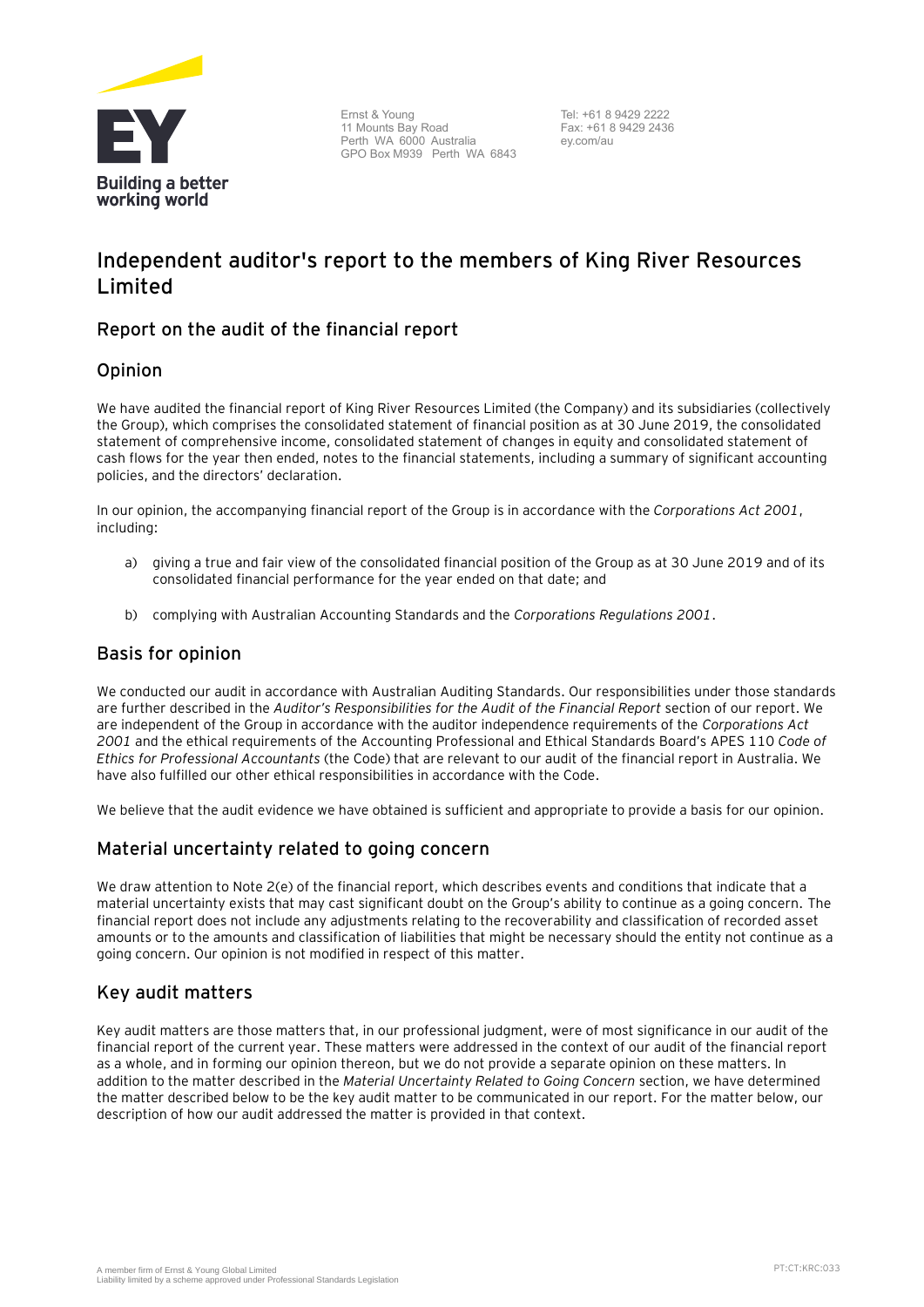

We have fulfilled the responsibilities described in the *Auditor's Responsibilities for the Audit of the Financial Repor*t section of our report, including in relation to these matters. Accordingly, our audit included the performance of procedures designed to respond to our assessment of the risks of material misstatement of the financial report. The results of our audit procedures, including the procedures performed to address the matters below, provide the basis for our audit opinion on the accompanying financial report.

# **Carrying value of capitalised exploration and evaluation assets**

| How our audit addressed the key audit matter                                                                                                                                                                                                                                                                            |
|-------------------------------------------------------------------------------------------------------------------------------------------------------------------------------------------------------------------------------------------------------------------------------------------------------------------------|
| We evaluated the Group's assessment of the carrying value of<br>exploration and evaluation assets. In obtaining sufficient audit<br>evidence, we:                                                                                                                                                                       |
| Considered the Group's right to explore in the relevant<br>exploration area which included obtaining and assessing<br>supporting documentation such as license agreements;                                                                                                                                              |
| Considered the Group's intention to carry out significant<br>exploration and evaluation activity in the relevant<br>exploration area which included assessment of the Group's<br>cash-flow forecast models and enquiries with senior<br>management and the Directors as to the intentions and<br>strategy of the Group; |
| Assessed the carrying value of assets where exploration<br>results brought into question the recoverability of<br>capitalised assets and assessed the ability to fund any<br>planned future exploration and evaluation activity;                                                                                        |
|                                                                                                                                                                                                                                                                                                                         |

Assessed the adequacy of the disclosures in Note 11.

# **Information other than the financial report and auditor's report thereon**

The directors are responsible for the other information. The other information comprises the information included in the Company's 2019 Annual Report but does not include the financial report and our auditor's report thereon.

Our opinion on the financial report does not cover the other information and accordingly we do not express any form of assurance conclusion thereon, with the exception of the Remuneration Report and our related assurance opinion.

In connection with our audit of the financial report, our responsibility is to read the other information and, in doing so, consider whether the other information is materially inconsistent with the financial report or our knowledge obtained in the audit or otherwise appears to be materially misstated.

If, based on the work we have performed, we conclude that there is a material misstatement of this other information, we are required to report that fact. We have nothing to report in this regard.

# **Responsibilities of the directors for the financial report**

The directors of the Company are responsible for the preparation of the financial report that gives a true and fair view in accordance with Australian Accounting Standards and the *Corporations Act 2001* and for such internal control as the directors determine is necessary to enable the preparation of the financial report that gives a true and fair view and is free from material misstatement, whether due to fraud or error.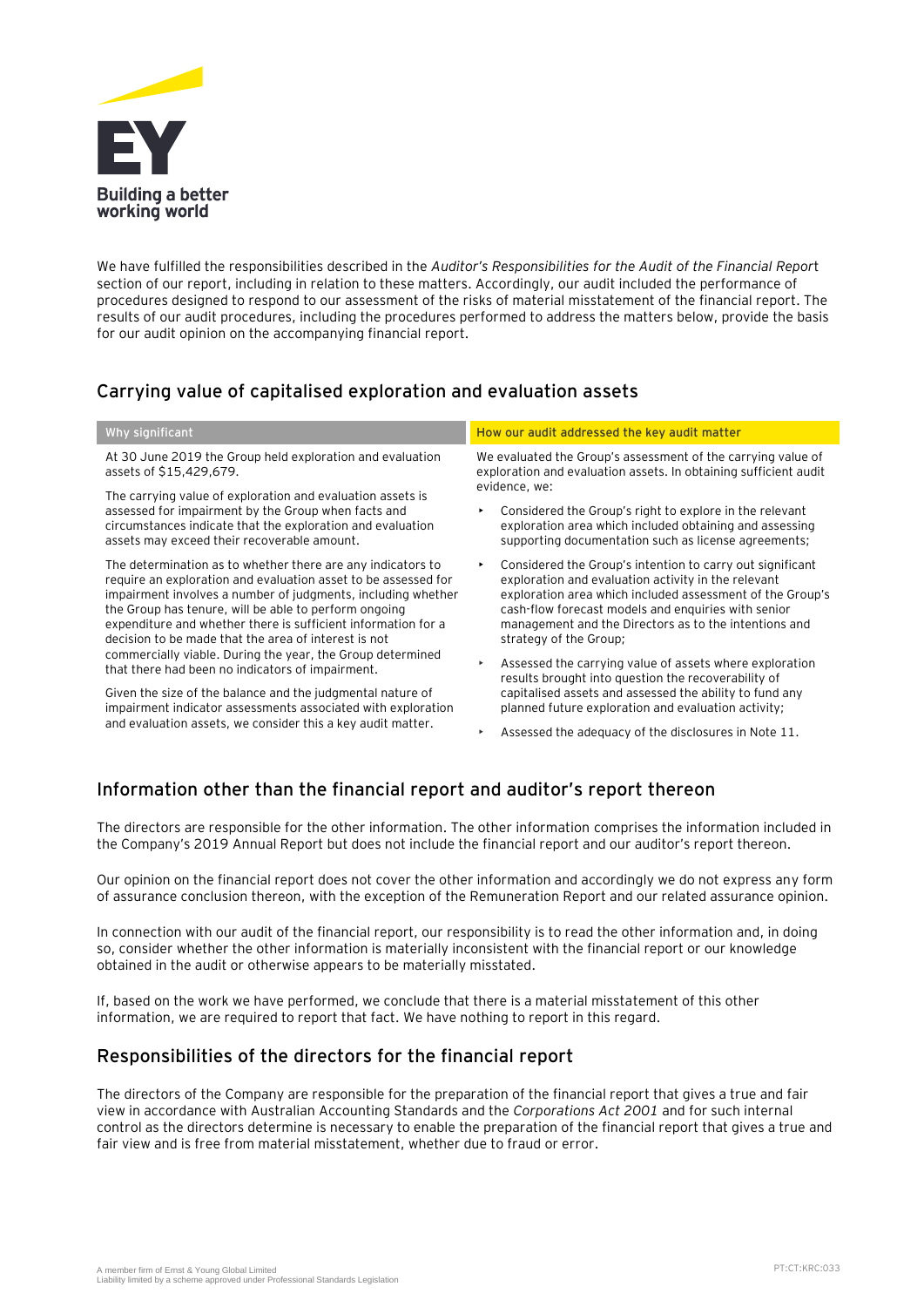

In preparing the financial report, the directors are responsible for assessing the Group's ability to continue as a going concern, disclosing, as applicable, matters relating to going concern and using the going concern basis of accounting unless the directors either intend to liquidate the Group or to cease operations, or have no realistic alternative but to do so.

# **Auditor's responsibilities for the audit of the financial report**

Our objectives are to obtain reasonable assurance about whether the financial report as a whole is free from material misstatement, whether due to fraud or error, and to issue an auditor's report that includes our opinion. Reasonable assurance is a high level of assurance, but is not a guarantee that an audit conducted in accordance with the Australian Auditing Standards will always detect a material misstatement when it exists. Misstatements can arise from fraud or error and are considered material if, individually or in the aggregate, they could reasonably be expected to influence the economic decisions of users taken on the basis of this financial report.

As part of an audit in accordance with the Australian Auditing Standards, we exercise professional judgment and maintain professional scepticism throughout the audit. We also:

- ► Identify and assess the risks of material misstatement of the financial report, whether due to fraud or error, design and perform audit procedures responsive to those risks, and obtain audit evidence that is sufficient and appropriate to provide a basis for our opinion. The risk of not detecting a material misstatement resulting from fraud is higher than for one resulting from error, as fraud may involve collusion, forgery, intentional omissions, misrepresentations, or the override of internal control
- ► Obtain an understanding of internal control relevant to the audit in order to design audit procedures that are appropriate in the circumstances, but not for the purpose of expressing an opinion on the effectiveness of the Group's internal control
- ► Evaluate the appropriateness of accounting policies used and the reasonableness of accounting estimates and related disclosures made by the directors
- Conclude on the appropriateness of the directors' use of the going concern basis of accounting and, based on the audit evidence obtained, whether a material uncertainty exists related to events or conditions that may cast significant doubt on the Group's ability to continue as a going concern. If we conclude that a material uncertainty exists, we are required to draw attention in our auditor's report to the related disclosures in the financial report or, if such disclosures are inadequate, to modify our opinion. Our conclusions are based on the audit evidence obtained up to the date of our auditor's report. However, future events or conditions may cause the Group to cease to continue as a going concern
- ► Evaluate the overall presentation, structure and content of the financial report, including the disclosures, and whether the financial report represents the underlying transactions and events in a manner that achieves fair presentation
- Obtain sufficient appropriate audit evidence regarding the financial information of the entities or business activities within the Group to express an opinion on the financial report.

We communicate with the directors regarding, among other matters, the planned scope and timing of the audit and significant audit findings, including any significant deficiencies in internal control that we identify during our audit.

We also provide the directors with a statement that we have complied with relevant ethical requirements regarding independence, and to communicate with them all relationships and other matters that may reasonably be thought to bear on our independence, and where applicable, related safeguards.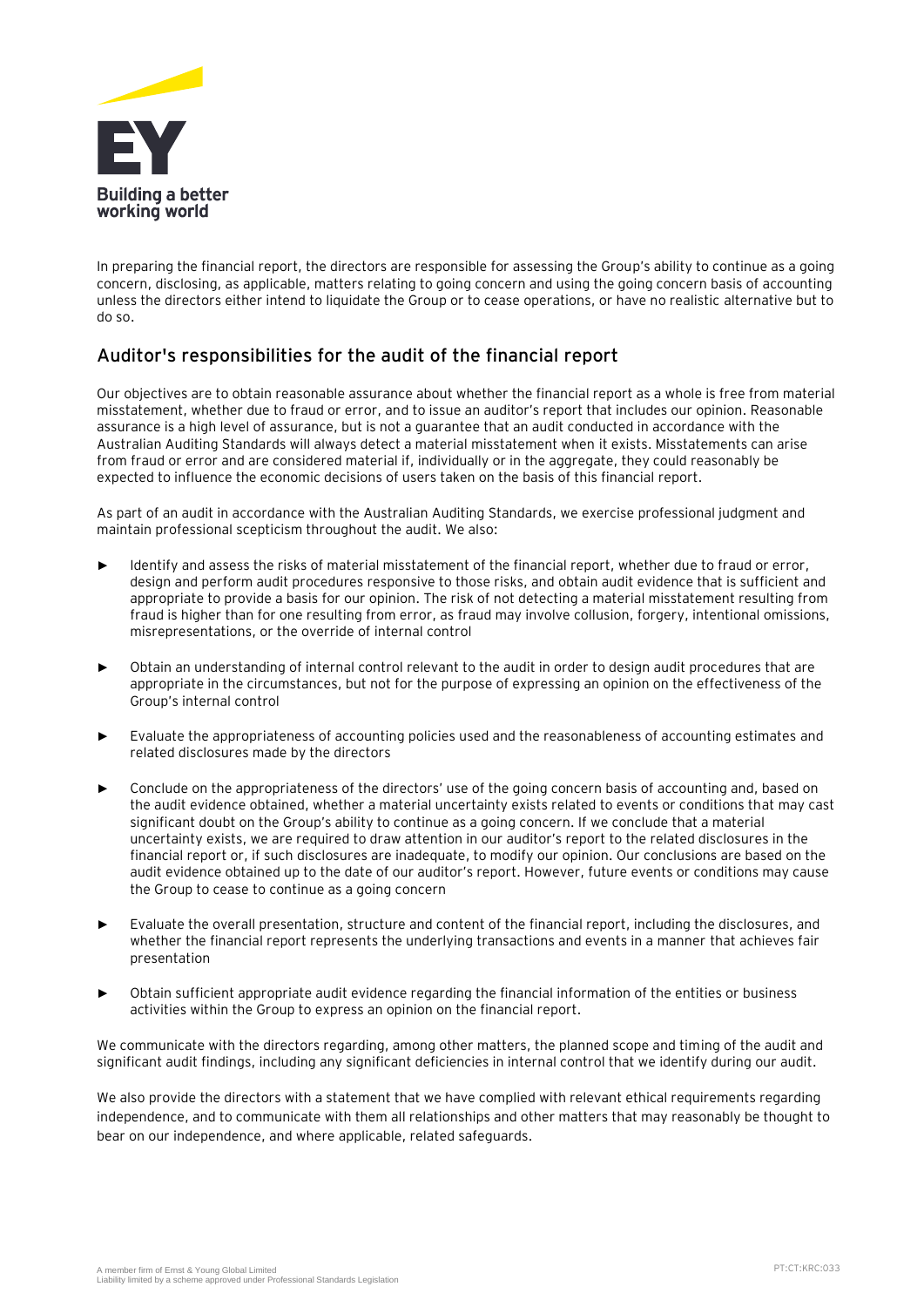

From the matters communicated to the directors, we determine those matters that were of most significance in the audit of the financial report of the current year and are therefore the key audit matters. We describe these matters in our auditor's report unless law or regulation precludes public disclosure about the matter or when, in extremely rare circumstances, we determine that a matter should not be communicated in our report because the adverse consequences of doing so would reasonably be expected to outweigh the public interest benefits of such communication.

# **Report on the audit of the Remuneration Report**

# **Opinion on the Remuneration Report**

We have audited the Remuneration Report included in the directors' report for the year ended 30 June 2019.

In our opinion, the Remuneration Report of King River Resources Limited for the year ended 30 June 2019, complies with section 300A of the *Corporations Act 2001.*

# **Responsibilities**

The directors of the Company are responsible for the preparation and presentation of the Remuneration Report in accordance with section 300A of the *Corporations Act 2001*. Our responsibility is to express an opinion on the Remuneration Report, based on our audit conducted in accordance with Australian Auditing Standards.

Ernst & Young Ernst & Young

 $-teils$ 

Philip Teale Partner Perth 6 September 2019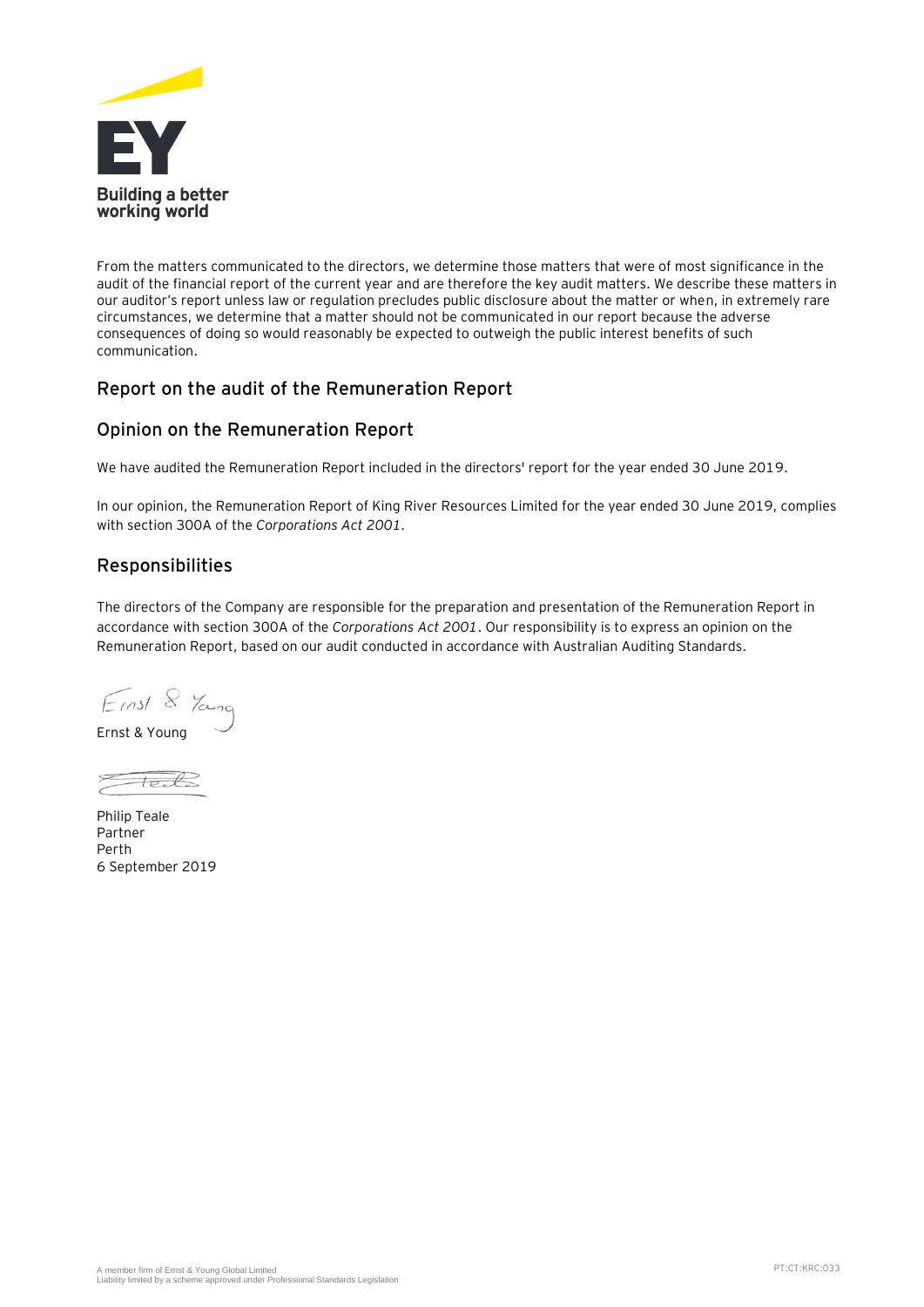

Additional information required by the Australian Stock Exchange Limited and not shown elsewhere in this report is as follows. The information is current as at 30 August 2019.

# **(a) Distribution of Equity Securities**

The number of shareholders, by size of holding, in each class of share are:

|         |                          |          | <b>Listed Ordinary Shares</b> |                            | <b>Listed Options</b> |                      |
|---------|--------------------------|----------|-------------------------------|----------------------------|-----------------------|----------------------|
|         |                          |          | Number of<br>Holders          | Number of<br><b>Shares</b> | Number of<br>Holders  | Number of<br>Options |
| 1       | $\overline{\phantom{0}}$ | 1,000    | 161                           | 48,938                     | 268                   | 101,938              |
| 1,001   |                          | 5,000    | 356                           | 1,288,219                  | 1,253                 | 3,550,925            |
| 5.001   | -                        | 10,000   | 629                           | 5,206,271                  | 670                   | 5,011,719            |
| 10,001  | $\equiv$                 | 100.000  | 2,558                         | 107,727,700                | 1,592                 | 54,187,519           |
| 100,001 | $\overline{\phantom{0}}$ | and over | 1,329                         | 1,134,367,425              | 545                   | 350,015,410          |
|         |                          |          | 5,033                         | 1,248,638,553              | 4,328                 | 412,867,511          |

# **(b) Twenty Largest Shareholders**

The names of the twenty largest holders of quoted shares are:

|     |                                 | <b>Listed Ordinary Shares</b> |                                         |
|-----|---------------------------------|-------------------------------|-----------------------------------------|
|     |                                 | <b>Number of Shares</b>       | Percentage of<br>Shares <sup>0</sup> /o |
| 1.  | <b>BNP PARIBAS NOM PL HUB24</b> | 36,655,944                    | 2.94%                                   |
| 2.  | UNIVL OIL AUST PL               | 34,583,147                    | 2.77%                                   |
| 3.  | HSBC CUSTODY NOM AUST LTD       | 30,403,535                    | 2.43%                                   |
| 4.  | <b>CITICORP NOM PL</b>          | 24,081,433                    | 1.93%                                   |
| 5.  | BARTON ANTHONY P + C H          | 20,056,609                    | 1.61%                                   |
| 6.  | <b>BARTON ANTHONY P + C H</b>   | 18,903,267                    | 1.51%                                   |
| 7.  | <b>BNP PARIBAS NOM PL</b>       | 17,364,244                    | 1.39%                                   |
| 8.  | <b>GDM SVCS PL</b>              | 16,188,318                    | 1.30%                                   |
| 9.  | <b>S F MARAVENTANO PL</b>       | 15,713,098                    | 1.26%                                   |
| 10. | <b>LASTING LEGACY PL</b>        | 15,000,000                    | 1.20%                                   |
| 11. | CARTER KENNETH JON + M E        | 14,300,000                    | 1.15%                                   |
| 12. | <b>BARTON &amp; BARTON PL</b>   | 13,917,018                    | 1.11%                                   |
| 13. | ROGERS KENNETH ARNOLD           | 13,800,120                    | 1.11%                                   |
| 14. | <b>HOOKS ENTPS PL</b>           | 13,600,000                    | 1.09%                                   |
| 15. | L & E FISHER NOM PL             | 12,000,000                    | 0.96%                                   |
| 16. | <b>BARTON CORINNE HEATHER</b>   | 11,132,422                    | 0.89%                                   |
| 17. | <b>SESNAPL</b>                  | 11,000,000                    | 0.88%                                   |
| 18. | <b>J P MORGAN NOM AUST PL</b>   | 10,579,991                    | 0.85%                                   |
| 19. | <b>TEMTOR PL</b>                | 10,391,667                    | 0.83%                                   |
| 20. | <b>GDM SVCS PL</b>              | 8,677,091                     | 0.69%                                   |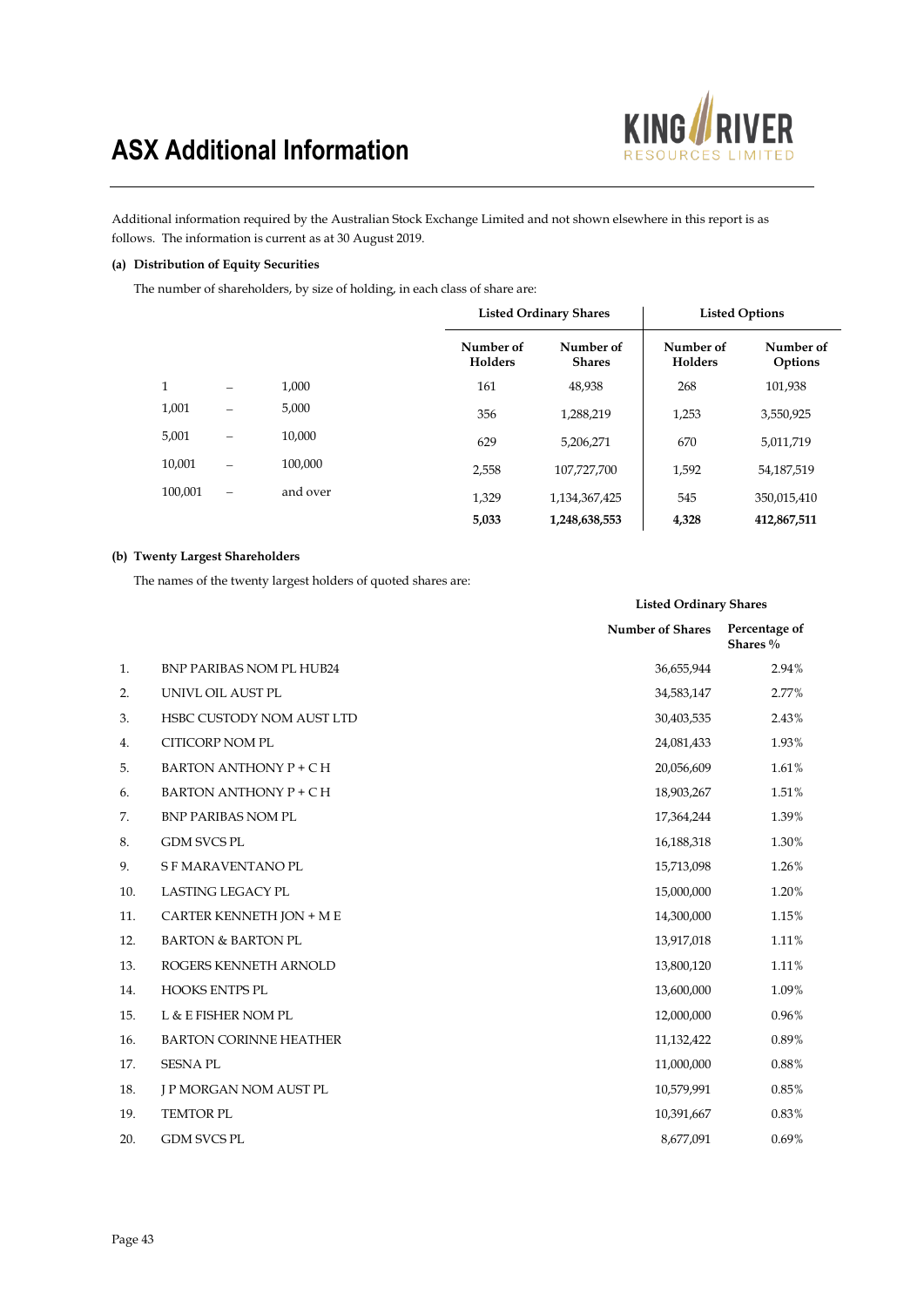# **ASX Additional Information**



# **(c) Substantial Shareholders**

The names of substantial shareholders who have notified the Company in accordance with section 671B of the Corporations Act 2001 are:

|                                  | Number of Shares | Percentage of<br><b>Ordinary Shares</b> % |
|----------------------------------|------------------|-------------------------------------------|
| Mr Anthony Barton and Associates | 100.114.702      | $8.08\%$                                  |

# **(d) Voting Rights**

All ordinary shares (whether fully paid or not) carry one vote per share without restriction.

# **(e) Twenty Largest Quoted Option Holders**

These options all have an exercise price of 12 cents and expire on the 31 July 2020

|     |                                 |                          | <b>Listed Options</b>                    |  |
|-----|---------------------------------|--------------------------|------------------------------------------|--|
|     |                                 | <b>Number of Options</b> | Percentage of<br>Options <sup>0</sup> /o |  |
| 1.  | <b>SESNAPL</b>                  | 18,000,000               | 4.36%                                    |  |
| 2.  | UNIVL OIL AUST PL               | 16,527,717               | 4.00%                                    |  |
| 3.  | HSBC CUSTODY NOM AUST LTD       | 14,779,708               | 3.58%                                    |  |
| 4.  | <b>BNP PARIBAS NOM PL HUB24</b> | 12,739,931               | 3.09%                                    |  |
| 5.  | <b>BARTON ANTHONY P + C H</b>   | 6,685,537                | 1.62%                                    |  |
| 6.  | <b>BARTON ANTHONY P + C H</b>   | 6,301,090                | 1.53%                                    |  |
| 7.  | <b>BNP PARIBAS NOM PL</b>       | 5,898,825                | 1.43%                                    |  |
| 8.  | <b>GDM SVCS PL</b>              | 5,396,107                | 1.31%                                    |  |
| 9.  | <b>S F MARAVENTANO PL</b>       | 5,237,700                | 1.27%                                    |  |
| 10. | <b>CITICORP NOM PL</b>          | 4,917,096                | 1.19%                                    |  |
| 11. | <b>BARTON &amp; BARTON PL</b>   | 4,639,006                | 1.12%                                    |  |
| 12. | <b>CROMWELL LANE PL</b>         | 4,500,000                | 1.09%                                    |  |
| 13. | KING'S RANSOM VIC PL            | 3,928,473                | 0.95%                                    |  |
| 14. | <b>J P MORGAN NOM AUST PL</b>   | 3,518,933                | 0.85%                                    |  |
| 15. | <b>CROYSTON MATHESON</b>        | 3,499,996                | 0.85%                                    |  |
| 16. | <b>GDM SVCS PL</b>              | 2,892,364                | 0.70%                                    |  |
| 17. | <b>GDM SVCS PL</b>              | 2,869,128                | 0.69%                                    |  |
| 18. | V S BUSINESS SOLUTIONS PL       | 2,836,667                | 0.69%                                    |  |
| 19. | <b>BECCARA PL</b>               | 2,833,334                | 0.69%                                    |  |
| 20. | <b>MOROBA PL</b>                | 2,733,334                | 0.66%                                    |  |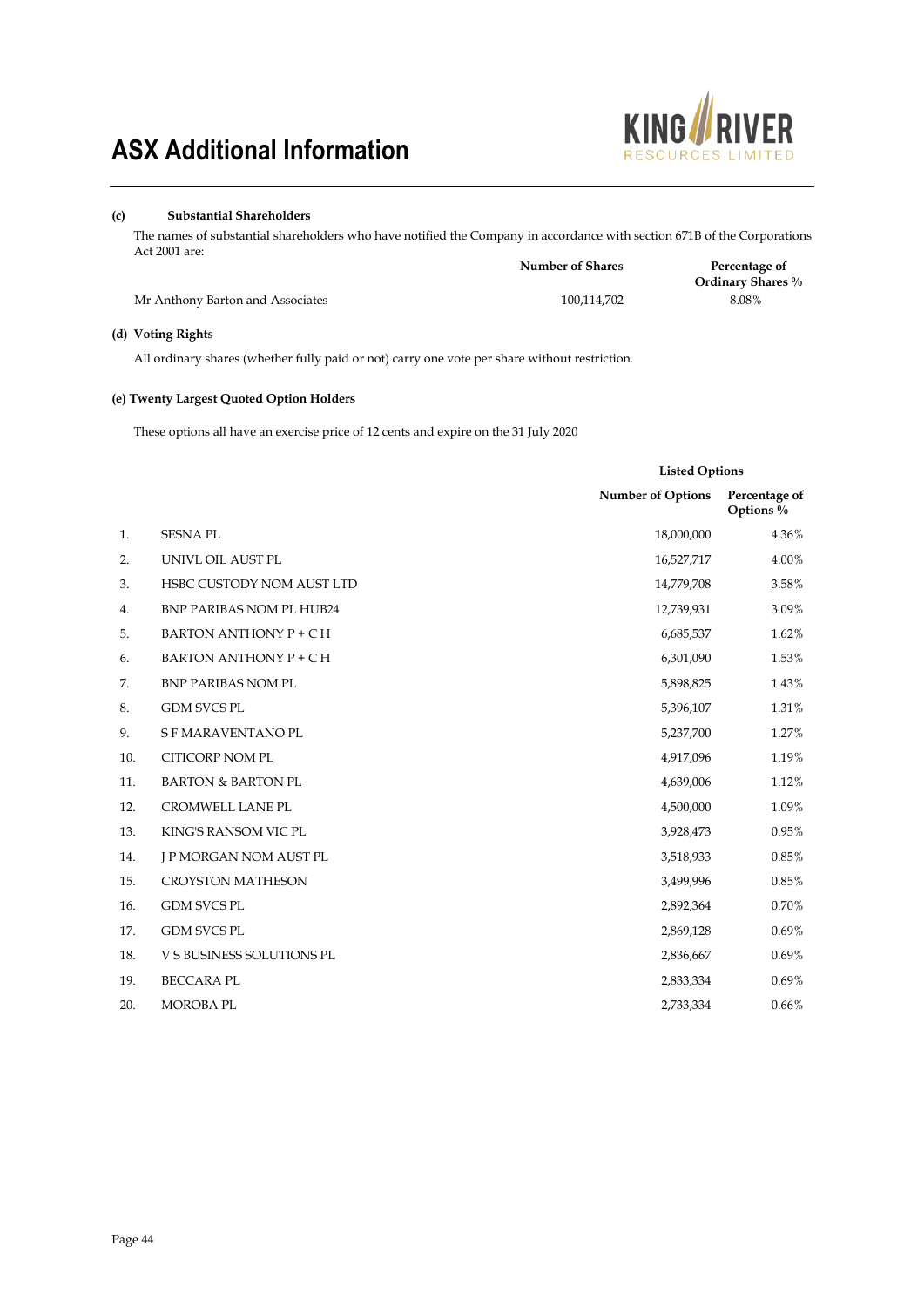

# **(f) Distribution of unquoted option holder numbers**

| Category (Size of Holding) | No of Option Holders | No of Options |
|----------------------------|----------------------|---------------|
| 100,001 and over           | 4                    | 11,500,000    |
|                            | 4                    | 11,500,000    |

# **(g) Holders of more than 20% of unquoted options**

There are no holders, holding more than 20% of the unquoted options on issue.

# **(h) On-Market Buyback**

There is no on-market buy-back scheme in operation for the company's quoted shares or quoted options.

# **(i) Schedule of Mining Tenements**

| <b>Area of Interest</b>       | <b>Tenements</b> | <b>Comments</b>                                            |
|-------------------------------|------------------|------------------------------------------------------------|
| Australia - Western Australia |                  |                                                            |
| East Kimberley                | M80/267          | All of the Tenements are registered in the name of Speewah |
| East Kimberley                | M80/268          | Mining Pty Ltd, a wholly owned subsidiary of King River    |
| East Kimberley                | M80/269          | Resources Limited.                                         |
| East Kimberley                | E80/2863         |                                                            |
| East Kimberley                | E80/3657         | Note:                                                      |
| East Kimberley                | E80/4468         | $M =$ Mining Lease<br>$E/EL$ = Exploration Licence         |
| East Kimberley                | E80/4741         |                                                            |
| East Kimberley                | E80/4829         | L = Miscellaneous Licence                                  |
| East Kimberley                | E80/4830         |                                                            |
| East Kimberley                | E80/4831         |                                                            |
| East Kimberley                | E80/4832         |                                                            |
| East Kimberley                | E80/4961         |                                                            |
| East Kimberley                | E80/4962         |                                                            |
| East Kimberley                | E80/4972         |                                                            |
| East Kimberley                | E80/4973         |                                                            |
| East Kimberley                | E80/5007         |                                                            |
| East Kimberley                | E80/5133         |                                                            |
| East Kimberley                | L80/43           |                                                            |
| East Kimberley                | L80/47           |                                                            |
| <b>Tennant Creek</b>          | EL31617          |                                                            |
| <b>Tennant Creek</b>          | EL31618          |                                                            |
| <b>Tennant Creek</b>          | EL31619          |                                                            |
| <b>Tennant Creek</b>          | EL31623          |                                                            |
| <b>Tennant Creek</b>          | EL31624          |                                                            |
| <b>Tennant Creek</b>          | EL31625          |                                                            |
| <b>Tennant Creek</b>          | EL31626          |                                                            |
| <b>Tennant Creek</b>          | EL31627          |                                                            |
| <b>Tennant Creek</b>          | EL31628          |                                                            |
| <b>Tennant Creek</b>          | EL31629          |                                                            |
| <b>Tennant Creek</b>          | EL31633          |                                                            |
| <b>Tennant Creek</b>          | EL31634          |                                                            |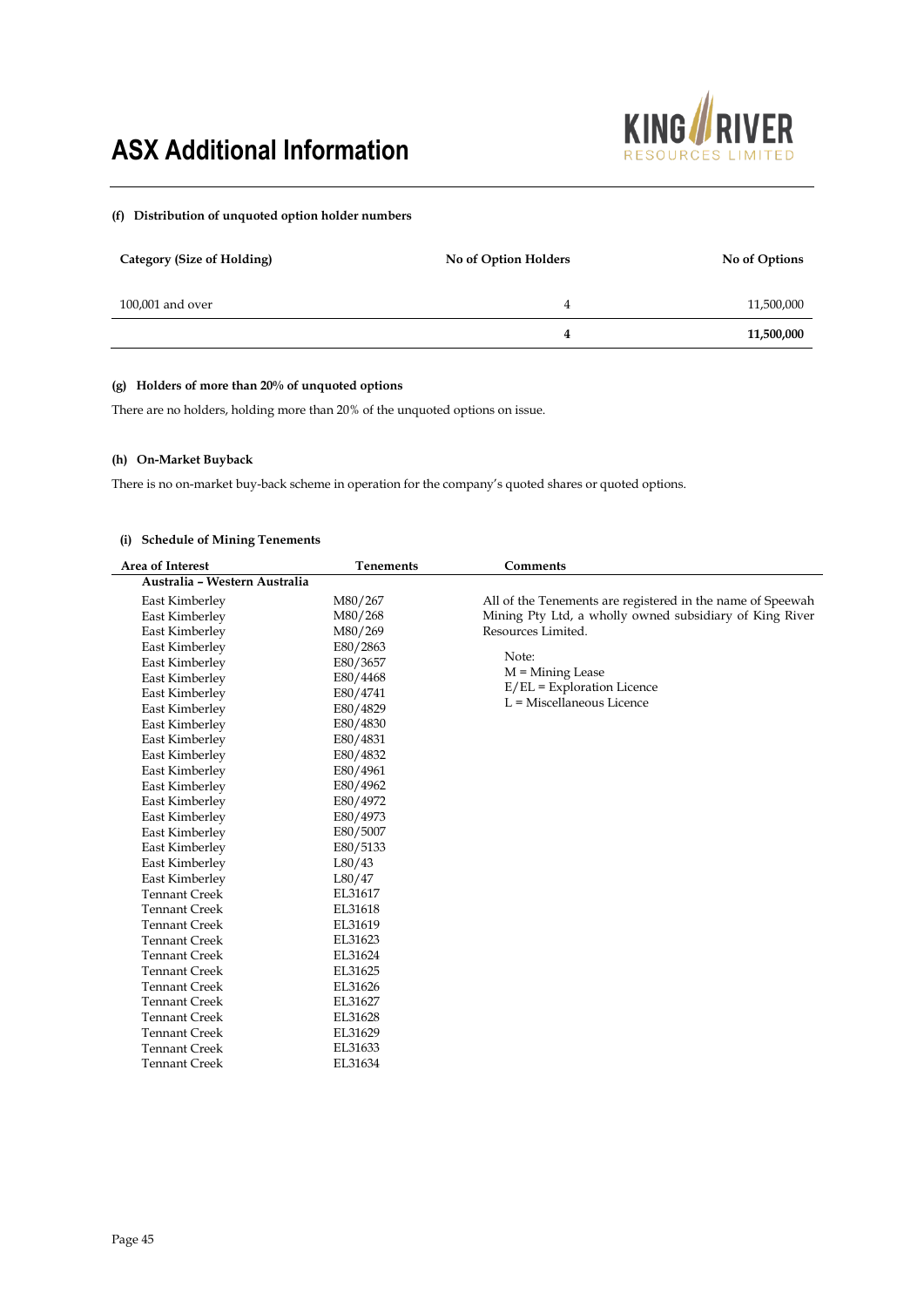

The Board is responsible for establishing the Company's corporate governance framework. In establishing its corporate governance framework, the Board has referred to the 3rd edition of the ASX Corporate Governance Councils' Corporate Governance Principles and Recommendations.

In accordance with ASX Listing Rule 1.1 Condition 13, the corporate governance statement discloses the extent to which the Company follows the recommendations. The Company will follow each recommendation where the Board has considered the recommendation to be an appropriate benchmark for its corporate governance practices. Where the Company's corporate governance practices will follow a recommendation, the Board has made appropriate statements reporting on the adoption of the recommendation. In compliance with the "if not, why not" reporting regime, where, after due consideration, the Company's corporate governance practices will not follow a recommendation, the Board has explained its reasons for not following the recommendation and disclosed what, if any, alternative practices the Company will adopt instead of those in the recommendation.

The following governance-related documents can be found on the Company's website at www.kingriverresources.com.au under the section marked "Corporate Governance":

- a) Board Charter;
- b) Board Performance Evaluation Policy;
- c) Code of Conduct;
- d) Audit Committee Charter;
- e) Remuneration and Nomination Committee Charter;
- f) Security Trading Policy;
- g) Continuous Disclosure Policy;
- h) Shareholder Communication and Investor Relations Policy;
- i) Risk Management Policy; and
- j) Diversity Policy.

#### **Principle 1: Lay solid foundations for management and oversight**

#### *Recommendation 1.1*

The Company has established the respective roles and responsibilities of its Board and management, and those matters expressly reserved to the Board and those delegated to management, and has documented this in its Board Charter.

The responsibilities of the Board include but are not limited to:

- a) setting and reviewing strategic direction and planning;
- b) reviewing financial and operational performance;
- 
- c) identifying principal risks and reviewing risk management strategies; and d) considering and reviewing significant capital investments and material tra considering and reviewing significant capital investments and material transactions.

In exercising its responsibilities, the Board recognises that there are many stakeholders in the operations of the Company, including employees, shareholders, co-ventures, the government and the community.

The Board has delegated responsibility for the business operations of the Company to the Chief Executive Officer and the management team. The management team, led by the Chief Executive Officer is accountable to the Board.

#### *Recommendation 1.2*

The Company undertakes appropriate checks before appointing a person, or putting forward to shareholders a candidate for election as a director and provides shareholders with all material information in its possession relevant to a decision on whether or not to elect a director.

The checks which are undertaken, and the information provided to shareholders, are set out in the Company's Remuneration and Nomination Committee Charter.

#### *Recommendation 1.3*

The Company has a written agreement with each of the Directors. The material terms of any employment, service or consultancy agreement the Company, or any of its child entities, has entered into with its Chief Executive Officer, any of its directors, and any other person or entity who is a related party of the Chief Executive Officer or any of its directors will be disclosed in accordance with ASX Listing Rule 3.16.4 (taking into consideration the exclusions from disclosure outlined in that rule).

#### *Recommendation 1.4*

The Company Secretary is accountable directly to the Board, through the Chair, on all matters to do with the proper functioning of the Board. The Company Secretary is responsible for the application of best practice in corporate governance and also supports the effectiveness of the Board by:

- a) ensuring a good flow of information between the Board, its committees, and Directors;
- b) monitoring policies and procedures of the Board;
- c) advising the Board through the Chairman of corporate governance policies; and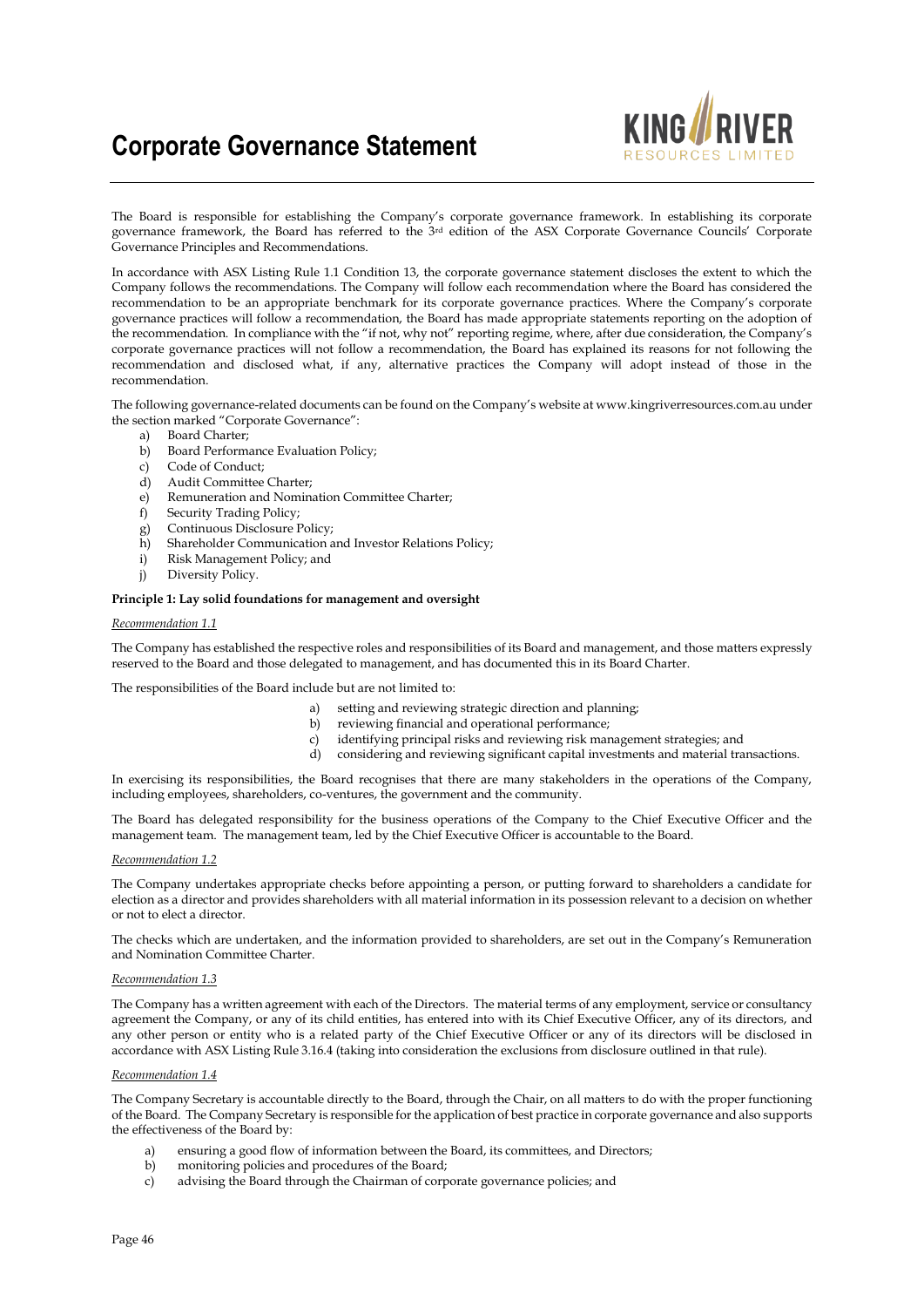

d) conducting and reporting matters of the Board, including the despatch of Board agendas, briefing papers and minutes.

#### *Recommendation 1.5*

The Company has a Diversity Policy, the purpose of which is:

- a) to outline the Company's commitment to creating a corporate culture that embraces diversity and, in particular, focuses on the composition of its Board and senior management; and
- b) to provide a process for the Board to determine measurable objectives and procedures which the Company will implement and report against to achieve its diversity goals.

The Board intends to set measurable objectives for achieving diversity, specifically including gender diversity and will review and report on the effectiveness and relevance of these measurable objectives. However, due to the current size of the Board and management, these measurable objectives have not yet been set.

#### *Recommendation 1.6*

The Chair will be responsible for evaluating the performance of the Board, Board committees and individual directors in accordance with the process disclosed in the Company's Board performance evaluation policy.

This policy is to ensure:

- a) individual Directors and the Board as a whole work efficiently and effectively in achieving their functions;
- b) the executive Directors and key executives execute the Company's strategy through the efficient and effective implementation of the business objectives; and
- c) committees to which the Board has delegated responsibilities are performing efficiently and effectively in accordance with the duties and responsibilities set out in the board charter.

This policy will be reviewed annually.

#### *Recommendation 1.7*

The Chief Executive Officer will be responsible for evaluating the performance of the Company's senior executives in accordance with the process disclosed in the Company's Process for Performance Evaluations, which is currently being developed by the Board.

The Chair will be responsible for evaluating the performance of the Company's Chief Executive Officer in accordance with the process disclosed in the Company's Process for Performance Evaluations, which is currently being developed by the Board.

#### **Principle 2: Structure the board to add value**

### *Recommendation 2.1*

Due to the size of the Board, the Company does not have a separate nomination committee. The roles and responsibilities of a nomination committee are currently undertaken by the Board.

The duties of the full Board in its capacity as a nomination committee are set out in the Company's Remuneration and Nomination Committee Charter which is available on the Company's website.

When the Board meets as a remuneration and nomination committee is carries out those functions which are delegated to it in the Company's Remuneration and Nomination Committee Charter. Items that are usually required to be discussed by a Remuneration and Nomination Committee are marked as separate agenda items at Board meetings when required.

The Board has adopted a Remuneration and Nomination Committee Charter which describes the role, composition, functions and responsibilities of a Nomination Committee and is disclosed on the Company's website.

#### *Recommendation 2.2*

The mix of skills and diversity which the Board is looking to achieve in its composition is:

- a) a broad range of business experience; and
- b) technical expertise and skills required to discharge duties.

#### *Recommendation 2.3*

The Board considers the independence of directors having regard to the relationships listed in Box 2.3 of the Principles and Recommendations.

Currently the Board is structured as follows:

- a) Anthony Barton (Chairman and Director) appointed 24 May 2007;
- b) Greg MacMillan (Director) appointed 2 July 2014; and
- c) Leonid Charuckyj (Non Executive Director) appointed 13 December 2011.

Mr Barton & Mr MacMillan are not considered independent as Mr Barton is a substantial shareholder of the Company and Mr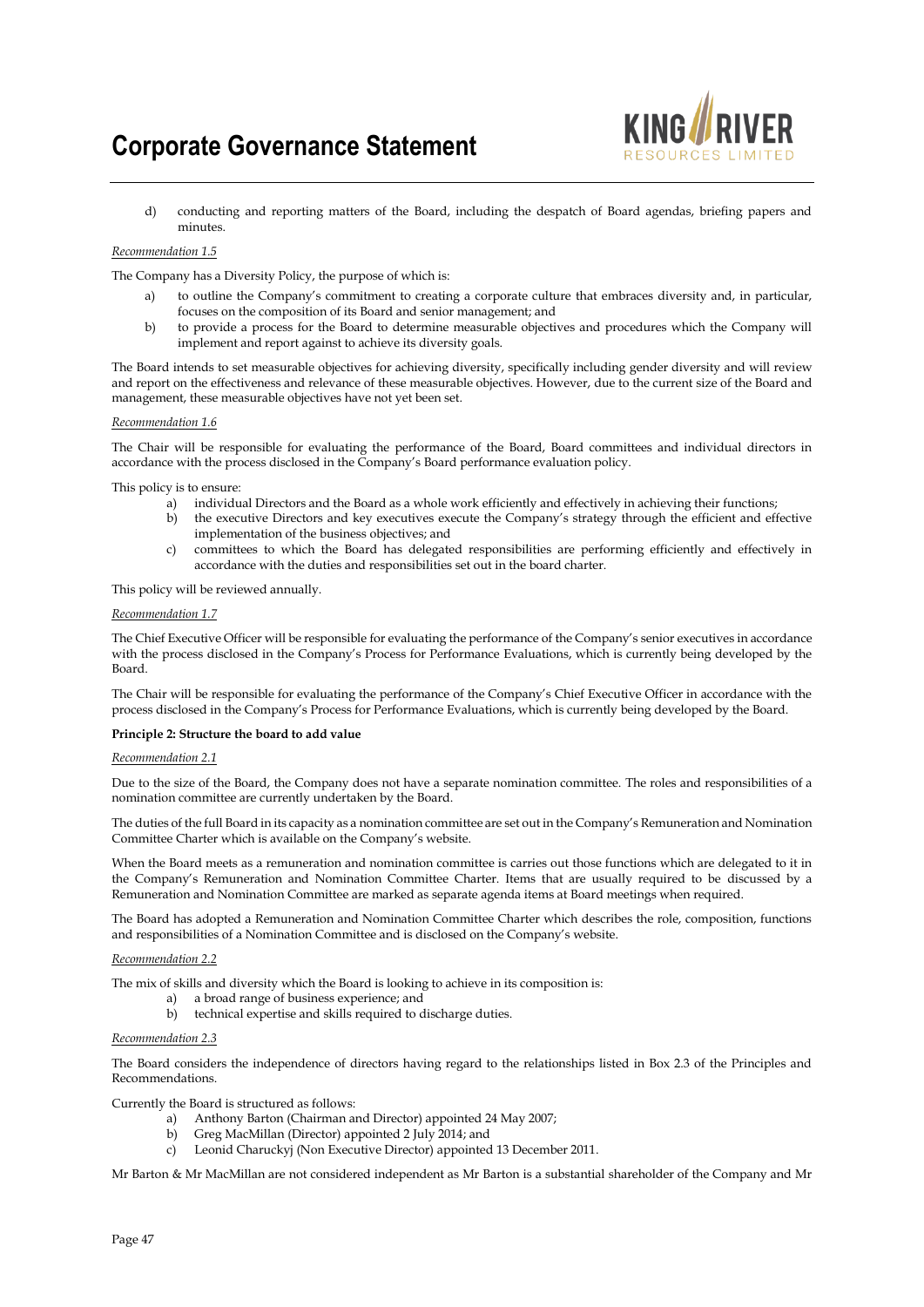

MacMillan is Company Secretary they are also directors and shareholders of Australian Heritage Group Pty Ltd, a provider of professional services to the Company.

Mr Leonid Charuckyj is an independent director.

## *Recommendation 2.4*

As noted above the board is not made up of a majority of independent directors, however the company has also adopted certain procedures intended to ensure independent decision making occurs where a conflict of interest may arise.

#### *Recommendation 2.5*

As noted above Mr Barton is not an independent Chairman. Mr Barton is considered to be the most appropriate person to Chair the Board because of his public company experience.

#### *Recommendation 2.6*

It is a policy of the Company, that new Directors undergo an induction process in which they are given a full briefing on the Company. Where possible this includes meetings with key executives, tours of the premises, an induction package and presentations.

In order to achieve continuing improvement in Board performance, all Directors are encouraged to undergo continual professional development. Specifically, Directors are provided with the resources and training to address skills gaps where they are identified.

#### **Principle 3: Act ethically and responsibly**

#### *Recommendation 3.1*

The Company is committed to promoting good corporate conduct grounded by strong ethics and responsibility. The Company has established a Code of Conduct (**Code**), which addresses matters relevant to the Company's legal and ethical obligations to its stakeholders. It may be amended from time to time by the Board, and is disclosed on the Company's website.

The Code applies to all Directors, employees, contractors and officers of the Company.

The Code will be formally reviewed by the Board each year.

### **Principle 4: Safeguard integrity in corporate reporting**

#### *Recommendation 4.1*

Due to the size of the Board, the Company does not have a separate Audit Committee. The roles and responsibilities of an audit committee are undertaken by the Board.

The full Board in its capacity as the audit committee is responsible for reviewing the integrity of the Company's financial reporting and overseeing the independence of the external auditors. The duties of the full Board in its capacity as the audit committee are set out in the Company's Audit Committee Charter which is available on the Company's website.

When the Board meets as an audit committee is carries out those functions which are delegated to it in the Company's Audit Committee Charter. Items that are usually required to be discussed by an Audit Committee are marked as separate agenda items at Board meetings when required.

The Board is responsible for the initial appointment of the external auditor and the appointment of a new external auditor when any vacancy arises. Candidates for the position of external auditor must demonstrate complete independence from the Company through the engagement period. The Board may otherwise select an external auditor based on criteria relevant to the Company's business and circumstances. The performance of the external auditor is reviewed on an annual basis by the Board.

The Board has adopted an Audit Committee Charter which describes the role, composition, functions and responsibilities of the Audit Committee and is disclosed on the Company's website.

#### *Recommendation 4.2*

Before the Board approves the Company financial statements for each financial period it will receive from the Chief Executive Officer and the Chief Financial Officer or equivalent a declaration that, in their opinion, the financial records of the Company for the relevant financial period have been properly maintained and that the financial statements for the relevant financial period comply with the appropriate accounting standards and give a true and fair view of the financial position and performance of the Company and the consolidated entity and that the opinion has been formed on the basis of a sound system of risk management and internal control which is operating effectively.

### *Recommendation 4.3*

Under section 250RA of the Corporations Act, the Company's auditor is required to attend the Company's annual general meeting at which the audit report is considered, and does not arrange to be represented by a person who is a suitably qualified member of the audit team that conducted the audit and is in a position to answer questions about the audit. Each year, the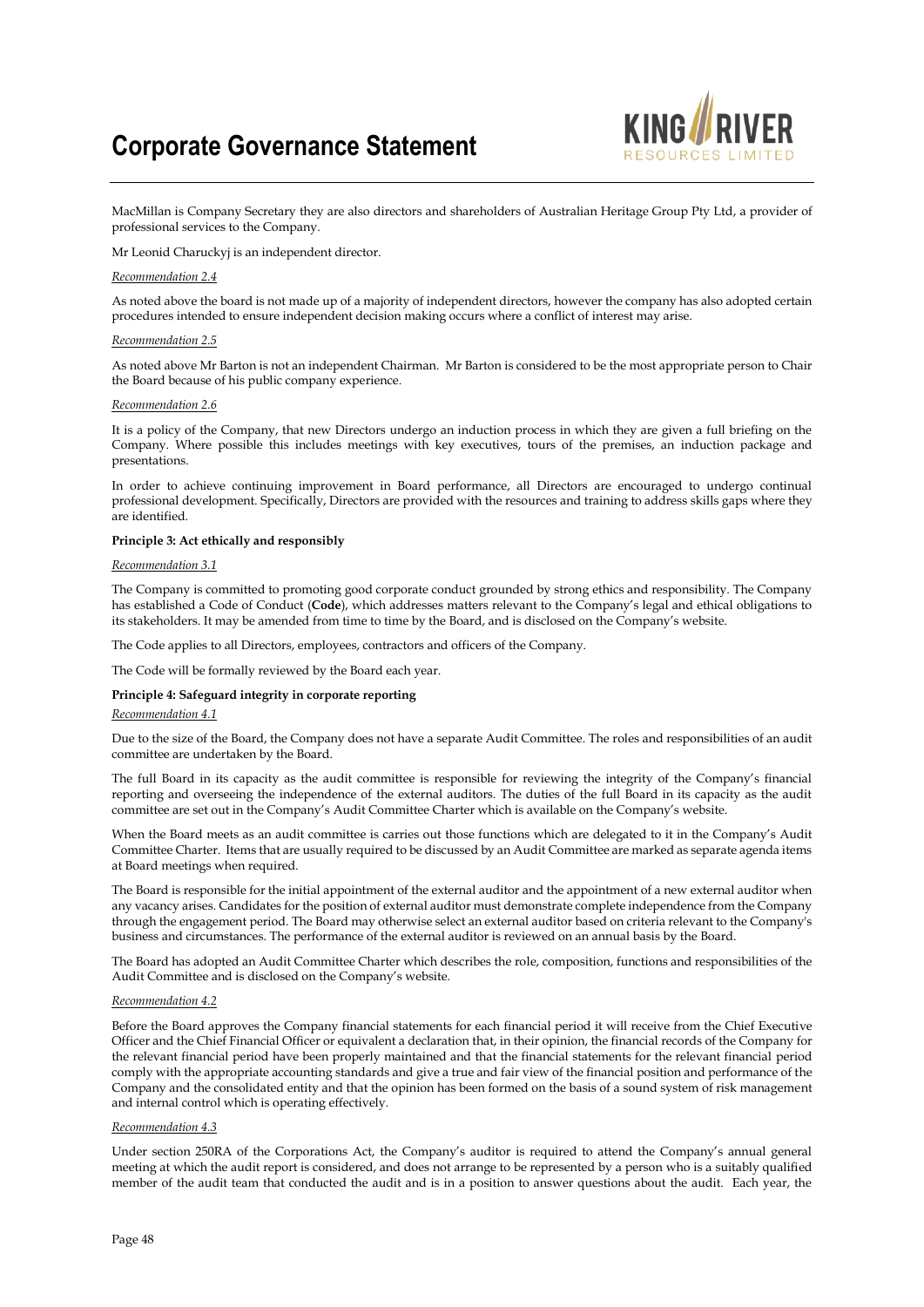

Company will write to the Company's auditor to inform them of the date of the Company's annual general meeting. In accordance with section 250S of the Corporations Act, at the Company's annual general meeting where the Company's auditor or their representative is at the meeting, the Chair will allow a reasonable opportunity for the members as a whole at the meeting to ask the auditor (or its representative) questions relevant to the conduct of the audit; the preparation and content of the auditor's report; the accounting policies adopted by the Company in relation to the preparation of the financial statements; and the independence of the auditor in relation to the conduct of the audit. The Chair will also allow a reasonable opportunity for the auditor (or their representative) to answer written questions submitted to the auditor under section 250PA of the Corporations  $Act$ 

#### **Principle 5: Make timely and balanced disclosure**

#### *Recommendation 5.1*

The Company is committed to:

- a) ensuring that shareholders and the market are provided with full and timely information about its activities;
- b) complying with the continuous disclosure obligations contained in the Listing Rules and the applicable sections of the Corporations Act; and
- c) providing equal opportunity for all stakeholders to receive externally available information issued by the Company in a timely manner.

The Company has adopted a Disclosure Policy, which is disclosed on the Company's website. The Disclosure Policy sets out policies and procedures for the Company's compliance with its continuous disclosure obligations under the ASX Listing Rules, and addresses financial markets communication, media contact and continuous disclosure issues. It forms part of the Company's corporate policies and procedures and is available to all staff.

The Company Secretary manages the policy. The policy will develop over time as best practice and regulations change and the Company Secretary will be responsible for communicating any amendments. This policy will be reviewed by the Board annually.

# **Principle 6: Respect the rights of security holders**

#### *Recommendation 6.1*

The Company provides information about itself and its governance to investors via its website at www.kingriverresources.com.au. The Company is committed to maintaining a Company website with general information about the Company and its operations and information specifically targeted at keeping the Company's shareholders informed about the Company. In particular, where appropriate, after confirmation of receipt by ASX, the following will be posted to the Company website:

- a) relevant announcements made to the market via ASX;
- b) media releases;
- c) investment updates;
- d) Company presentations and media briefings;
- e) copies of press releases and announcements for the preceding three years; and
- f) copies of annual and half yearly reports including financial statements for the preceding three years.

#### *Recommendation 6.2*

The Company has a Shareholder Communication and Investor Relations Policy which aims to ensure that Shareholders are informed of all major developments of the Company. The policy is disclosed on the Company's website.

Information is communicated to Shareholders via:

- a) reports to Shareholders;
- b) ASX announcements;
- c) annual general meetings; and
- d) the Company website.

This Shareholder Communication and Investor Relations policy will be formally reviewed by the Board each year. While the Company aims to provide sufficient information to Shareholders about the Company and its activities, it understands that Shareholders may have specific questions and require additional information. To ensure that Shareholders can obtain all relevant information to assist them in exercising their rights as Shareholders, the Company has made available a telephone number and relevant contact details (via the website) for Shareholders to make their enquiries.

#### *Recommendation 6.3*

The Board encourages full participation of Shareholders at meetings to ensure a high level of accountability and identification with the Company's strategies and goals.

However, due to the size and nature of the Company, the Board does not consider a policy outlining the policies and processes that it has in place to facilitate and encourage participating at meetings of shareholders to be appropriate at this stage.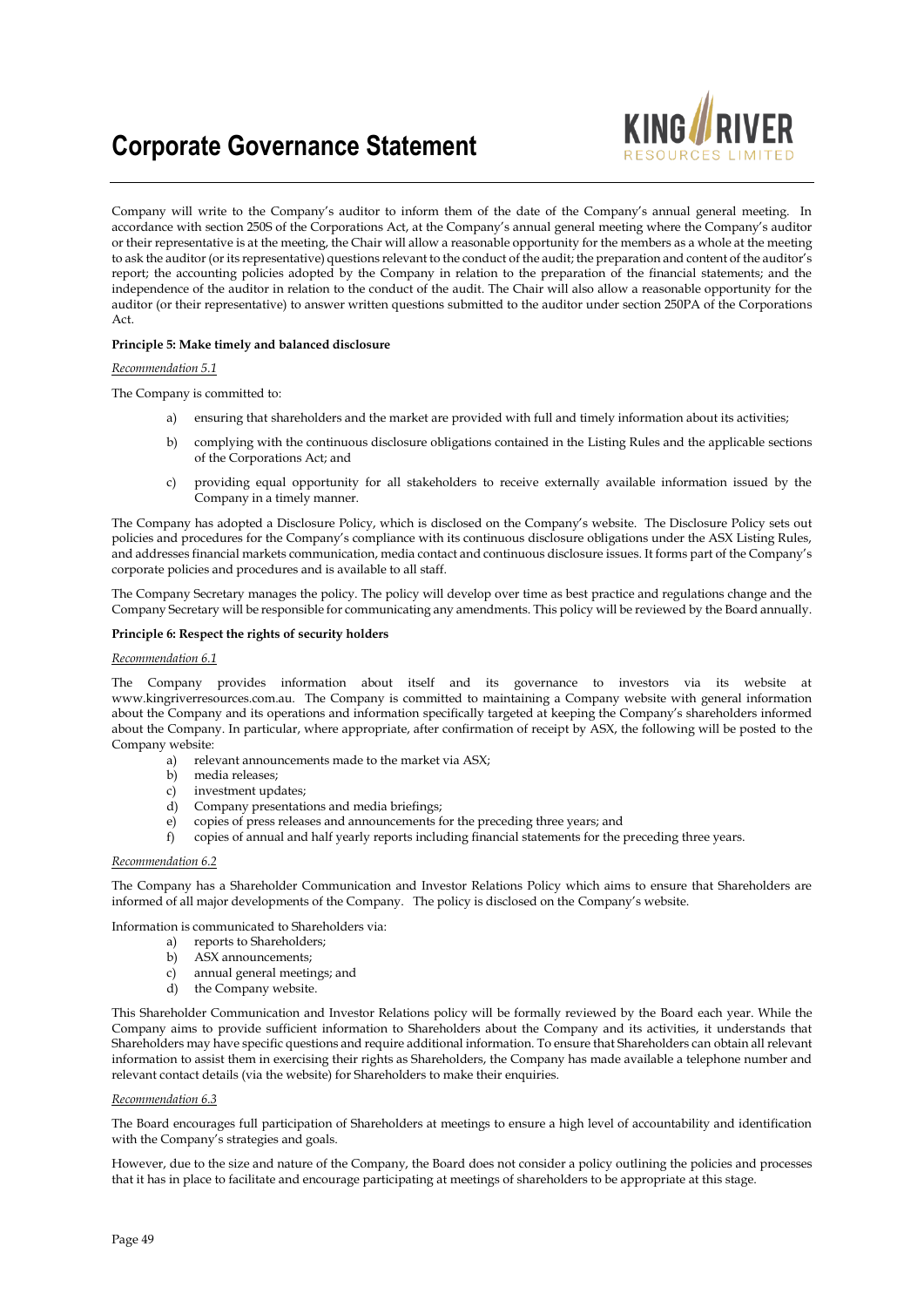

#### *Recommendation 6.4*

Shareholders are given the option to receive communications from, and send communication to, the Company and its share registry electronically. To ensure that shareholders can obtain all relevant information to assist them in exercising their rights as shareholders, the Company has made available a telephone number and relevant contact details (via the website) for shareholders to make their enquiries.

#### **Principle 7: Recognise and manage risk**

#### *Recommendation 7.1*

Due to the size of the Board, the Company does not have a separate Risk Committee. The Board is responsible for the oversight of the Company's risk management and control framework.

When the Board meets as a risk committee is carries out those functions which are delegated to it in the Company's Risk Committee Charter. Items that are usually required to be discussed by a Risk Committee are marked as separate agenda items at Board meetings when required.

The Board has adopted a Risk Committee Charter which describes the role, composition, functions and responsibilities of the Risk Committee and is disclosed on the Company's website.

The Board has adopted a Risk Management Policy, which is disclosed on the Company's website. Under the policy, responsibility and control of risk management is delegated to the appropriate level of management within the Company with the Chief Executive Officer having ultimate responsibility to the Board for the risk management and control framework.

The risk management system covers:

- a) operational risk;
- b) financial reporting;
- c) compliance / regulations; and
- d) system / IT process risk.

### *Recommendation 7.2*

The Board will review the Company's risk management framework annually to satisfy itself that it continues to be sound, to determine whether there have been any changes in the material business risks the Company faces and to ensure that the Company is operating within the risk appetite set by the Board.

Arrangements put in place by the Board to monitor risk management include, but are not limited to:

- a) monthly reporting to the Board in respect of operations and the financial position of the Company; and
	- b) quarterly rolling forecasts prepared;

#### *Recommendation 7.3*

The Company does not have, and does not intend to establish, an internal audit function. To evaluate and continually improve the effectiveness of the Company's risk management and internal control processes, the Board relies on ongoing reporting and discussion of the management of material business risks as outlined in the Company's Risk Management Policy.

#### *Recommendation 7.4*

Given the speculative nature of the Company's business, it is subject to general risks and certain specific risks. .

The Company has identified those economic, environmental and/or social sustainability risks to which it has a material exposure, and disclosed how it intends to manage those risks.

#### **Principle 8: Remunerate fairly and responsibly**

#### *Recommendation 8.1*

Due to the size of the Board, the Company does not have a separate remuneration committee. The roles and responsibilities of a remuneration committee are currently undertaken by the Board.

The duties of the full board in its capacity as a remuneration committee are set out in the Company's Remuneration and Nomination Committee Charter which is available on the Company's website

When the Board meets as a remuneration committee is carries out those functions which are delegated to it in the Company's Remuneration and Nomination Committee Charter. Items that are usually required to be discussed by a Remuneration Committee are marked as separate agenda items at Board meetings when required.

The Board has adopted a Remuneration and Nomination Committee Charter which describes the role, composition, functions and responsibilities of the Remuneration Committee and is disclosed on the Company's website.

#### *Recommendation 8.2*

Details of the Company's policies on remuneration will be set out in the Company's "Remuneration Report" in each Annual